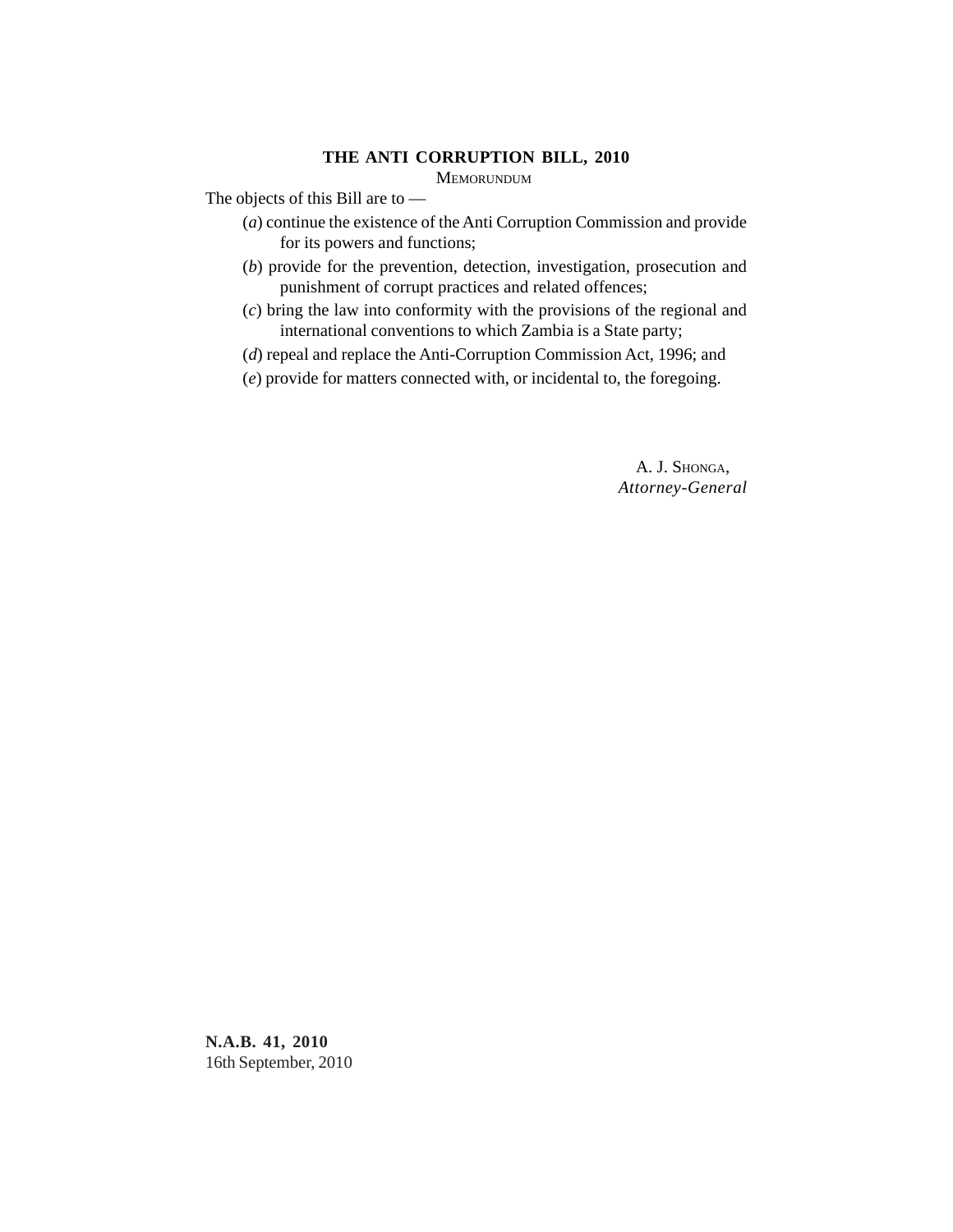## **THE ANTI CORRUPTION BILL, 2010**

ARRANGEMENT OF SECTIONS

# PART I

### PRELIMINARY

- 1. Short title and commencement
- 2. Application
- 3. Interpretation

## PART II

#### THE ANTI-CORRUPTION COMMISSION

- 4. Continuation of Commission
- 5. Autonomy of Commission
- 6. Functions of Commission
- 7. Instructions by Commission
- 8. Reports and recommendation by Commission
- 9. Director-General
- 10. Tenure of office of Director-General
- 11. Powers of Director-General
- 12. Deputy Director-General
- 13. Investigating officers, Secretary and other staff of Commission
- 14. Declaration of assets
- 15. Identity card
- 16. Prohibition of disclosure of information to unauthorised persons
- 17. Immunity of staff
- 18. Impersonation and procurement of officer

## PART III

## CORRUPTION PRACTICES

- 19. Corrupt practices by, or with, public officers
- 20. Corrupt transactions by, or with, private bodies
- 21. Corrupt use of official power
- 22. Corrupt transactions by, or with, agents
- 23. Corruption of members of public or private bodies with regard to meetings
- 24. Corruption of witness
- 25. Corrupt practices by, or with, foreign public officials
- 26. Corruption in relation to sporting events
- 27. Conflict of interest
- 28. Gratification for giving assistance, etc. with regard to contracts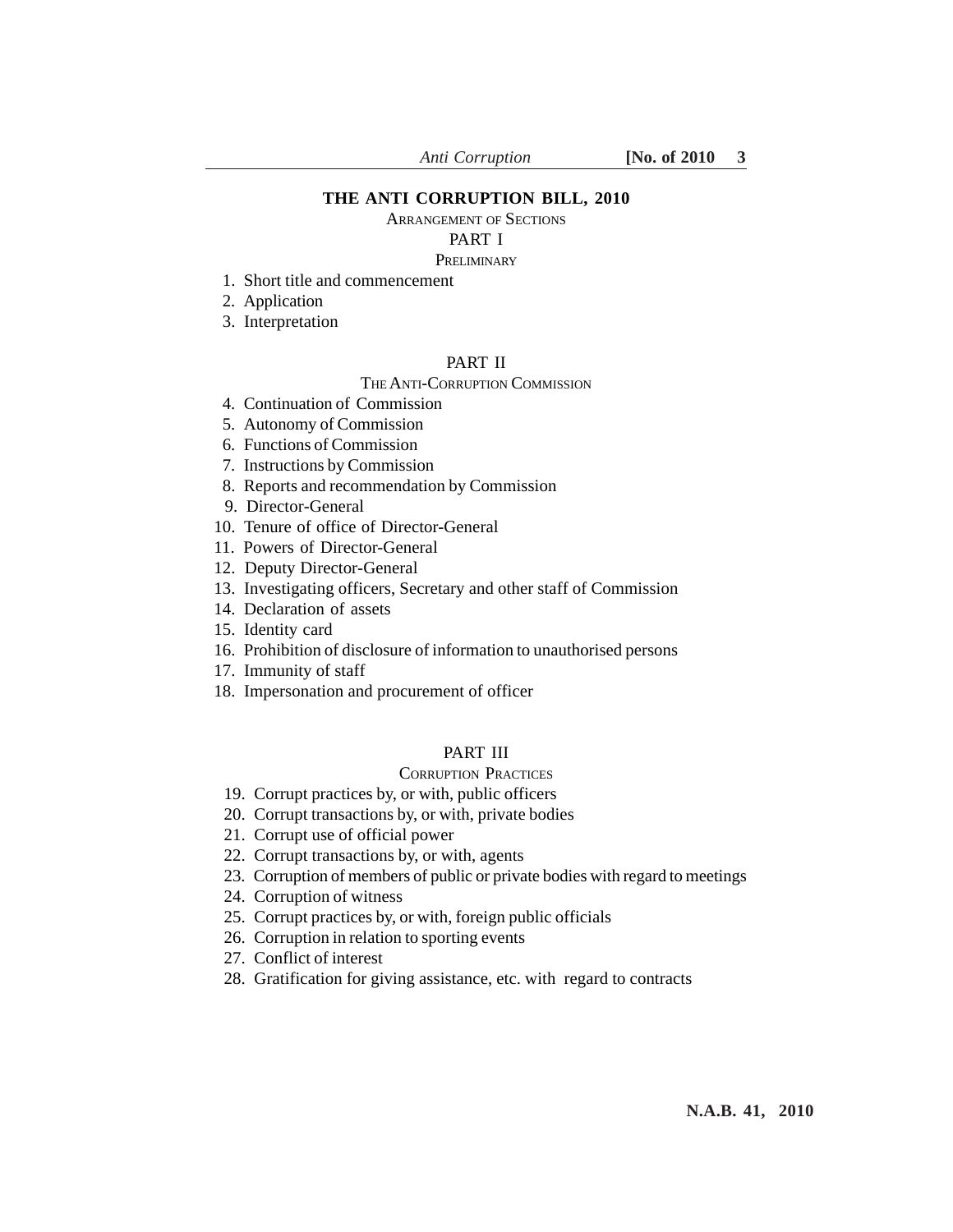- 29. Gratification for procuring withdrawal of tender
- 30. Obstruction of justice
- 31. Gratification with regard to bidding at auction sale
- 32. Coercion of investor
- 33. Corrupt aquisition of public property and revenue
- 34. Electoral corruption
- 35. Concealment of property
- 36. Dealing with, using and concealing gratification
- 37. Concealment of offence
- 38. Public officer's duty to report
- 39. Attempts and conspiracies
- 40. General penalty
- 41. Restitution
- 42. Recovery of gratification by distress, etc
- 43. Recovery of gratification corruptly received by agent
- 44. Certification of Government valuation officer or other specialist valuer
- 45. Effect of conviction
- 46. Offences by body corporate or unincorporate body

## PART IV

# INVESTMENT OF CORRUPTION PRACTICES

- 47. Lodging of complaint
- 48. Consideration of complaint
- 49. Power to require attendance before Director-General
- 50. Search without warrant
- 51. Search with warrant
- 52. Inspection of banker's books
- 53. Power of arrest
- 54. Seizure of property
- 55. Custody and release of seized property
- 56. Restriction on disposal of property
- 57. Restriction on disposal of property by third party
- 58. General offences

#### PART V

## POWERS OF THE DIRECTOR OF PUBLIC PROSECUTIONS

- 59. Consent of Director of Public Prosecutions
- 60. Bail where suspect or accused person about to leave Zambia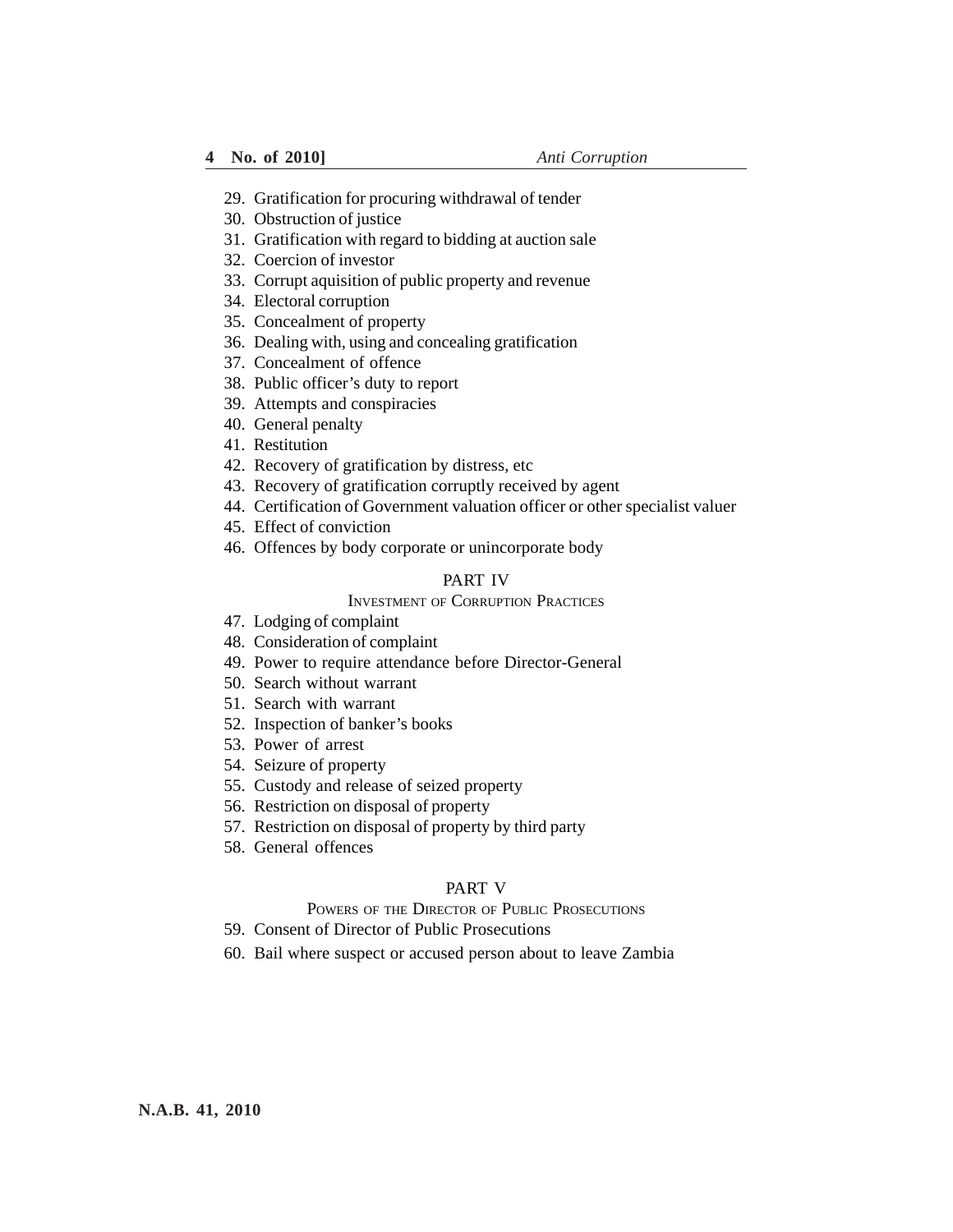## PART VI

# EVIDENCE, PRESUMPTIONS AND OTHER MATTERS

- 61. Corroborative evidence of pecuniary resources or property
- 62. Tender of pardon
- 63. Protection of whistleblowers
- 64. Absence of power, authority or opportunity, no defence
- 65. Corrupt practices coming to notice of commission, body or tribunal
- 66. Affidavit evidence
- 67. False, frivolous or groundless complaints or allegaitons
- 68. Forfeiture of proceeds or property corruptly acquired
- 69. Tampering with seized and forfeited property
- 70. Alternative conviction of accused person

## PART VII

# GENERAL PROVISIONS

- 71. Procedure for commencement of application
- 72. Register of gifts
- 73. Mutual legal assistance
- 74. Supremacy of Act
- 75. Defence
- 76. Offences committed outside Zambia
- 77. Extraditable offences
- 78. Rules
- 79. Regulations
- 80. Repeal of Cap 91
- 81. Staff of former Commission
- **SCHEDULE**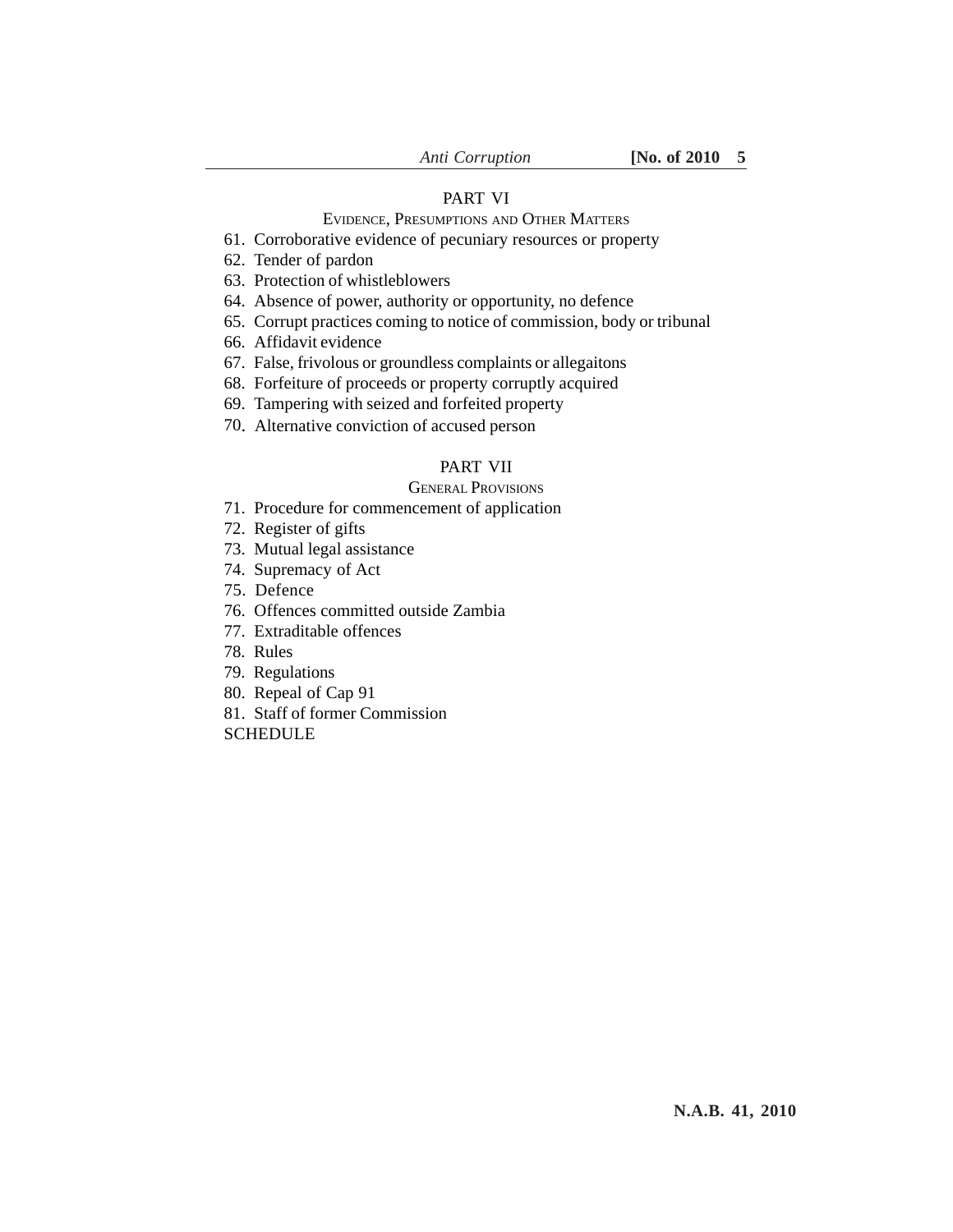# **A BILL**

# ENTITLED

**An Act to continue the existence of the Anti Corruption Commission and provide for its powers and functions; provide for the prevention, detection, investigation, prosecution and punishment of corrupt practices and related offences; bring the law into conformity with the provisions of the regional and international conventions to which Zambia is a State party; repeal and replace the Anti-Corruption Commission Act, 1996; and provide for matters connected with, or incidental to, the foregoing.**

ENACTED by the Parliament of Zambia. Enactment

#### PART I

#### **PRELIMINARY**

| Short title<br>and<br>commencement | 1. This Act may be cited as the Anti Corruption Act, 2010, and<br>shall come into operation on such date as the President may, by 5<br>statutory instrument, appoint.                                                                                                                             |    |
|------------------------------------|---------------------------------------------------------------------------------------------------------------------------------------------------------------------------------------------------------------------------------------------------------------------------------------------------|----|
| Application<br>Cap. 88             | 2. All offences under this Act shall be enquired into, tried and<br>otherwise dealt with in accordance with the Criminal Procedure<br>Code and any other written law.                                                                                                                             |    |
| Interpretation                     | In this Act, unless the context otherwise requires—<br>3.                                                                                                                                                                                                                                         | 10 |
|                                    | "agent" means a person employed by, or acting for, another<br>and includes an officer of a public body or private body<br>who acts for, or on behalf of, a public body or a private<br>body or any other person, a trustee, an executor or an<br>administrator of an estate of a deceased person; | 15 |
|                                    | "appropriate authority" means a person or institution to whom<br>a recommendation is made under section eight;                                                                                                                                                                                    |    |
|                                    | "associate", in relation to a person, means—                                                                                                                                                                                                                                                      |    |
|                                    | $(a)$ a person who is a nominee or an employee of<br>that person;                                                                                                                                                                                                                                 | 20 |
|                                    | $(b)$ a person who manages the affairs of that person;                                                                                                                                                                                                                                            |    |
|                                    | $(c)$ a firm of which that person, or that person's<br>nominee, is a partner or a person in charge or in<br>control of its business or affairs;<br>$(d)$ a company in which that person or that person's<br>nominee, is a director or is in charge or in control                                  | 25 |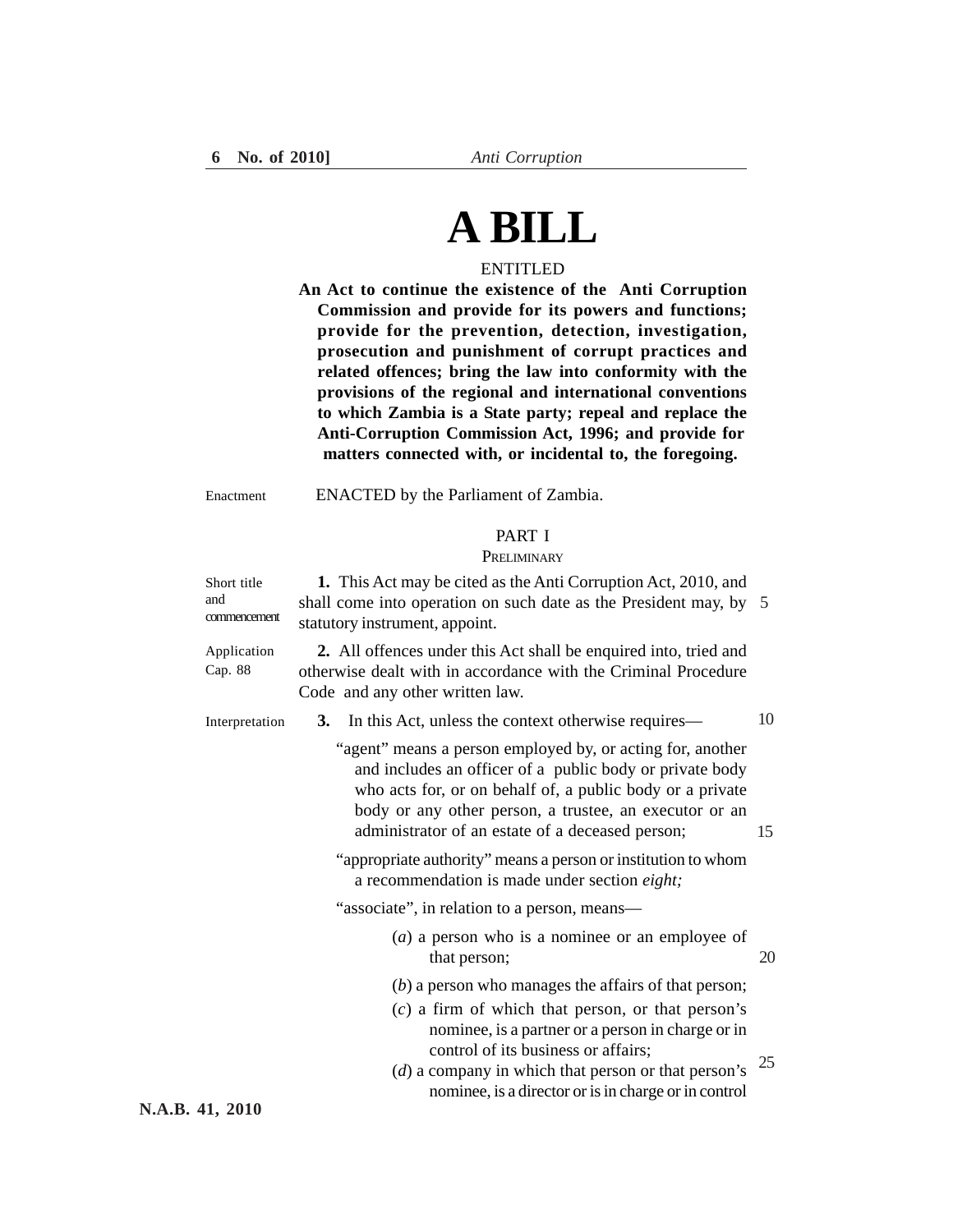|    | of its business or affairs, or in which that person,<br>alone or together with that person's nominee,<br>holds a controlling interest or shares amounting |        |
|----|-----------------------------------------------------------------------------------------------------------------------------------------------------------|--------|
| 5  | to more than thirty percent of the total share<br>capital; or                                                                                             |        |
|    | $(e)$ the trustee of a trust, where —                                                                                                                     |        |
|    | (i) the trust has been created by that                                                                                                                    |        |
|    | person; or                                                                                                                                                |        |
| 10 | (ii) the total value of the assets contributed<br>by that person before or after the                                                                      |        |
|    | creation of the trust, amounts, at any                                                                                                                    |        |
|    | time, to not less than twenty percent of                                                                                                                  |        |
|    | the total value of the assets of the trust;                                                                                                               |        |
|    | "Board" means the Board of the Commission constituted under                                                                                               |        |
| 15 | paragraph 2 of the Schedule;                                                                                                                              |        |
|    | "casual gift" means any conventional hospitality, on a modest                                                                                             |        |
|    | scale or unsolicited gift of modest value, offered to a person                                                                                            |        |
|    | in recognition or appreciation of that person's services, or                                                                                              |        |
|    | as a gesture of goodwill towards that person, and includes                                                                                                |        |
| 20 | any inexpensive seasonal gift offered to staff or associates                                                                                              |        |
|    | by a public or private body or a private individual on festive                                                                                            |        |
|    | or other special occasions, which is not in any way                                                                                                       |        |
|    | connected with the performance of a person's official duty                                                                                                |        |
| 25 | so as to constitute an offence under Part III;<br>"Chairperson" means the person appointed as Chairperson                                                 |        |
|    | under paragraph 2 of the First Schedule;                                                                                                                  |        |
|    | "Commission" means the Anti Corruption Commission                                                                                                         |        |
|    | referred to in section four;                                                                                                                              |        |
|    | "Commissioner" means a person appointed as Commissioner                                                                                                   |        |
| 30 | under paragraph 2 of the First Schedule;                                                                                                                  |        |
|    | "corrupt" means the soliciting, accepting, obtaining, giving,                                                                                             |        |
|    | promising or offering of a gratification by way of a bribe                                                                                                |        |
|    | or other personal temptation or inducement, and                                                                                                           |        |
|    | "corruption" shall be construed accordingly;                                                                                                              |        |
| 35 | "Deputy Director General" means a person appointed as                                                                                                     |        |
|    | Deputy Director General under section twelve;                                                                                                             |        |
|    | "Director General" means the person appointed as such under                                                                                               |        |
|    | section nine;                                                                                                                                             | Cap. 1 |
| 40 | "Director of Public Prosecutions" means the person appointed<br>as such under the Constitution;                                                           |        |
|    | "document" means any device by means of which information                                                                                                 |        |
|    | is recorded or stored, and includes-                                                                                                                      |        |
|    | $(a)$ anything on which there is writing;                                                                                                                 |        |
|    |                                                                                                                                                           |        |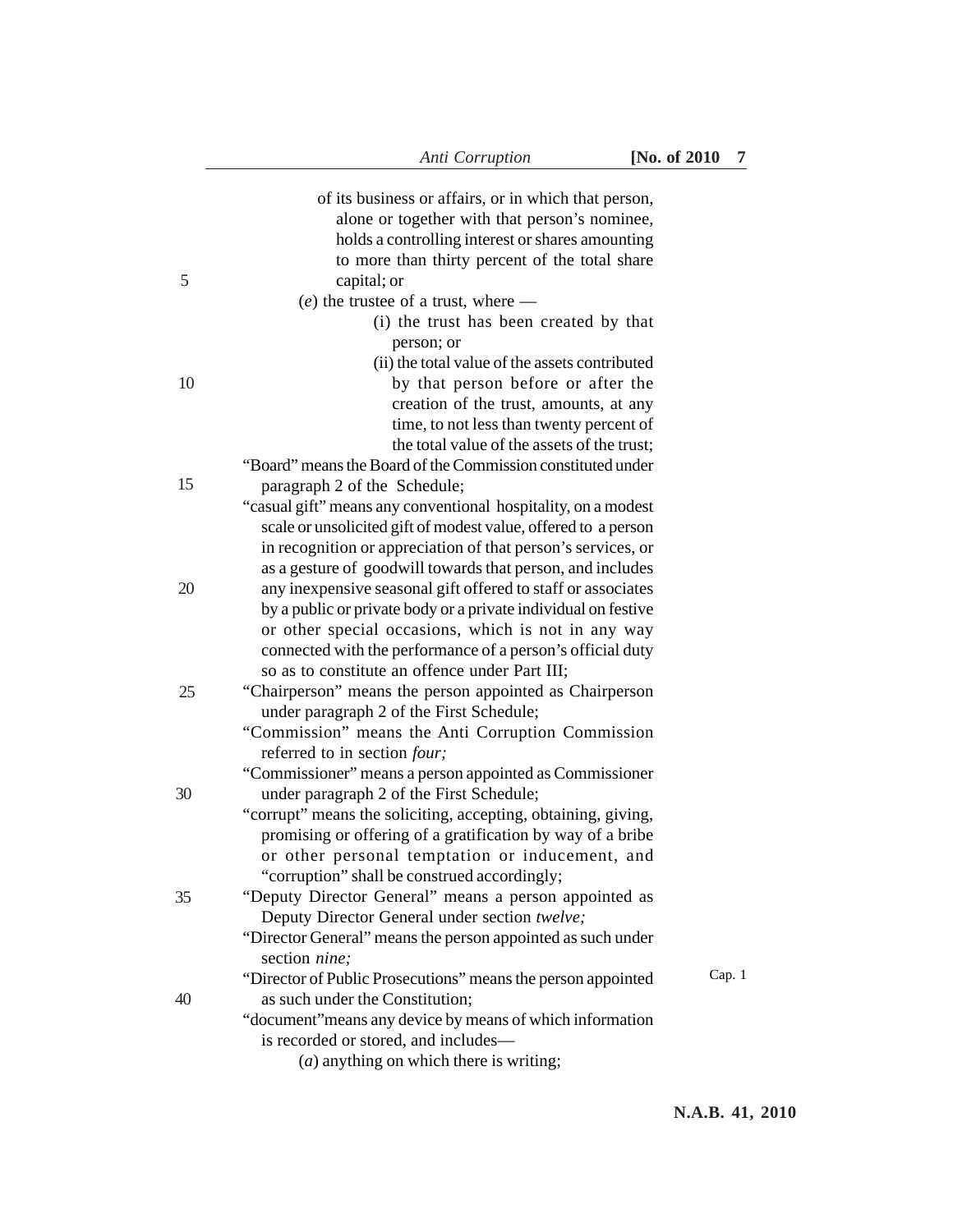|          | $(b)$ anything in which there are marks, figures, symbols<br>or perforations having meaning for persons<br>qualified to interpret them;<br>$(c)$ anything from which sounds, images or writing<br>can be produced, with or without the aid of 5<br>anything else; or<br>$(d)$ any of the things referred to in paragraphs (a) to                                                                                                                                                          |    |
|----------|-------------------------------------------------------------------------------------------------------------------------------------------------------------------------------------------------------------------------------------------------------------------------------------------------------------------------------------------------------------------------------------------------------------------------------------------------------------------------------------------|----|
|          | (c) kept or maintained in electronic form;<br>"foreign public official" means-<br>( $a$ ) a person holding any legislative, administrative or 10<br>judicial office at any level of the government of<br>a foreign State;                                                                                                                                                                                                                                                                 |    |
|          | $(b)$ any person performing public functions for a<br>foreign State, or any board, commission,<br>corporation or other body or authority performing 15<br>a duty or function on behalf of the foreign State;<br><b>or</b>                                                                                                                                                                                                                                                                 |    |
|          | $(c)$ an official or agent of a public international<br>organisation formed by two or more States or<br>two or more public international organisations; 20<br>"foreign State" means any country other than Zambia;<br>"former Commission" means the Anti-Corruption Commission<br>established under the repealed Act;                                                                                                                                                                     |    |
| Cap. 91  | "Government" includes any Ministry, department, Service or<br>undertaking of the Government;<br>"gratification" means any corrupt payment, whether in cash<br>or in kind, any rebate, bonus, deduction or material gain,<br>benefit, amenity, facility, concession or favour of any                                                                                                                                                                                                       | 25 |
|          | description and any loan, fee, reward, advantage or gift, or<br>any other thing obtained as a result of the corrupt misuse 30<br>or abuse of public funds or property, other than a casual<br>gift;<br>"illegal activity" means an activity carried out which, under                                                                                                                                                                                                                      |    |
| Cap. 281 | any written law in the Republic, amounts to a crime;<br>"local authority" has the meaning assigned to it in the Local 35<br>Government Act;                                                                                                                                                                                                                                                                                                                                               |    |
|          | "officer" means a person appointed under section thirteen;<br>"parastatal" means any company, association, statutory<br>corporation, body or board or any institution of learning, in<br>which the State has a financial interest;<br>"police officer" means a member of the Zambia Police Force;<br>"principal" includes an employer, beneficiary under a trust,<br>and a trust estate as though it were a person, and any<br>person beneficially interested in the estate of a deceased | 40 |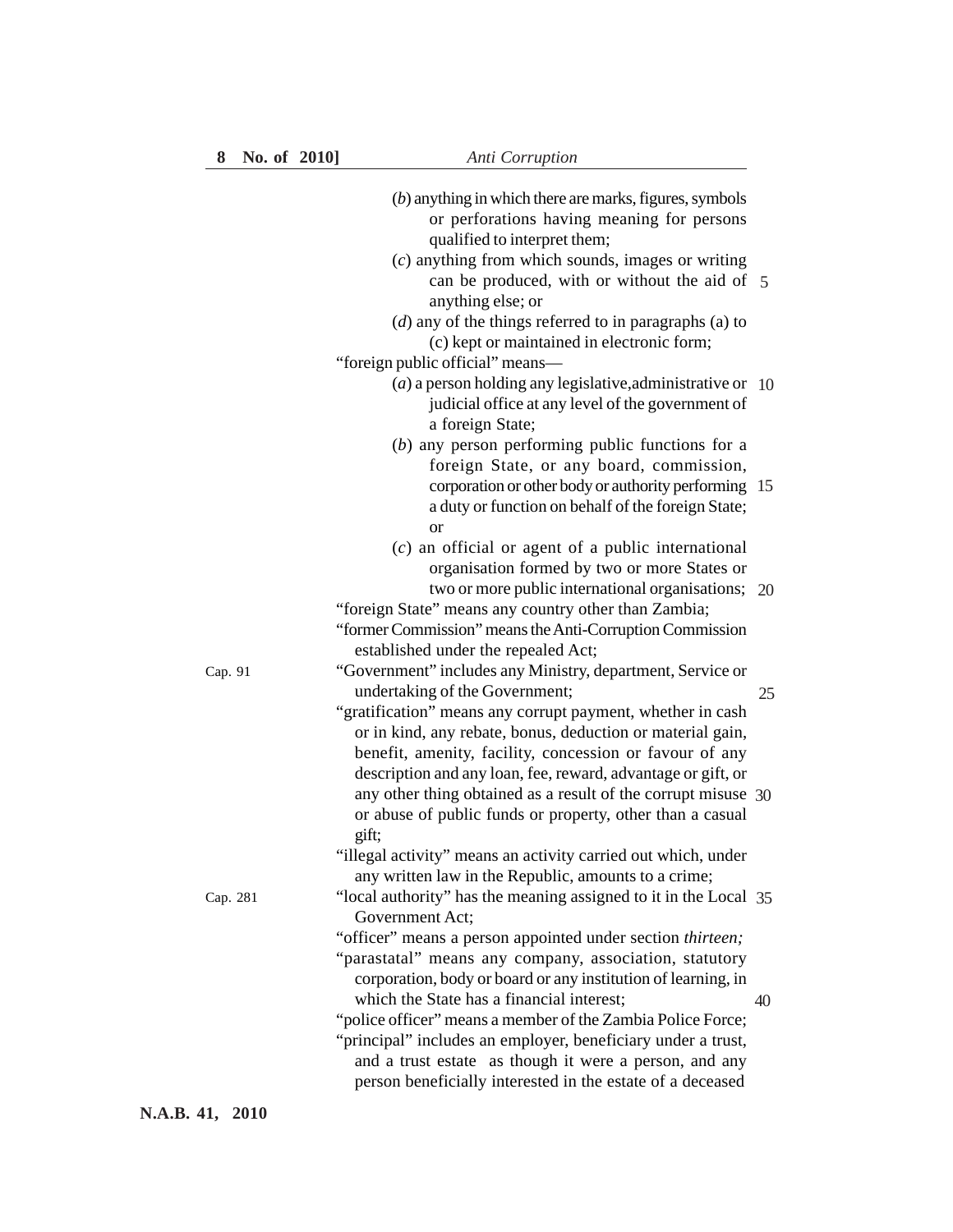|    | person as though the estate were a person, and, in relation to<br>a public officer, the authority or body of persons in which<br>the public office is held;                                                                                                                           |                       |
|----|---------------------------------------------------------------------------------------------------------------------------------------------------------------------------------------------------------------------------------------------------------------------------------------|-----------------------|
| 5  | "private body" means any person or organisation not being a<br>public body, a voluntary organisation, non-governmental<br>organisation, charitable institution, company, partnership or<br>a club;                                                                                    |                       |
| 10 | "public body" means the Government, any Ministry or<br>department of the Government, the National Assembly, a<br>local authority, parastatal, board, council, authority,<br>commission or other body appointed by the Government,                                                     |                       |
| 15 | or established by, or under, any written law;<br>"public funds" has the meaning assigned to it in the Public<br>Finance Act, 2004 and includes funds donated to a non-                                                                                                                |                       |
|    | governmental organisation;<br>"public officer" means any person who is a member of, or<br>holds office in, or is employed in the service of, a public<br>body, whether such membership, office or employment is<br>permanent or temporary, whole or part time, paid or unpaid,        | Act No. 15<br>of 2004 |
| 20 | includes a member of Parliament, and "public office" shall<br>be construed accordingly;<br>"relative" in relation to a person, means-<br>$(a)$ a spouse of that person; and                                                                                                           |                       |
| 25 | $(b)$ a brother, sister, nephew, niece, uncle, aunt, grand<br>parent or cousin of that person or that person's<br>spouse; or<br>"repealed Act" means the Anti-Corruption Commission Act;<br>"Secretary" means the person appointed Secretary under                                    | Cap. 91               |
| 30 | section thirteen;<br>"seizure" means temporarily prohibiting the transfer,<br>conversion, disposition or movement of any property or<br>temporarily assuming the custody or control of property<br>on the basis of an order issued by a court or a notice by the<br>Director-General; |                       |
| 35 | "sporting event" means an event or contest in any sport,<br>between individuals or teams, or in which an animal<br>competes, and which is usually attended by the public and<br>is governed by rules of any sporting body or regulatory<br>body;                                      |                       |
| 40 | "staff" means the staff of the Commission appointed under<br>section thirteen; and<br>"valuable security" means any document —                                                                                                                                                        |                       |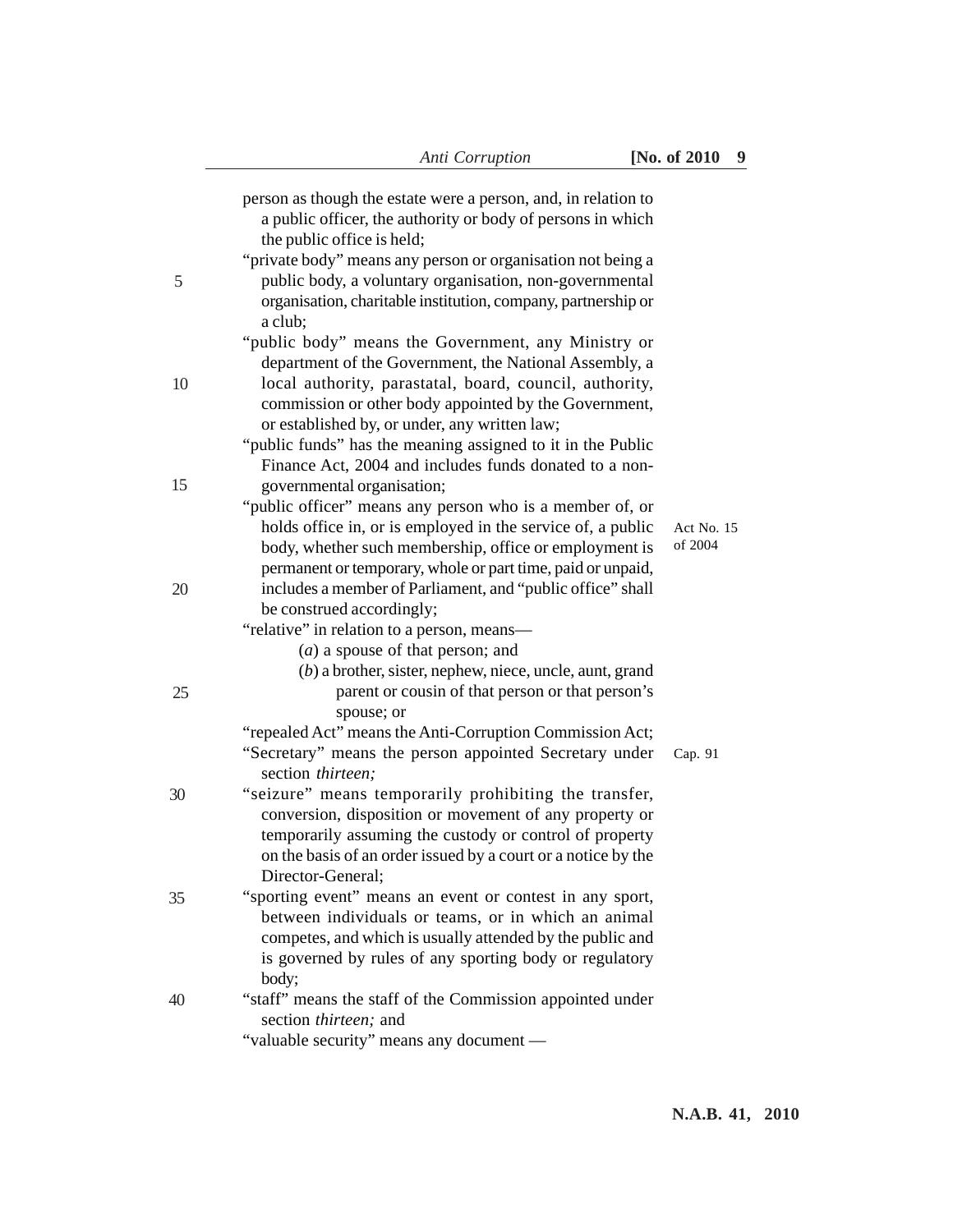- (*a*) creating, transferring, surrendering or releasing any right to, in or over property;
- (*b*) authorising the payment of moneyor delivery of any property; or
- (*c*) evidencing the creation, transfer, surrender or 5 release of any right, the payment of money or delivery of any property or the satisfaction ofany obligation.

### PART II

THE ANTI CORRUPTION COMMISSION

10

**4.** (1) The Anti Corruption Commission established under the Continuation of Commission Cap. 91

repealed Act shall continue to exist as if established under this Act, and shall be a body corporate with perpetual succession and a common seal, capable of suing and of being sued in its corporate name and with power, subject to this Act, to do all such acts and 15 things as a body corporate may, by law, do or perform

|                  | unigs as a body corporate may, by law, do or perform.                   |    |
|------------------|-------------------------------------------------------------------------|----|
| Cap. 71          | (2) The provisions of the State Proceedings Act shall apply to          |    |
|                  | civil proceedings by, or against, the Commission as if, for a reference |    |
|                  | to the State there were substituted a reference to the                  |    |
|                  | Commission. $(3)$ The provisions of the Schedule apply to the 20        |    |
|                  | Commission.                                                             |    |
| Autonomy         | <b>5.</b> Except as otherwise provided in this Act, the Commission      |    |
| of<br>Commission | shall not, in the performance of its functions, be subject to the       |    |
|                  | direction or control of any person or authority.                        |    |
| Functions of     | <b>6.</b> (1) The functions of the Commission are t—                    |    |
| Commission       | (a) prevent and take necessary and effective measures for the $25$      |    |
|                  | prevention of corruption in public and private bodies,                  |    |
|                  | including, in particular, measures for-                                 |    |
|                  | (i) examining the practices and procedures of public                    |    |
|                  | and private bodies in order to facilitate the                           |    |
|                  | discovery of opportunities of corrupt practices 30                      |    |
|                  | and secure the revision of methods of work or                           |    |
|                  | procedures which in the opinion of the                                  |    |
|                  | Commission, may be prone or conducive to                                |    |
|                  | corrupt practices;                                                      |    |
|                  | (ii) advising public bodies and private bodies on ways 35               |    |
|                  | and means of preventing corrupt practices, and                          |    |
|                  | on changes in methods of work or procedures                             |    |
|                  | of such public bodies and private bodies                                |    |
|                  | compatible with the effective performance of                            |    |
|                  | their duties, which the Commission considers                            | 40 |
|                  | necessary to reduce the likelihood of the                               |    |

occurrence of corrupt practices;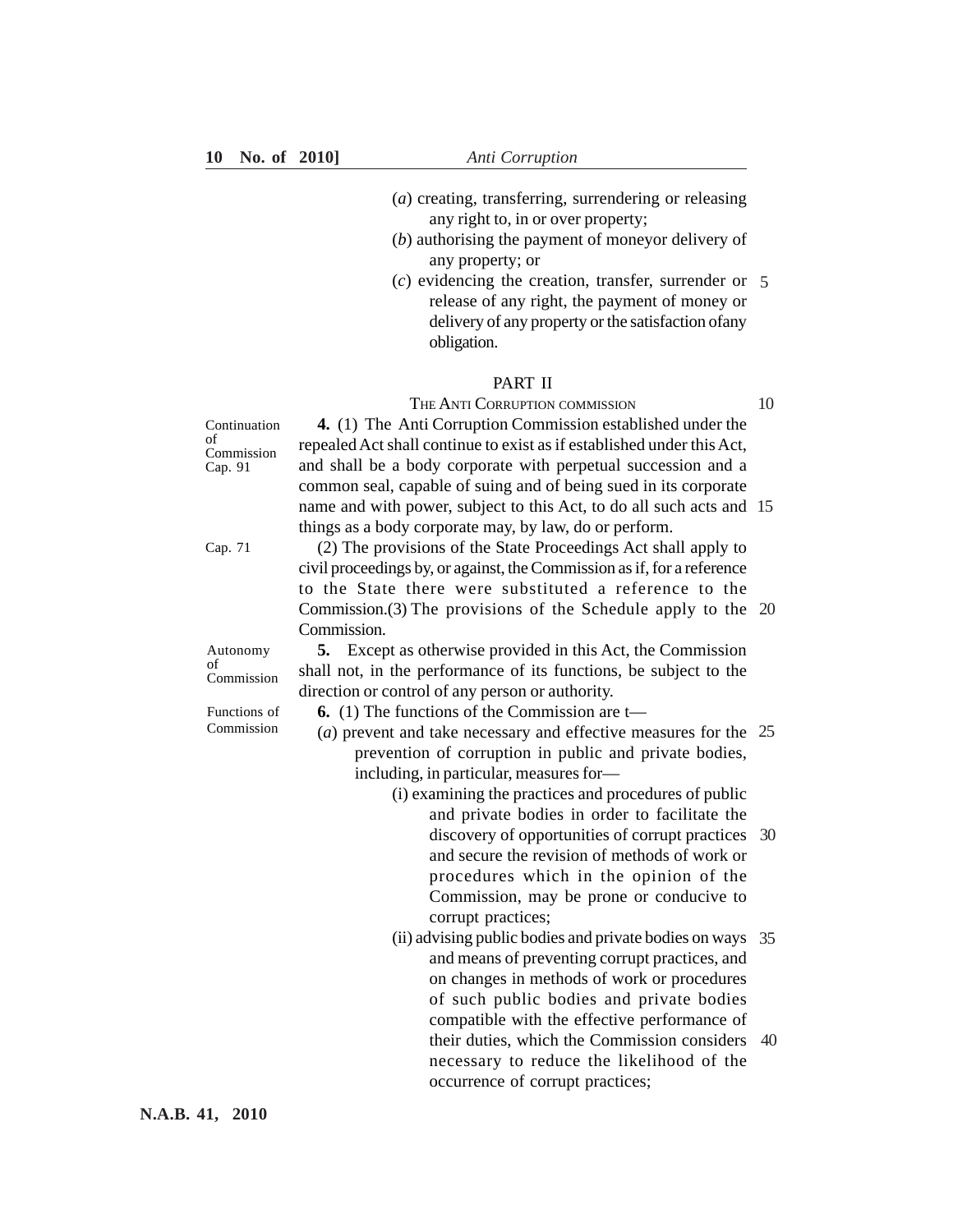|    | (iii) disseminating information on the evil and<br>dangerous effects of corrupt practices on                     |                  |
|----|------------------------------------------------------------------------------------------------------------------|------------------|
|    | society;                                                                                                         |                  |
|    | (iv) creation of committees in institutions for                                                                  |                  |
| 5  | monitoring corruption in the institution; and                                                                    |                  |
|    | (v) enlisting and fostering public confidence and                                                                |                  |
|    | support against corrupt practices;                                                                               |                  |
|    | $(b)$ initiate, receive and investigate complaints of alleged or                                                 |                  |
| 10 | suspected corrupt practices, and, subject to the directions<br>of the Director of Public Prosecutions, prosecute |                  |
|    | (i) offences under this Act; and                                                                                 |                  |
|    | (ii) such other offence under any other written law                                                              |                  |
|    | as may have come to the notice of the                                                                            |                  |
|    | Commission during the investigation of an                                                                        |                  |
| 15 | offence under this Act:                                                                                          |                  |
|    | Provided that nothing in this paragraph shall                                                                    |                  |
|    | be considered as precluding any public                                                                           |                  |
|    | prosecutor from prosecuting, subject to the                                                                      |                  |
|    | directions of the Director of Public                                                                             |                  |
| 20 | Prosecutions, any offence under this Act                                                                         |                  |
|    | which has come to the notice of the police                                                                       |                  |
|    | during investigation of an offence under any                                                                     |                  |
|    | written law;                                                                                                     |                  |
|    | $(c)$ investigate any conduct of any public officer which, in the                                                |                  |
| 25 | opinion of the Commission may be connected with or                                                               |                  |
|    | conducive to corrupt practices;                                                                                  |                  |
|    | $(d)$ be the lead agency in matters of corruption;                                                               |                  |
|    | (e) co-operate with other institutions authorised to investigate,                                                |                  |
|    | prosecute, prevent and combat corrupt practices so as                                                            |                  |
| 30 | to implement an integrated approach to the eradication<br>of corruption;                                         |                  |
|    | (f) consult, co-operate and exchange information with                                                            |                  |
|    | appropriate bodies of other countries that are authorised                                                        |                  |
|    | to conduct inquiries or investigations in relation to corrupt                                                    |                  |
| 35 | practices; and                                                                                                   |                  |
|    | $(g)$ do all such things as are incidental or conducive to the                                                   |                  |
|    | attainment of its functions.                                                                                     |                  |
|    | (2) The Commission may establish specialised units to investigate                                                |                  |
|    | and deal with such matters as the Commission considers appropriate.                                              |                  |
| 40 | 7. (1) The Commission may instruct a public body on practices                                                    | Instructions     |
|    | and procedures that are necessary to prevent, reduce or eliminate                                                | by<br>Commission |
|    | the occurrence of corrupt practices.                                                                             |                  |
|    | A public body shall, not later than ninety days from the<br>(2)                                                  |                  |
|    | receipt of the instructions from the Commission pursuant to                                                      |                  |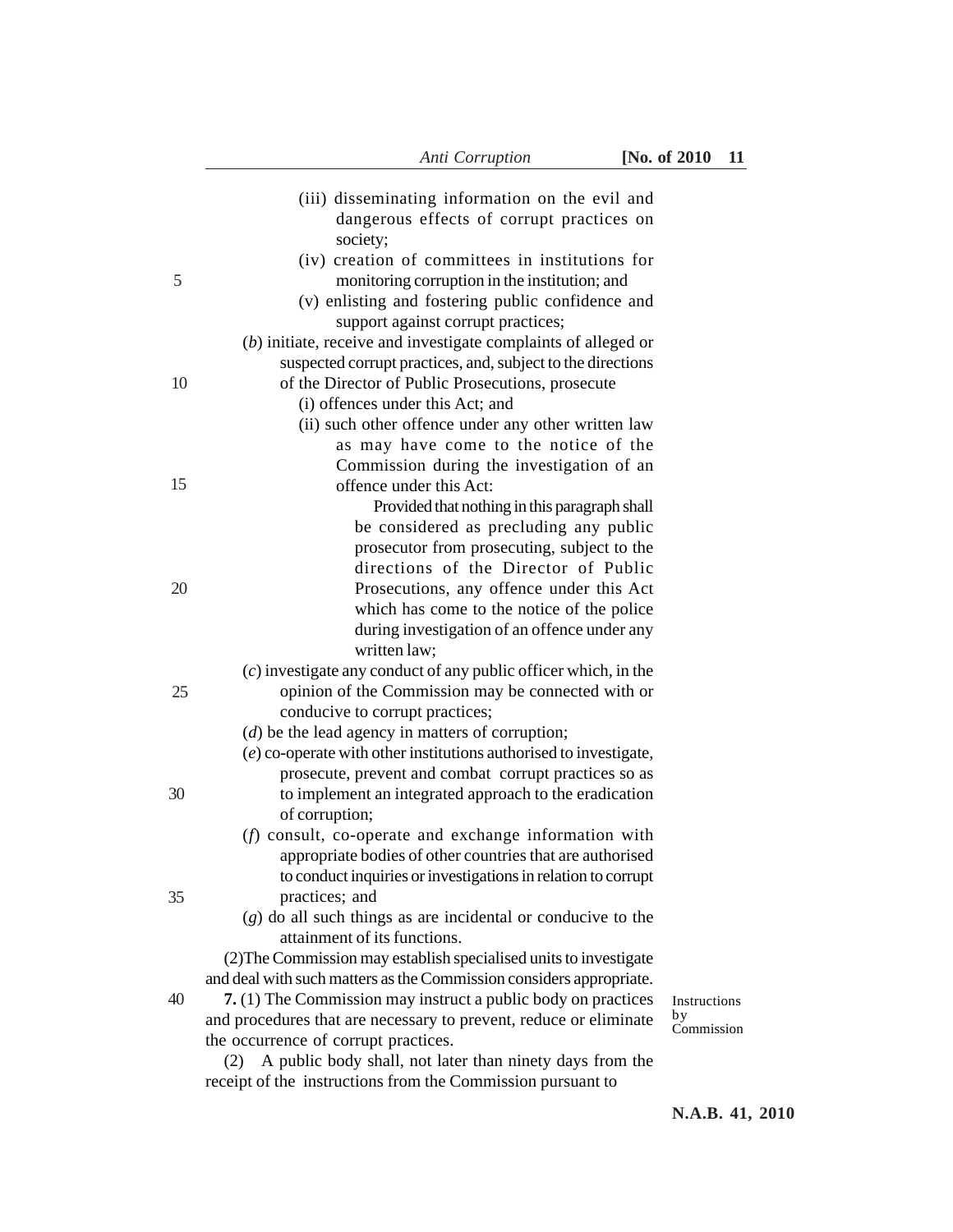subsection (1), effect the necessary changes in its practices and procedures.

(3) A public body which considers that the changes in practices and procedures contained in the instructions from the Commission shall be impracticable or otherwise disadvantageous to the effective 5 discharge of its functions shall, within thirty days of the receipt of the instructions, make representations to the Director-General in writing.

(4) The Commission may, after considering the representations of a public body made under subsection (3), confirm, vary or cancel 10 the instruction given to the public body.

(5) The head of a public body which fails to comply with the instructions of the Commission commits an offence and is liable, upon conviction, to a fine not exceeding one hundred thousand penalty units or to imprisonment for a period not exceeding one 15 year, or to both.

(6) In addition to the penalty prescribed in subsection (5), the head of the public body which fails to comply with the instructions of the Commission shall be subject to disciplinary action including dismissal from office by the relevant authority. 20

Reports and recommendation by Commission

**8.** (1) The Commission may, after an investigation into an offence under this Act, depending on the findings made, make such recommendation as it considers necessary to an appropriate authority.

(2) An appropriate authority shall, within thirty days from the 25 date of receipt of the recommendation of the Commission under subsection (1), make a report to the Commission on the action taken by the appropriate authority.

**9.** (1) There shall be a Director-General of the Commission who shall be the chief executive officer of the Commission. 30

(2) The Director-General shall be appointed by the President, subject to ratification by the National Assembly, on such terms and conditions as the President may determine.

(3) A person is not qualified to be appointed as Director-General unless the person is qualified to be appointed judge of the High 35 Court.

(4) The Director-General shall be responsible for —

(*a*) the control, direction, management

and administration of the Commission; and

(*b*) the implementation of any policy matters referred to the 40 Director-General by the Board.

(5) The Director-General may, subject to any specific or general direction of the Board, make standing orders providing for—

(*a*) the control, direction and administration of the Commission;

Director-General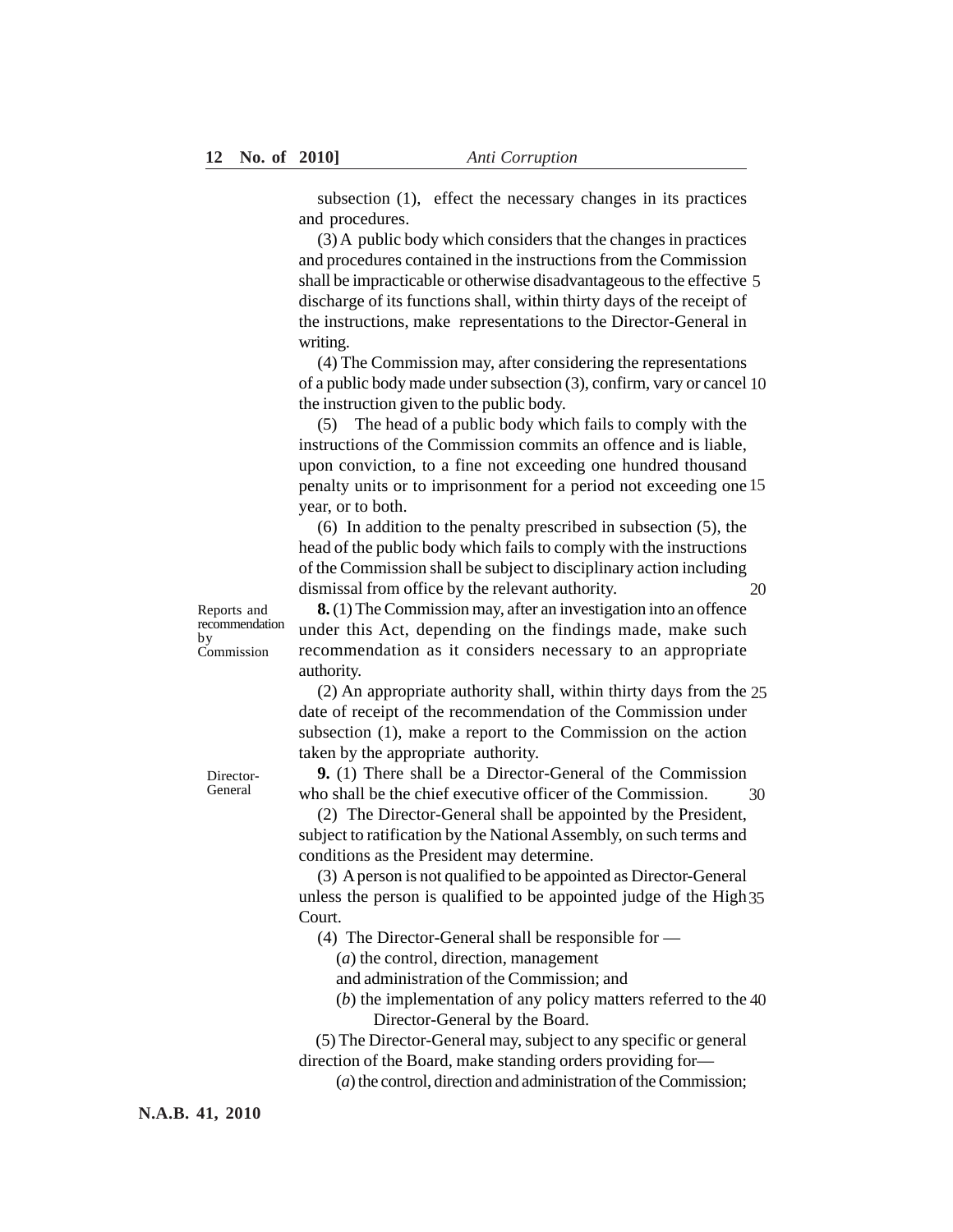- (*b*) the discipline, training, classification and promotion of officers of the Commission;
- (*c*) the duties of officers of the Commission; and
- (d) such other matters as the Director-General may consider necessary or expedient for preventing the abuse of
	- power or neglect of duty by officers or other staff.

(6) The Director-General shall not, while holding the office of Director-General, discharge the duties of any other office of emolument in the Republic.

**10.** (1) Subject to subsection (2), a person appointed Director General shall vacate that office on attaining the age of sixty five years: 10

office of Director General

Tenure of

Provided that the President may permit a person who has attained that age to continue in office for such periodas may be necessary to enable that person to do anything in relation to proceedings that were commenced before the person attained that age.

(2) A person appointed Director General may be removed from office for inability to perform the functions of office, whether arising

- 20 from infirmity of body or mind or from any other cause, or for misbehaviour.
	- (3) If the President considers that the

question of removing a person holding the office of Director-General from office ought to be investigated, then—

- (*a*) the President shall appoint a tribunal which shall consist of a Chairperson and not less than two other members, who hold or have held high judicial office;
	- (*b*) the tribunal shall inquire into the matter and report on the facts thereof to the President and advise the President whether the person holding the office of Director-
	- General ought to be removed from office under this section for incompetence or inability or for misbehaviour.
- (4) Where a tribunal appointed under

subsection (2) advises the President that a person holding the office of Director-General ought to be removed from office for incompetence or inability or for misbehaviour, the President shall remove the person from office. 35

(5) If the question of removing a person holding the office of Director-General from office has been referred to a tribunal under this section, the President may suspend that person from performing the functions of the person's office, and any such suspension may at any time be revoked by the President and shall in any case cease to have effect if the tribunal advises that the person ought not to be removed from office. 40

15

30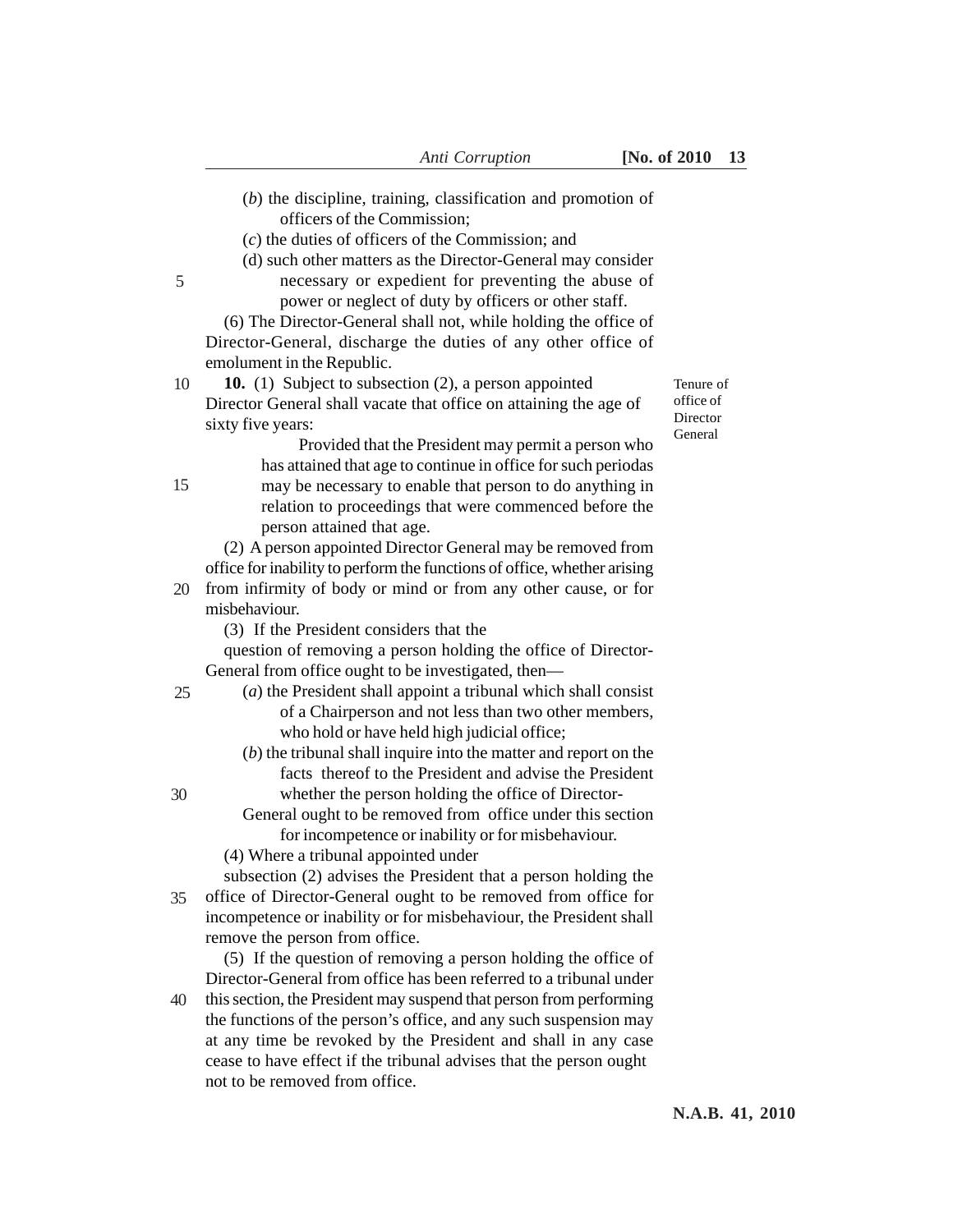(6) The Director-General may resign by giving three months notice, in writing, to the President, of the Director-General's intention to resign.

(7) The Director-General shall, before taking office, take an oath or affirmation before the President in the prescribed manner 5 and form.

**11.** (1) The Director-General may, for the performance of the Commission's functions under this Act—

- (*a*) authorise, in writing, any officer of the Commission to conduct an inquiry or investigation into alleged or 10 suspected offences under this Act;
	- (*b*) require the head, chairperson, manager, chief executive officer or person in charge of any public body, to produce or furnish within such time as may be specified by the Director-General, any document or a certified true copy 15 of any document which is in that person's possession or under that person's control and which the Director-General considers necessary for the conduct of an investigation into alleged or suspected offences under this Act:

Provided that if the document is classified or falls under the State Security Act, the Commission may apply to a judge in chambers to determine whether thedocument is likely to —

- (i) prejudice the security, defence or 25 international relationsof the Republic; or
- (ii) involve the disclosure of any matter or deliberations of a secret or confidential nature of the Government; or
- (*c*) require any person to answer, to the best of that person's 30 knowledge and belief, questions with respect to the whereabouts or existence of any documents or records that may be relevant to an investigation.

(2) In determining an application under paragraph (b) of subsection  $(1)$ , the court may — 35

- (*a*) order the release of the document; or
- (*b*) confirm that the release of the document will prejudice the security, defence or international relations of the Republic or involve the disclosure of a confidential matter of Government. 40

(3) Notwithstanding any written law to the contrary, the Director-General may, where the Director-General has reasonable grounds to believe that a person who is the subject of an investigation in respect of an offence under this Act is likely to leave Zambia,

Powers of Director-General Cap. 111

**N.A.B. 41, 2010**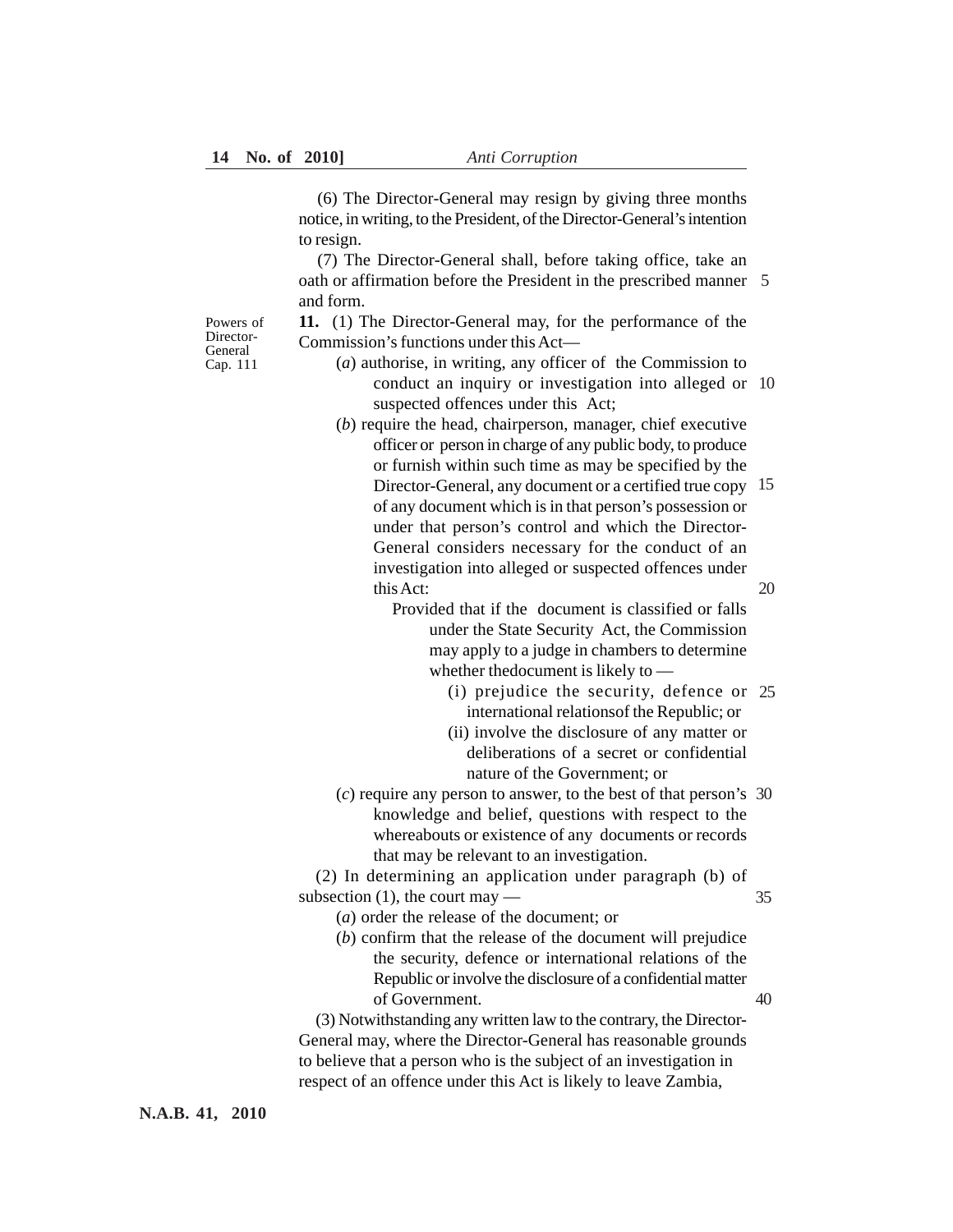require such person to surrender their travel document or any other document in that person's possession.

(4) The Commission shall, where a person surrenders that person's travel document pursuant to subsection (1), return the document after the investigation of the offence is completed, and if no criminal proceedings are to be instituted. 5

(5) A person who is aggrieved with the decision of the Director-General made pursuant to subsection (1) may apply to the High Court.

(6) The High Court may, upon hearing an application made under subsection (3), reverse, vary or dismiss the application or make such other order as the court considers appropriate. 10

(7) A person who fails to comply with the decision of the Director-General under subsection (1) commits an offence and is

15 liable, upon conviction, to imprisonment for a period not exceeding two years.

**12.** (1) The President shall appoint a Deputy Director General on such terms and conditions as the President maydetermine.

(2) The Deputy Director-General shall assist the Director-20 General in performing the Director-General's duties under this Act.

(3) A person shall not qualify for appointment as Deputy Director-General unless the person is qualified to be appointed judge of the High Court.

(4) If the office of the Director-General is vacant or the Director 25 General is absent from duty or unable for any other reason to perform the functions of that office, the Deputy Director General shall, save where the President otherwise directs, act as Director General.

(5) If both the Director General and the Deputy Director General are absent from duty or unable for any other reason to perform the 30 functions of their offices, the President shall appoint another person to act as Director General.

(6) The Deputy Director-General may resign by giving three months notice, in writing, to the President, of the Deputy Director-General's intention to resign. 35

(7) The Deputy Director-General shall, on appointment, take an oath or affirmation before the President in the prescribed manner and form.

**13.** (1) The Commission may appoint investigating officers, the Secretary and such other staff of the Commission, on such terms and conditions as the Commission may determine, to assist the Director General in the performance of the Director-General's functions under this Act. 40

Investigating officers, Secretary and other staff of Commission

Deputy Director General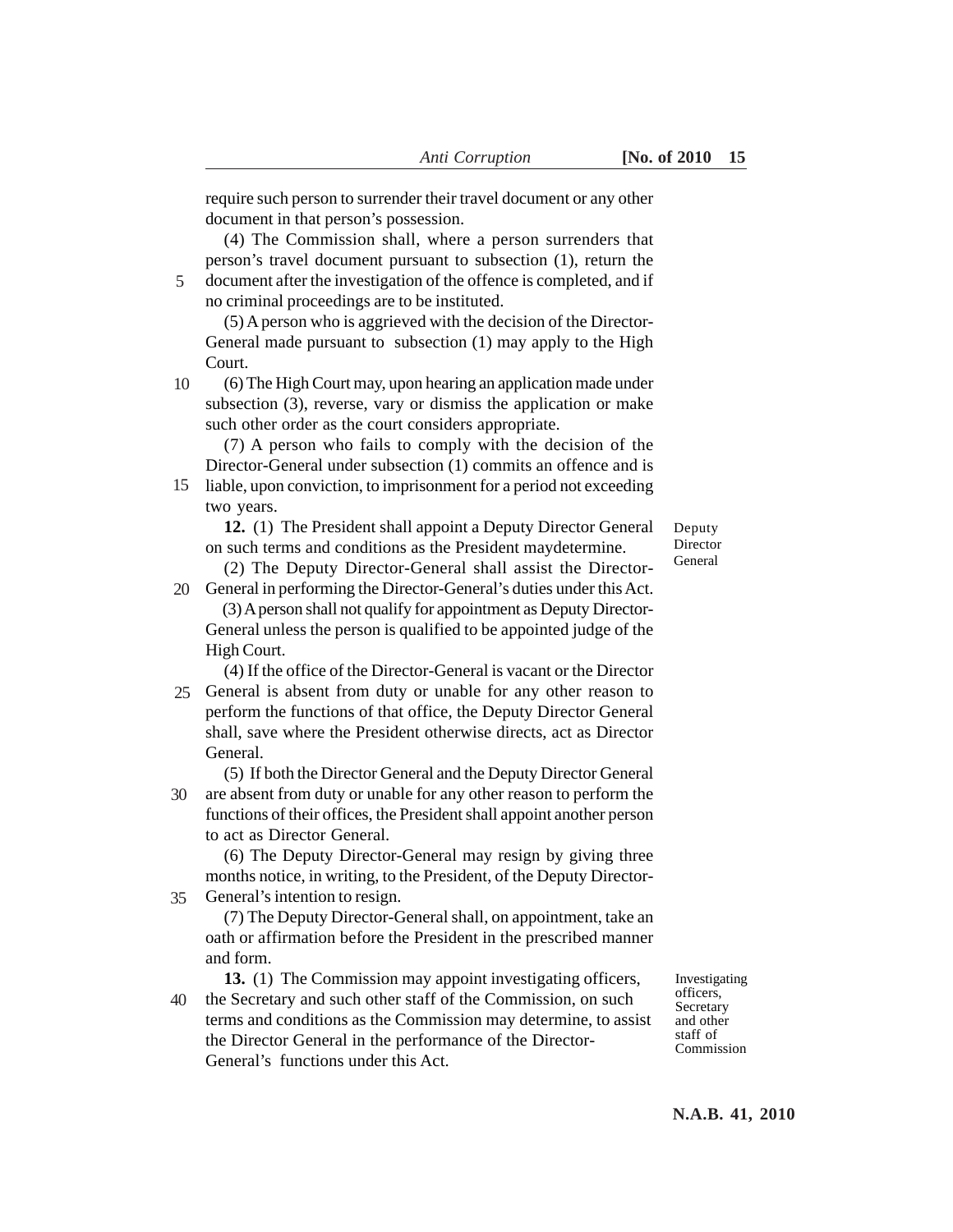(2) The Secretary shall be in charge of the general administration and shall keep the records of the Commission.

(3) An officer shall have such powers, functions and duties as provided for, or as delegated to the officer, by the Director-General under this Act.

(4) The Director General may, if satisfied that it is in the best interest of the Commission, terminate the appointment of any officer of the Commission and shall assign the reasons therefor, subject to any directions by the Commission.

(5) A person aggrieved with the decision of the Director-General 10 to terminate that person's employment pursuant to subsection (3) may appeal against that decision to the Board.

(6) The Commission may, in the exercise of its functions, engage the services of such advisors and experts as it considers necessary.

(7) The Secretary, advisors, experts and other members of 15 staff of the Commission shall, on appointment, take an oath or affirmation before the Director-General in the prescribed manner and form.

**14.** (1) The Director-General, Deputy Director-General, officers and Secretary shall, before taking office under this Act —

20

5

(*a*) in the case of the Director-General, Deputy Director-General and Secretary, submit to the Chief Justice a written declaration, in the prescribed form, of all the assets they own or liabilities owed to them; and

(*b*) in the case of the other staff of the Commission, submit to 25 a magistrate a written declaration, in the prescribed form, of all the assets they own or liabilities owed to them.

**15.** (1) The Director General shall issue to an officer of the Commission an identity card which shall be *prima facie* evidence of the officer's appointment as such.

- (2) An officer shall, in performing any function under this Act—
	- (*a*) be in possession of the identity card referred to in subsection  $(1)$ ; and
	- (*b*) show the identity card to any person who requests to see it or is subject to an investigation under this Act.

35

30

**16.** (1) A person shall not, without the consent in writing given by, or on behalf of, the Commission, publish or disclose to any person otherwise than in the course of such person's duties, the contents of any document, communication or information which relates to, or which has come to that person's knowledge in the 40 course of that person's duties under this Act. Prohibition

> (2) A person who contravenes subsection (1) commits an offence and is liable, upon conviction, to a fine not exceeding two hundred

Identity card

Declaration of assets

of disclosure of information to unauthorised persons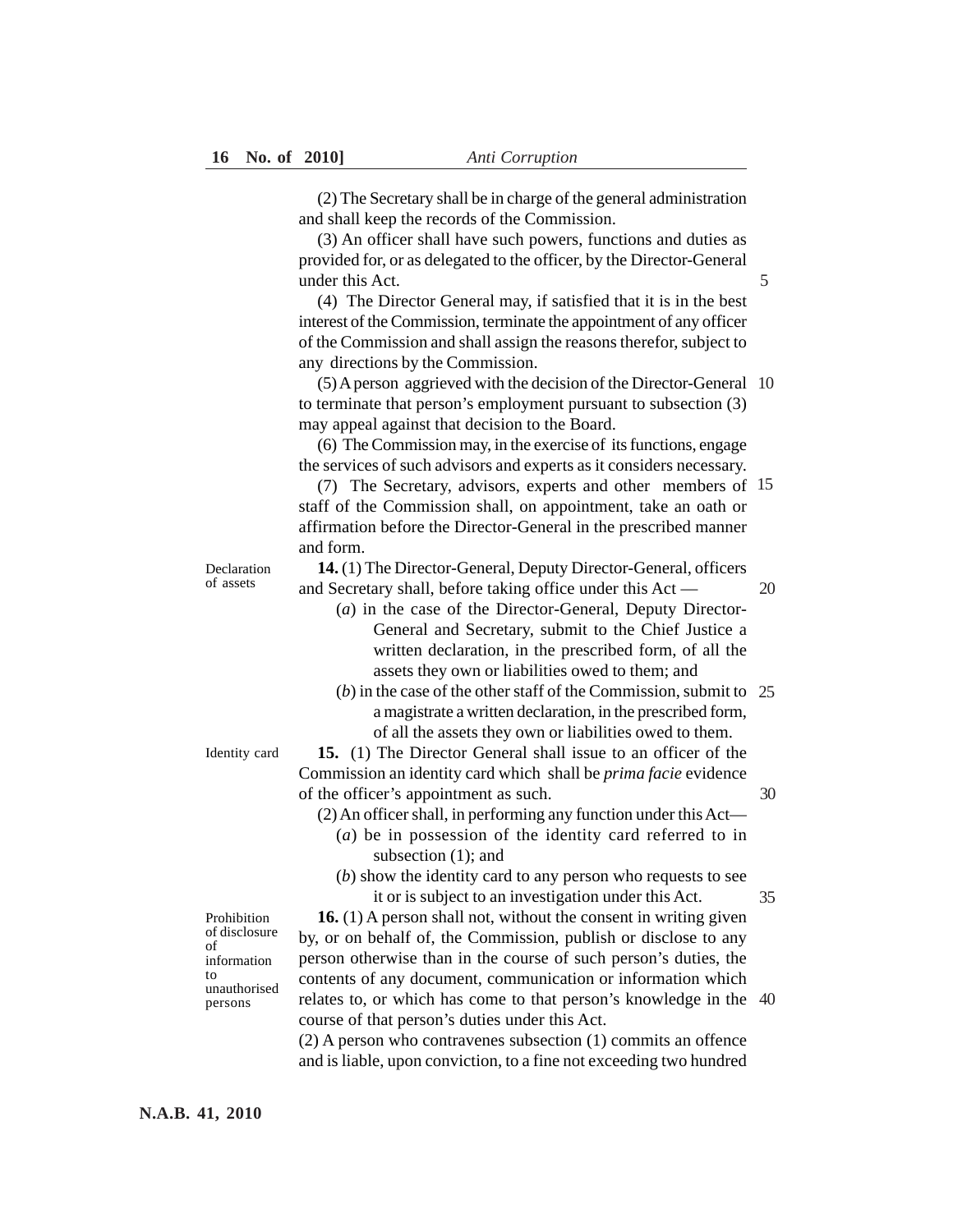thousand penalty units or to imprisonment for a period not exceeding two years, or to both.

(3) A person who having information which to that person's knowledge has been published or disclosed in contravention of subsection (1), unlawfully publishes or communicates such

- information to any other person, commits an offence and is liable, upon conviction, to a fine not exceeding two hundred thousand penalty units or to imprisonment for a period not exceeding two years, orto both. 5
- **17.** (1) No proceedings, civil or criminal, shall lie against an officer or member of staff of the Commission for anything done in good faith in the exercise of the officer's or member of staff's functions under this Act. 10

(2) For the avoidance of any doubt, nothing in this section shall 15 protect any officer or member of staff for anything done outside the functions of office.

(3) An officer or member of staff of the Commission who commits an offence under this Act or any other written law is liable to prosecution for that offence.

(4) An officer of the Zambia Police Force, the Drug Enforcement Commission or any other law enforcement agency may, where an officer or a member of staff of the Commission commits an offence under this Act or any other written law, investigate the offence. 20

**18.** A person who pretends to—

25

30

35

- (*a*) be an officer of the Commission or to have any of the powers of an officer under this Act, or under any authorisation or warrant issued under this Act; or
	- (*b*) be able to procure an officer of the Commission to do or refrain from doing anything in connection with the duties of such officer;

commits an offence and is liable, upon conviction, to imprisonment for a period of not less than two years.

#### PART III

## CORRUPT PRACTICES

**19.** (1) A public officer who, by oneself, or by or in conjunction with, any other person, corruptly solicits, accepts or obtains, or agrees to accept or attempts to receive or obtain, from any person for oneself or for any other person, any gratification as an

inducement or reward for doing or forbearing to do, or for having done or forborne to do, anything in relation to any matter or transaction, actual or proposed, with which any public body is or may be concerned, commits an offence. 40

Corrupt practices by, or with, public officers

Immunity of staff

Impersonation and procurement of officer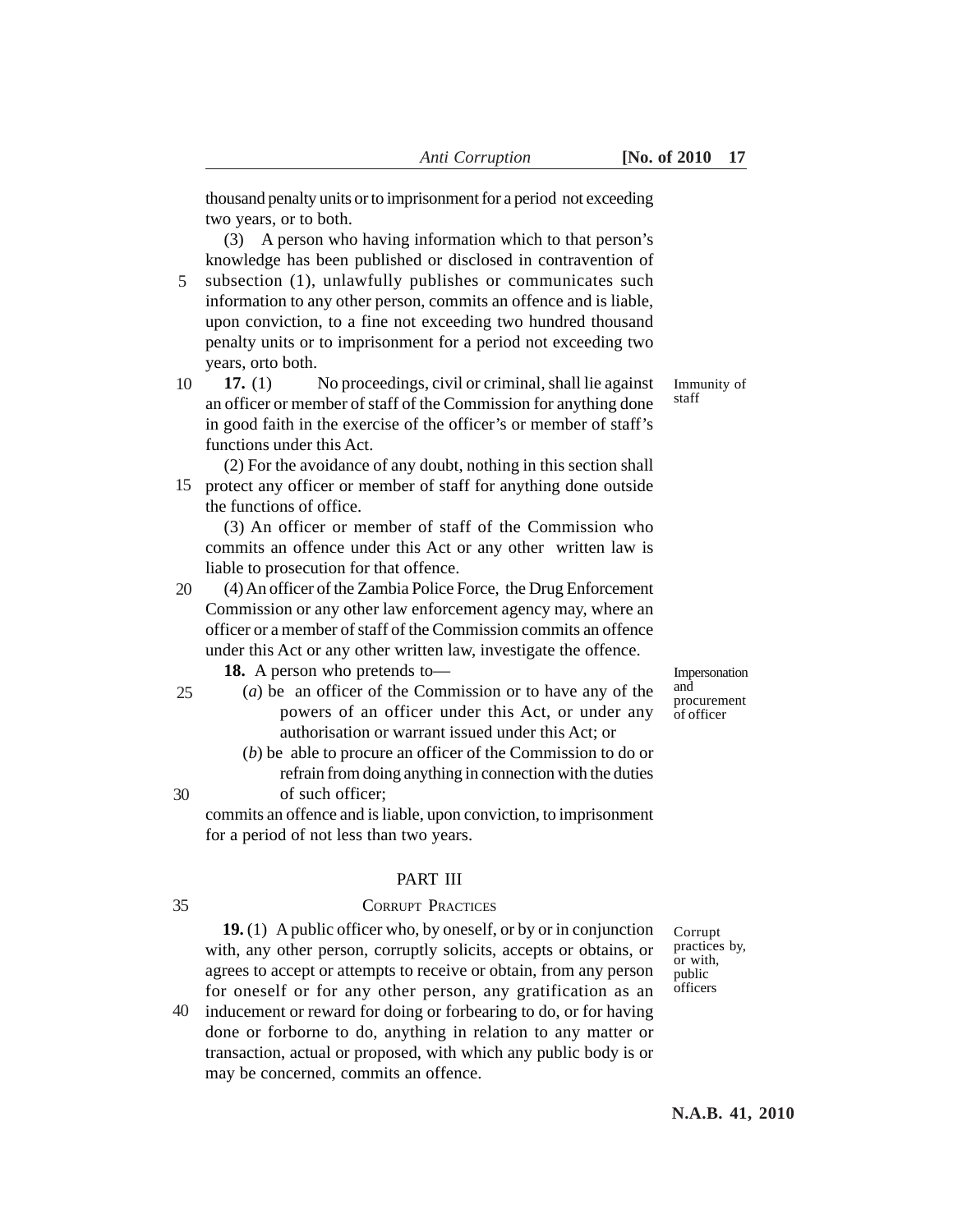(2) A person who, by oneself, or by, or in conjunction with, any other person, corruptly gives, promises or offers any gratification to any public officer, whether for the benefit of that public officer or of any other public officer, as an inducement or reward for doing or forbearing to do, anything in relation to any matter or 5 transaction, actual or proposed, with which any public body is or may be concerned, commits an offence.

Corrupt transactions by, or with, private bodies

**20.** (1) A person who, by oneself, or by, or in conjunction with, any other person, corruptly solicits, accepts or obtains, or agrees to accept or attempts to receive or obtain, from any person for oneself 10 or for any other person, any gratification as an inducement or reward for doing or forbearing to do, or for and having done or forborne to do, anything in relation to any matter or transaction actual or proposed, with which any private body is or may be concerned, commits an offence. 15

(2) A person who, by oneself, or by, or in conjunction with, any other person, corruptly gives, promises or offers any gratification to any person, whether for the benefit of that person or of any other person, as an inducement or reward for doing or forbearing to do, or for having done or forborne to do, anything in relation to 20 any matter or transaction, actual or proposed, with which any private body is or may be concerned, commits an offence.

**21.** (1) A public officer who, being concerned with any matter or transaction falling within, or connected with, that public officer's jurisdiction, powers, duties or functions, corruptly solicits, accepts 25 or obtains, or agrees to accept or attempts to receive or obtain for oneself or for any other person any gratification in relation to such matter or transaction, commits an offence.

(2) A person who, being concerned with any matter or transaction falling within the scope of authority, or connected with the 30 jurisdiction, powers, duties or functions of any public officer, by oneself, or by, or in conjunction with, any other person, corruptly gives, promises or offers any gratification, whether directly or indirectly, to such public officer either for oneself or for any other person, commits an offence. 35

Corrupt transactions by, or with, agents

Corrupt use of official power

> **22.** (1) An agent who corruptly solicits, accepts or obtains, or agrees to accept or attempts to receive or obtain, from any person for oneself or for any other person, any gratification as an inducement or reward for doing or forbearing to do, or for having done or forborne to do, anything in relation to the principal's affairs 40 or business, or for showing or having shown favour or disfavour to any person in relation to the principal's affairs or business, commits an offence.

(2) A person who corruptly gives, promises or offers any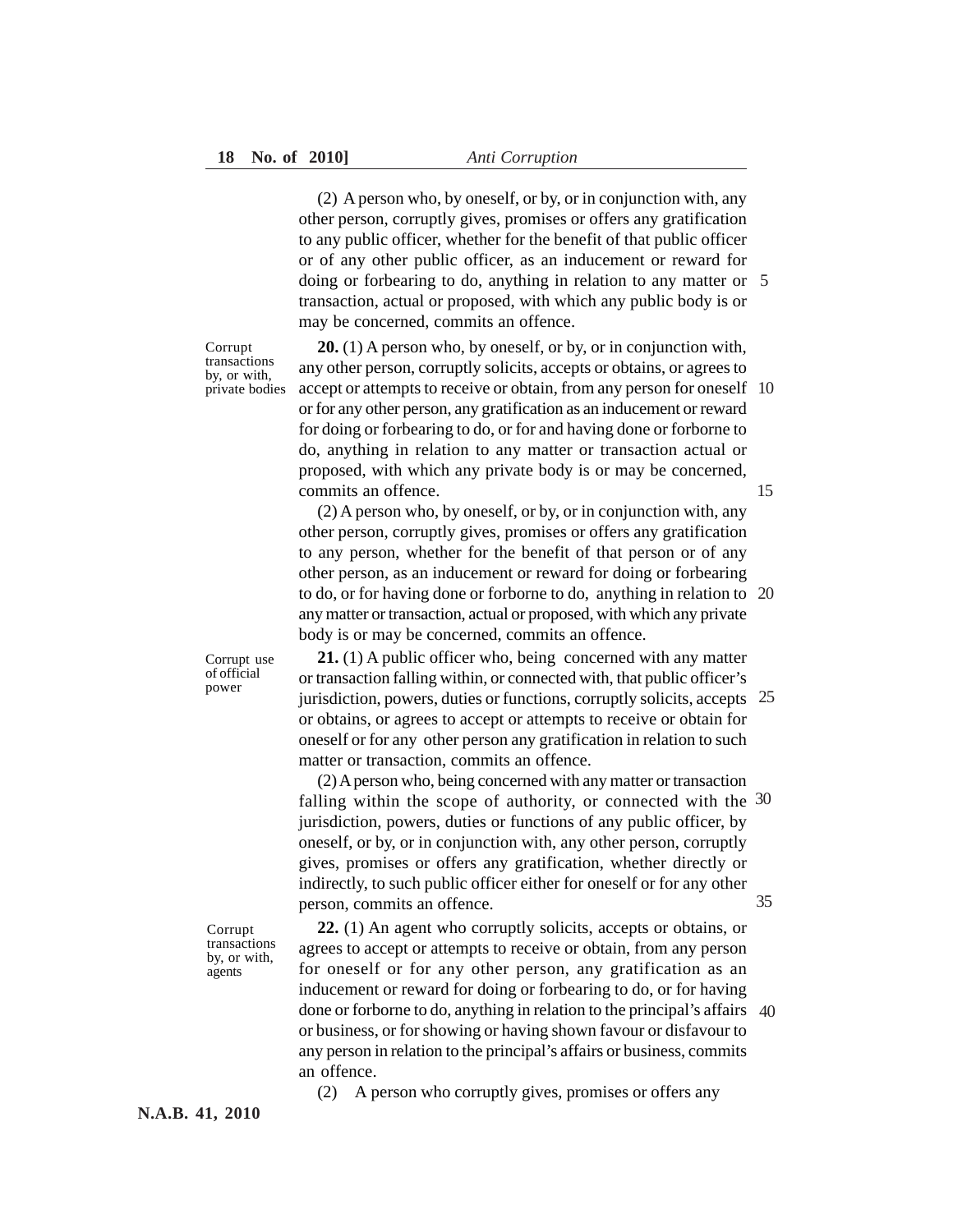gratification to an agent as an inducement or reward for doing or forbearing to do, or for having done or forborne to do, anything in relation to the principal's affairs or business, or for showing or having shown favour or disfavour to any person in relation to the principal's affairs or business, commits an offence. 5

(3) A person who gives to an agent, or any agent who, with intent to deceive the principal, uses any receipt, account or other document in respect of which the principal is interested or which relates to the principal's affairs or business and which contains

10 any statement which is false or erroneous or defective in any material particular, and which to the agent's knowledge or belief is intended to mislead the principal, commits an offence.

**23.** (1) A person who being a member of any public or private body by oneself, or by, or in conjunction with, any other person,

15 corruptly solicits, accepts or obtains, or agrees to accept or attempts to receive or obtain, from any person for oneself or for any other person, any gratification as an inducement or reward for—

20

- Corruption of members of public or private bodies with regard to meetings
- (*a*) that person's voting or abstaining from voting at any meeting of such public or private body in favour of, or against, any measure, matter, resolution or question submitted to such public or private body;
- (*b*) that person's performing or abstaining from performing, or for that person's aid in procuring, expediting, delaying, hindering or
- preventing the performance of, any official act by such public or private body; or 25
	- (*c*) that person's aid in procuring or preventing the passing of any vote or the granting of any contract or advantage in favour of any person; commits an offence.
- (2) A person who, by oneself or by, or inconjunction with, any other person, corruptly gives, promises or offers any gratification to a member of any public or private body in any circumstance referred to in subsection (1), commits an offence. 30

**24.** (1) A person who, directly or indirectly, corrupts a witness 35 so as to induce false testimony from the witness in a trial, hearing or other proceeding before any court, tribunal, judicial officer, committee, commission or any officer authorised by law to hear evidence or take testimony commits an offence and is liable, upon conviction, to imprisonment for a term not exceeding five years.

- (2) A person who, by oneself, or by, or in conjunction with, any other person, corruptly promises, offers or gives any gratification to any witness whether for the benefit of that witness or any other person, with intent to influence the witness to be absent from trial, to give false testimony or withhold testimony, commits an offence 40
- and is liable, upon conviction, to imprisonment for a period not 45 exceeding five years.

Corruption of witness

**N.A.B. 41, 2010**

 *Anti Corruption* **[No. of 2010 19**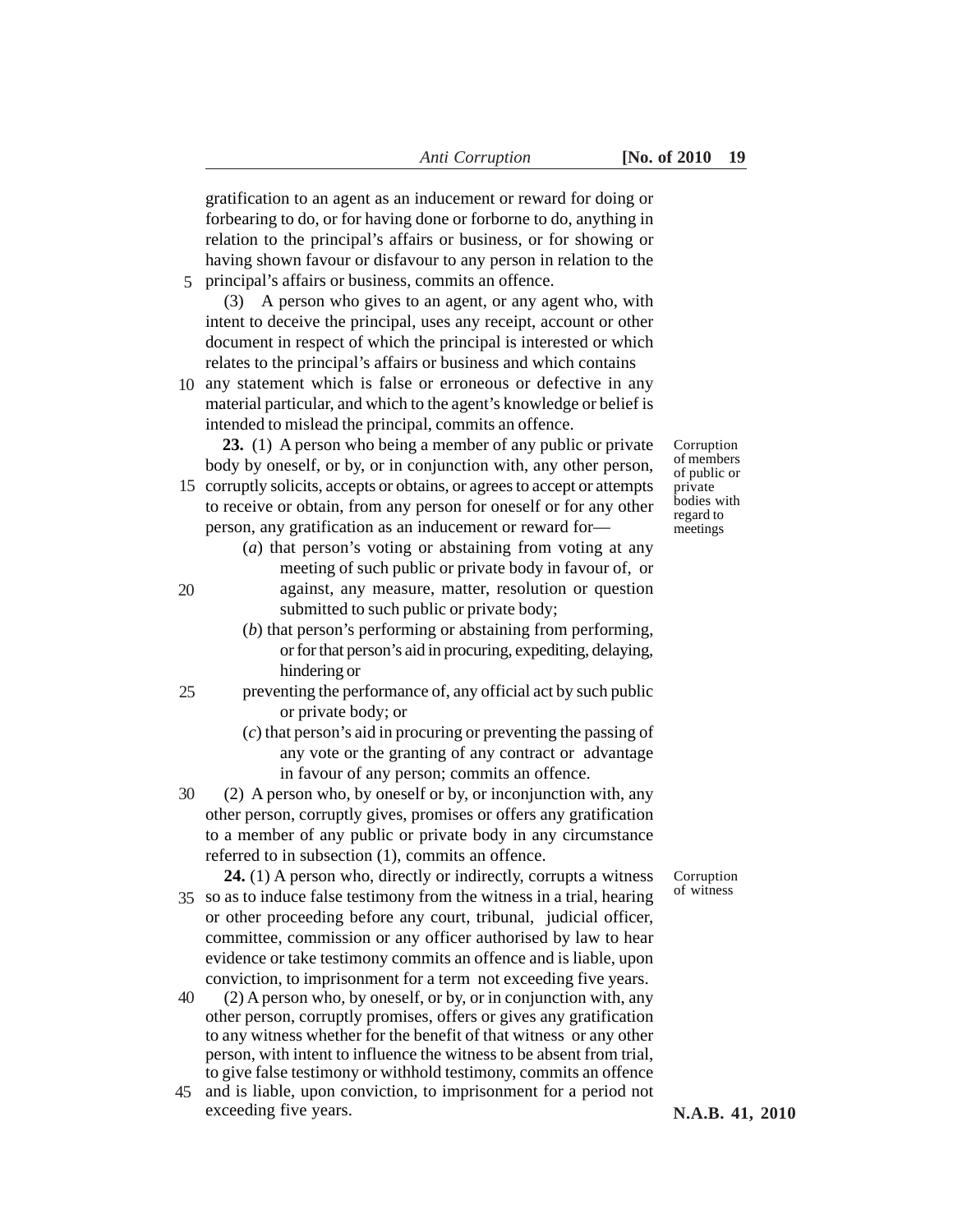(3) A witness who, by oneself or by, or in conjunction with, any other person, corruptly solicits, accepts or receives, or agrees to accept or attempts to receive or obtain, from any person for oneself or another person, any gratification as an inducement or reward whether for the witness's benefit or any other person, in order for 5 the witness to be absent from trial or to give false testimony or withhold testimony, commits an offence and is liable, upon conviction, to imprisonment for a period not exceeding five years.

Corrupt practices by, or with, foreign public official

**25.** (1) A person who, by oneself or by, or in conjunction with, any other person, corruptly promises, offers or gives any gratification 10 to any foreign public official, whether for the benefit of that foreign public official or any other person, as an inducement or reward for doing or forbearing to do, or for having done or forborne to do, anything in relation to any matter or transaction, actual or proposed, with which any foreign public body is or may be concerned, commits 15 an offence.

(2) A foreign public official who, by oneself or by, or in conjunction with, any other person corruptly solicits, accepts or obtains, or agrees to accept or attempts to receive or obtain, from any person for oneself or for any other person, any gratification as an 20 inducement or reward for doing or forbearing to do, or for having done or forbone to do, anything in relation to any matter or transaction, actual or proposed, with which any foreign public body is or may be concerned,commits an offence.

Corruption in relation to sporting events

**26.** A person who, directly or indirectly, corruptly —

- *(a*) solicits or accepts or agrees to accept any gratification, whether for the benefit of that person or any other person, as an inducement or reward for a person influencing or having influenced the run of play or the outcome of any sporting event; or
- (*b*) offers or gives or agrees to give to any other person any gratification as an inducement to influence or as a reward for influencing or having influenced the run of play or the outcome of a sporting event;

commits an offence.

Conflict of interest

**27.** (1) Where a public body in which a public officer is a member, director, employee or is otherwise engaged proposes to deal with any person or company, partnership or other undertaking in which that public officer has a direct or indirect private or personal interest, that public officer shall forthwith disclose, in writing to that public 40 body, the nature of such interest.

(2) Where a public officer or a relative or associate of such public officer has a personal interest in a decision to be taken by a public body, that public officer shall not vote or take part in any proceedings or process of that public body relating to such decision.

30

35

25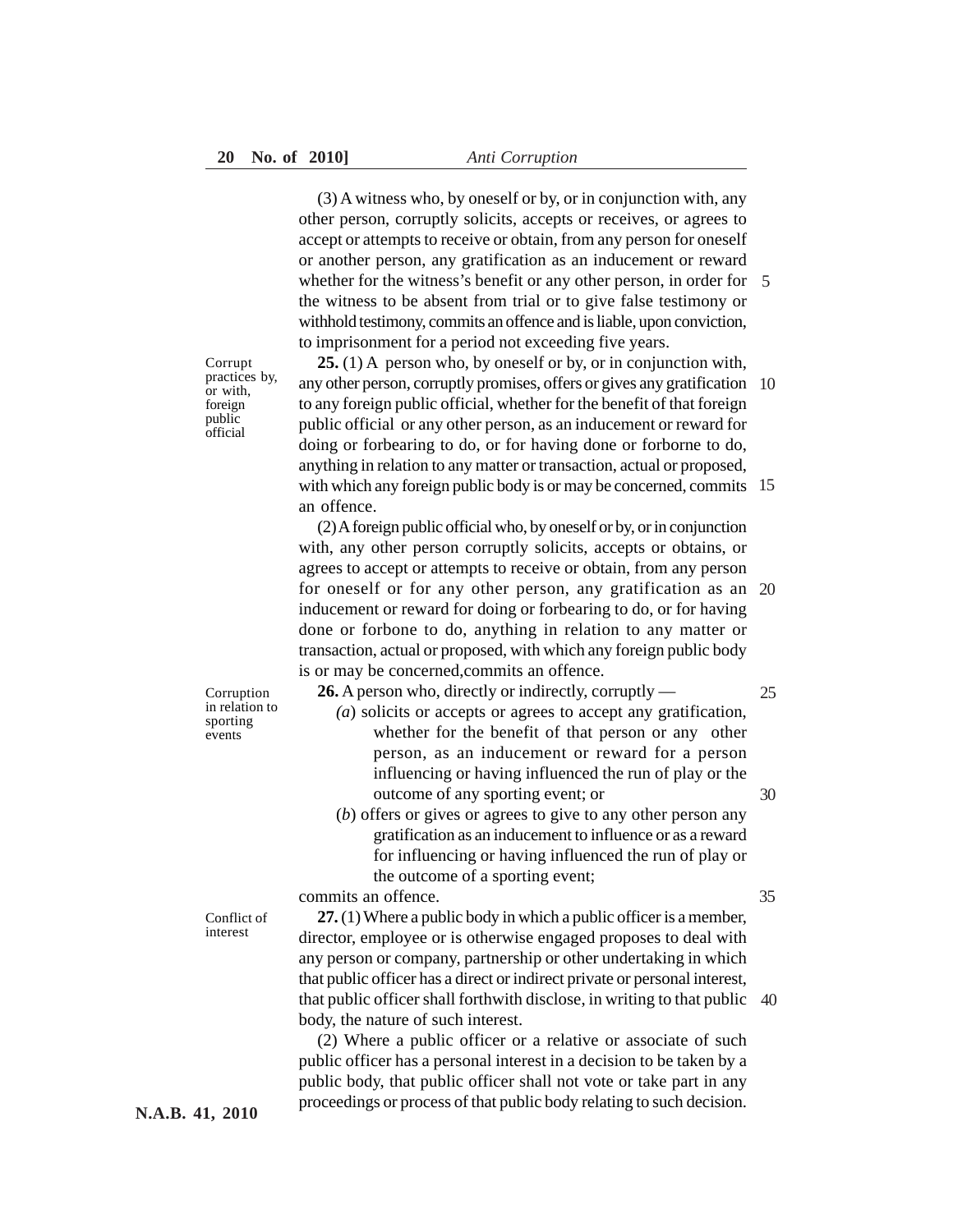(3) A public officer who contravenes subsection (1) or (2) commits an offence and is liable, upon conviction, to imprisonment for a period not exceeding three years.

**28.** (1) A public officer who, directly or indirectly, by oneself, or by, or in conjunction with, any other person, corruptly solicits, accepts or obtains, or agrees to accept or attempts to receive or obtain, from any person for oneself or for any other person, any gratification as an inducement or reward for or otherwise on account of, that public officer giving assistance or using influence in, or 10 having given assistance or used influence in-5

- (*a*) the promotion, execution or procurement of
	- (i) any contract with a public body or private body for the performance of any work, the provision of any service, the doing of anything or the supplying of any article, material or substance; or
	- (ii) any sub contract to perform any work, provide any service, do anything or supply any article, material or substance required to be performed, provided, done or supplied under any contract with a public body or private body; or
- (*b*) the payment of the price,consideration or other moneys stipulated or otherwise provided for in any contract or sub contract;
- commits an offence. 25

(2) A person who corruptly gives, promises oroffers any gratification to any public officer as an inducement or reward for, or otherwise on account of, such public officer giving assistance or using influence in, or having given assistance or used influence in—

- (*a*) the promotion, execution or procurement of; or
- (*b*) the payment of the price, consideration or other moneys stipulated or otherwise provided for in;

any contract or sub-contract commits an offence.

- **29.** (1) A person who, directly or indirectly, by oneself, or by, or in conjunction with, any other person, corruptly solicits, accepts or obtains, or agrees to accept or attempts to receive or obtain from any person for oneself or for any other person, any gratification as an inducement or reward for or otherwise on account of, the 35
- withdrawal of a tender, or the refraining from the making of a tender, for any contract with a public body or private body for the performance of any work, the provision of any service, the doing of anything or the supplying of any article, material or substance, commits an offence. 40

forgiving assistance, etc., with regard to contracts

Gratification

20

30

15

Gratification for procuring withdrawal of tender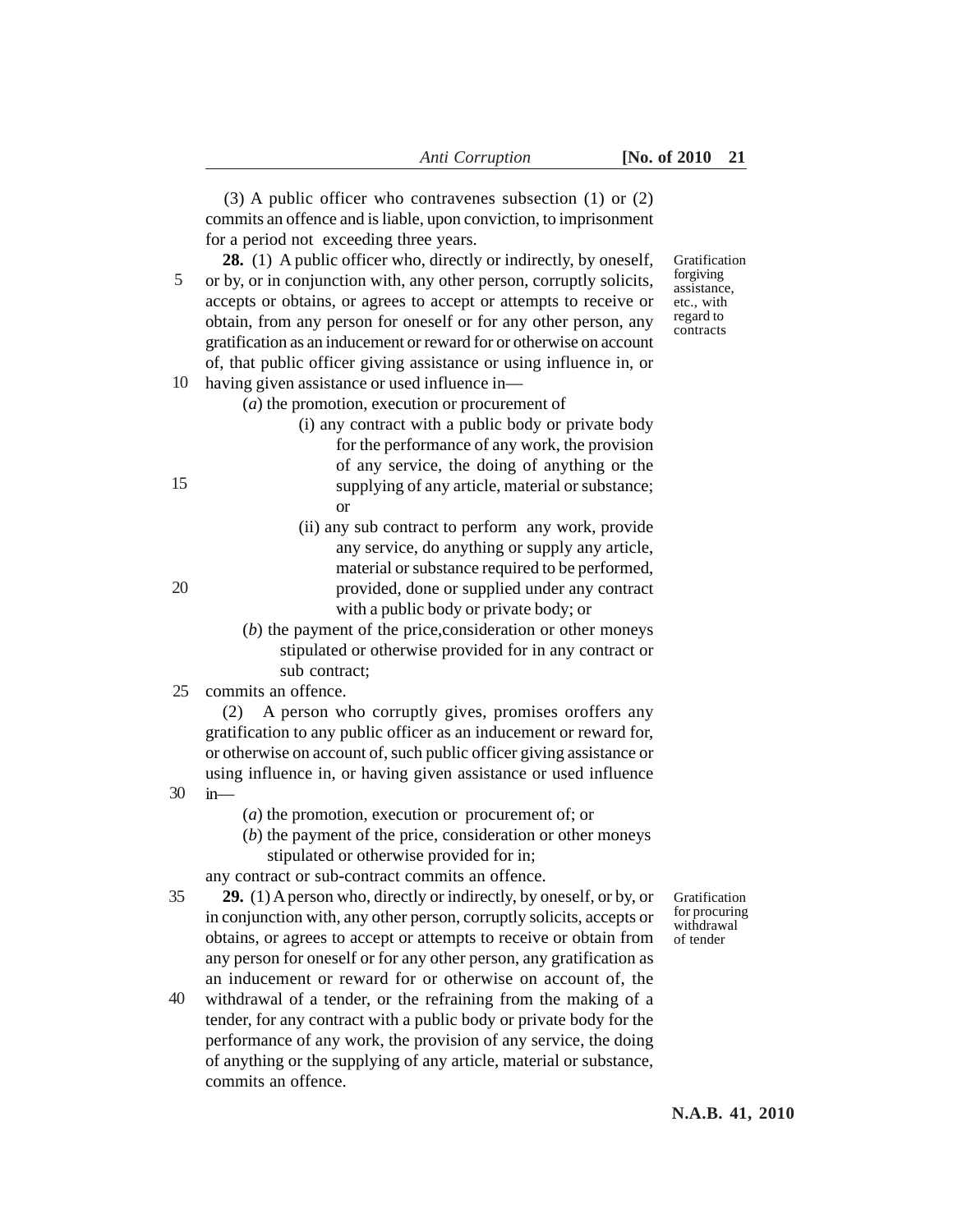(2) A person who corruptly gives, promises or offers any gratification to any other person as an inducement or reward for, or otherwise on account of, the withdrawal of a tender, or the refraining from making of a tender, for a contract commits an offence.

**Obstruction** of justice

**30.** (1) A person who, by use of corrupt means interferes with 5 the exercise of official duties by a judge, magistrate, judicial officer or any other arbiter or law enforcement officer, commits an offence and is liable, upon conviction, to imprisonment for a period not exceeding two years.

(2) A person who accepts or obtains, agrees to accept or attempts 10 to obtain, or offers or gives, a gratification for oneself or for any other person in consideration of that person —

- (*a*) concealing an offence;
- (*b*) shielding any other person from legal proceedings for an offence; 15
- (*c*) not proceeding against any other person in relation to an alleged offence; or
- (*d*) abandoning or withdrawing, or obtaining or endeavoring to obtain the withdrawal of, a prosecution against any other person;

20

40

commits an offence and is liable, upon conviction, to imprisonment for a period not exceeding two years.

Gratification with regard to bidding at auction sale

**31.** (1) A person who, directly or indirectly by oneself, or by, or in conjunction with, any other person, corruptly solicits, accepts or obtains, or agrees to accept or attempts to receive or obtain, from 25 any person for oneself or for any other person, any gratification as an inducement or reward for or otherwise on account of, that person refraining or having refrained from bidding at any sale by auction conducted by, or on behalf of, any public body or private body, commits an offence. 30

(2) A person who corruptly gives, promises or offers any gratification to any other person as an inducement or reward for, or otherwise on account of, that other person's refraining or having refrained from bidding at an auction commits an offence.

- Coercion of investor
- **32.** A public officer who (*a*) performs or abstains from performing any act in that public officer's capacity as a public officer; (*b*) expedites, delays, hinders or prevents the performance of 35
	- any act; or
	- (*c*) assists, favours, hinders or delays
	- any person in the transaction of any business with a public body;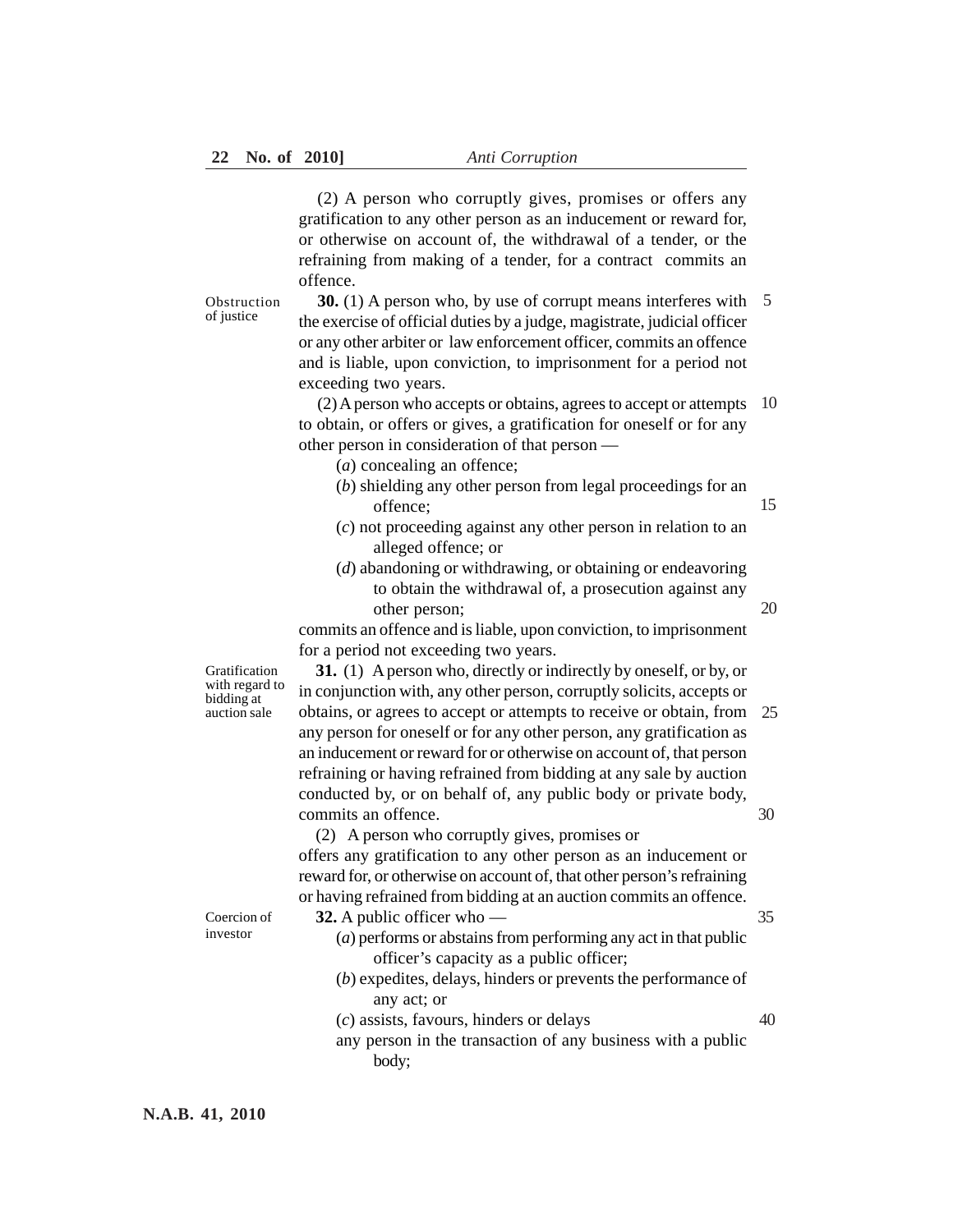in order that an investor or potential investor is coerced, compelled or induced to abandon the investment or induced to abandon the investment to the advantage of another person, commits an offence and is liable, upon conviction, to a fine of not less than two hundred thousand penalty units or to imprisonment for a period not exceeding two years, or to both. **33.** (1) A person who fraudulently or unlawfully — (*a*) acquires public property or a public service or benefit; (*b*) diverts any public property for that person's or another person's benefit; (*c*) mortgages, charges or disposes of any public property; or (*d*) obtains any exemption, remission, reduction or abatement from payment of any tax, fee, levy or charge required to be paid under any law; commits an offence. 15 (2) A person whose functions concern the administration, custody, management, receipt or use of any part of public revenue or public property commits an offence if that person — (*a*) fraudulently makes payment from the public revenue for— (i) goods not supplied or not supplied in full; or (ii) services not rendered or not adequately rendered; or (*b*) willfully fails to comply with any law or applicable procedures or guidelines relating to the procurement, allocation, sale or disposal of property, tendering of contracts, management of funds or incurring of public expenditures. (3) A person who commits an offence under this section is liable, upon conviction, to imprisonment for a period not exceeding 30 five years. (4) For the purposes of this section, "public property" means real or personal property, including public funds or money of a public body or under the control of, or consigned or due to, a public body. **34.** The Commission has jurisdiction to investigate and prosecute any offence of bribery prescribed under the Electoral Act, 2006. **35.** A person who — (*a*) converts, transfers or disposes of property, knowing that such property is the proceeds of corruption or related offences for the purpose of concealing or disguising the illicit origin of the property or of helping any other person 35 of

> who is involved in the commission of the offence to evade the consequences of that person's action;

Corrupt acquisition of public property and revenue

20

5

10

- 25
- 

40

- 
- 

Electoral corruption Act No. 12 of 2006

Concealment property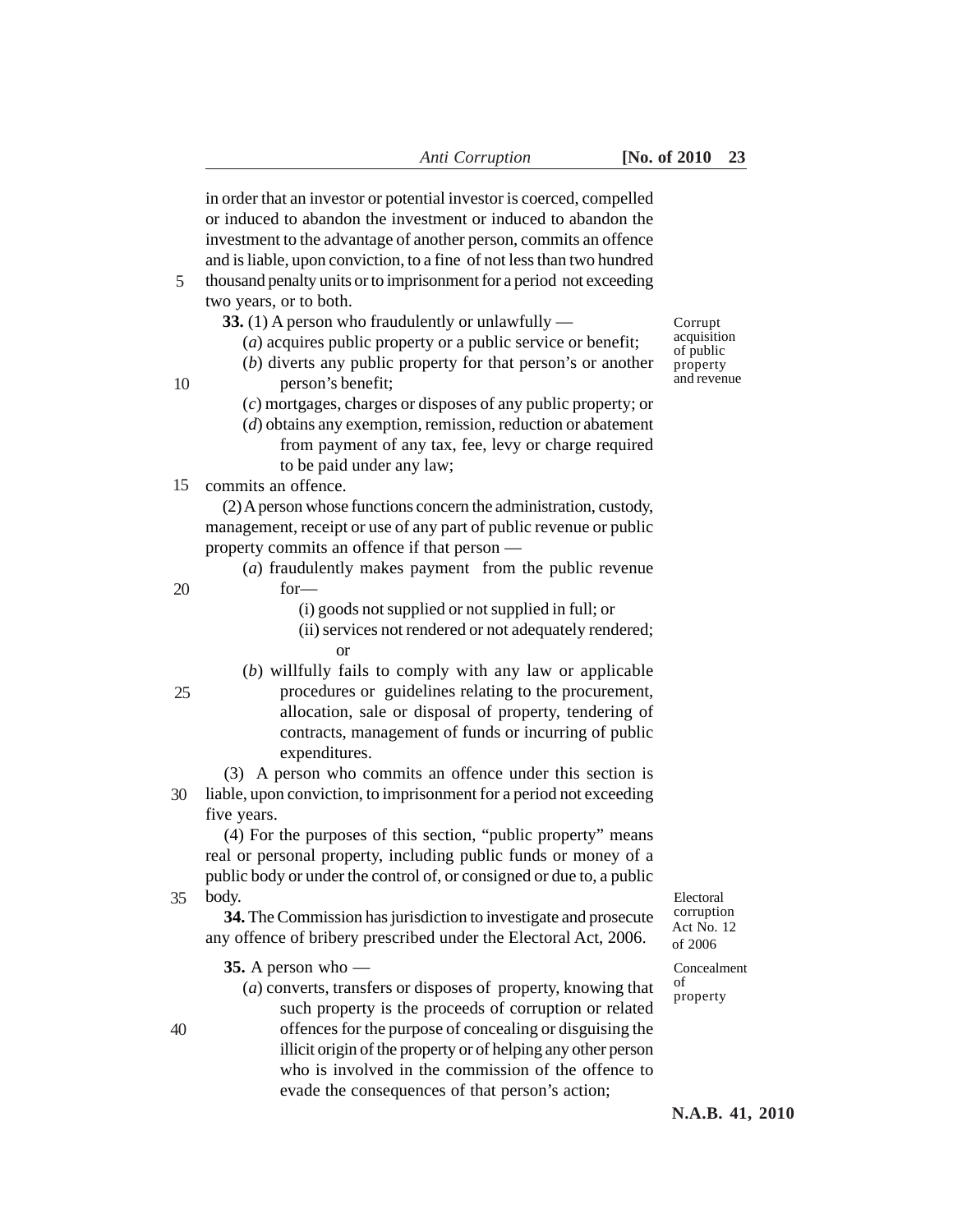- (*b*) conceals or disguises the true nature, source, location, disposition, movement or ownership of or rights with respect to property which is from the proceeds of corruption or related offences; or
- (*c*) acquires, possesses or uses any property with the knowledge at the time of receipt, that such property is from the proceeds of corruption or related offences; 5

commits an offence and is liable, upon conviction, to imprisonment for a period not exceeding two years.

Dealing with, using and concealing gratification

Concealment of offence

**36.**A person who, directly or indirectly, whether on that person's behalf or any other person, knowingly uses or causes to be used, or receives, holds, controls or conceals any property or any part thereof, which was obtained as gratification, or derived from the proceeds of crime obtained in the commission of an offence under this Part commits an offence. 10

**37.** A person commits an offence who with intent to defraud or to conceal the commission of an offence under this Part or to obstruct an officer in the investigation of any offence—

(*a*) destroys, alters, mutilates or falsifies any book, document, valuable security, account, computer system, disk, computer printout or other electronic device which belongs to or is in 20

- the possession of or has been received by that person or that person's employer, or any entry in such book, document, account or electronic device, or is privy to any such act;
- (*b*) makes or is privy to the making of any false entry in any book, document, account or electronic device; or
- (*c*) omits or is privy to the omission of any information from any book, document, account or electronic device.

**38.** (1) A public officer to whom any gratification is corruptly 30 given, promised or offered shall make a full report of the circumstances of the case to an officer of the Commission or a police officer within twenty four hours of the occurrence of the event, and if the public officer fails to do so without reasonable cause, commits an offence and is liable, upon conviction, to a fine 35 not exceeding two hundred thousand penalty units or to imprisonment for a period not exceeding two years, or to both.

(2) An officer of the Commission or a police officer may arrest without warrant any person in respect of whom a report is made under subsection (1).

(3) An officer of the Commission or a police officer may search any person arrested for an offence under this Act and take possession of all the articles found upon that person which the police officer or

Public officer's duty to report

**N.A.B. 41, 2010**

15

25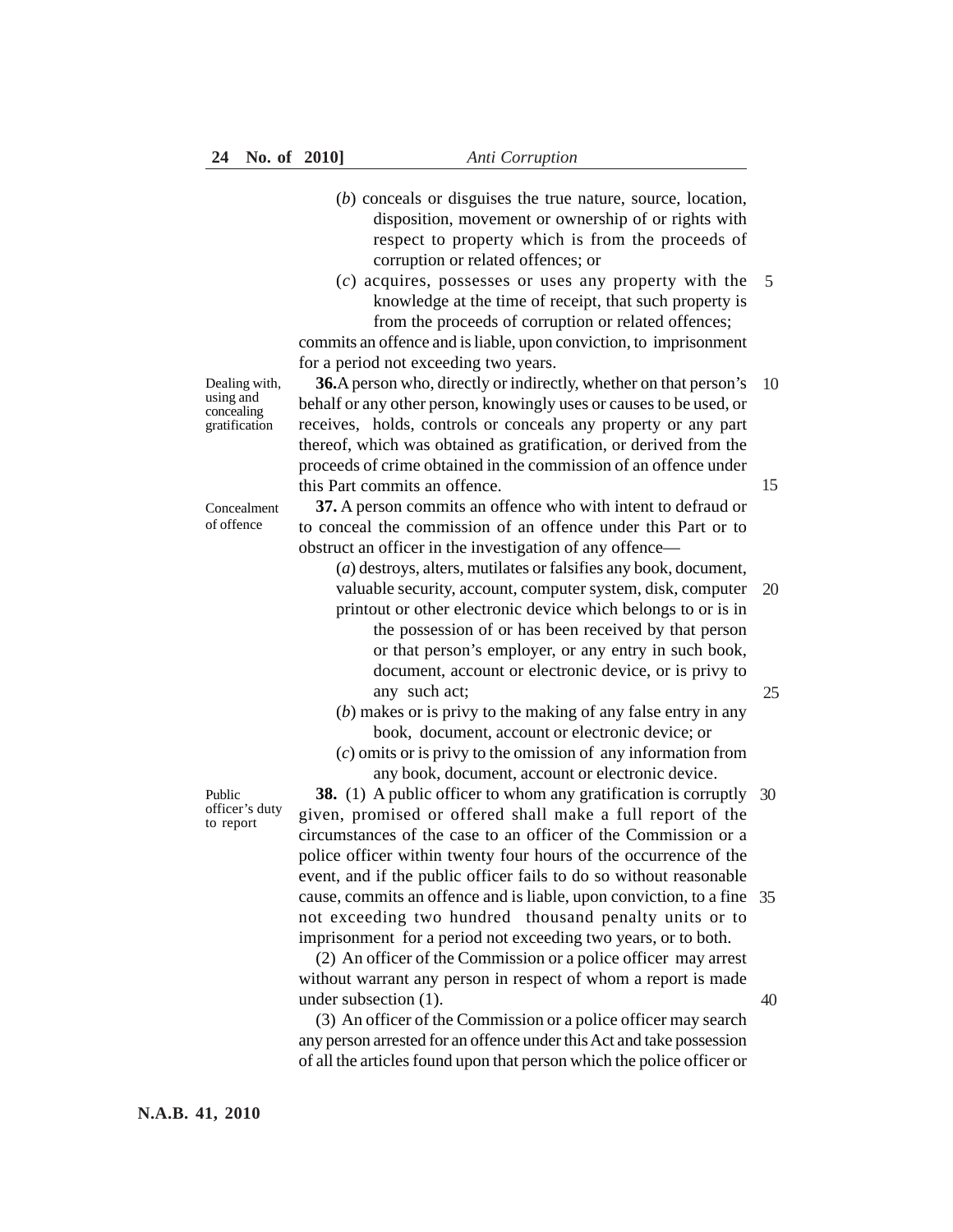|    | officer of the Commission believes upon reasonable grounds to<br>constitute evidence of the commission of an offence by that person<br>under this Part:                                                                                                                          |                                              |
|----|----------------------------------------------------------------------------------------------------------------------------------------------------------------------------------------------------------------------------------------------------------------------------------|----------------------------------------------|
| 5  | Provided that a person shall not be searched except<br>by a police officer, or officer of the Commission or by any<br>person authorised in that behalf by a police officer or officer<br>of the Commission, of the same sex.                                                     |                                              |
|    | (1)A person who aids, abets or counsels or conspires with<br><b>39.</b><br>any person to commit an offence under this Part, commits an offence                                                                                                                                   | Attempts<br>and<br>conspiracies              |
| 10 | and is liable, upon conviction, to a sentence as if that person<br>committed the offence.                                                                                                                                                                                        |                                              |
|    | (2) A person who attempts to commit an offence under this Act<br>commits an offence and is liable, upon conviction, to a sentence as<br>if that person committed the offence.                                                                                                    |                                              |
| 15 | A person who is convicted of an offence under this Part,<br>40.                                                                                                                                                                                                                  | General penalty                              |
|    | for which no penalty is provided, is liable<br>$(a)$ upon conviction, to imprisonment for a period not exceeding<br>ten years;                                                                                                                                                   |                                              |
| 20 | $(b)$ upon a second or subsequent conviction, to imprisonment<br>for a term of not less than five years but not exceeding<br>ten years; and                                                                                                                                      |                                              |
|    | $(c)$ in addition to any other penalty imposed under this Act, to<br>forfeiture to the State of any pecuniary resource, property,                                                                                                                                                |                                              |
| 25 | advantage, profit or gratification received in the<br>commission of an offence under this Act.                                                                                                                                                                                   |                                              |
|    | 41. Where a person is convicted of an offence under this Part,<br>the court may, in addition to the sentence that it may impose under<br>section thirty-nine, order the convicted person to pay to the rightful<br>owner the amount or value, as determined by the court, of any | Restitution                                  |
| 30 | gratification actually received by that person, and such order shall<br>be deemed to form part of the sentence:<br>Provided that where, after reasonable inquiry, the                                                                                                            |                                              |
| 35 | rightful owner cannot be ascertained or traced, or where<br>the rightful owner is implicated in the giving of the<br>gratification, the court shall order that the amount or value                                                                                               |                                              |
|    | thereof be paid into the general revenues of the Republic.<br>Any fine imposed under the provisions of this Part and the<br>42.<br>amount or value of any gratification ordered to be paid under section<br>forty-five may be recovered in accordance with the provisions of     | Recovery of<br>gratification<br>by distress, |
| 40 | sections three hundred and eight and three hundred and nine of<br>the Criminal Procedure Code by distress and sale of the movable<br>and immovable property of the person sentenced.                                                                                             | etc.<br>Cap. 88                              |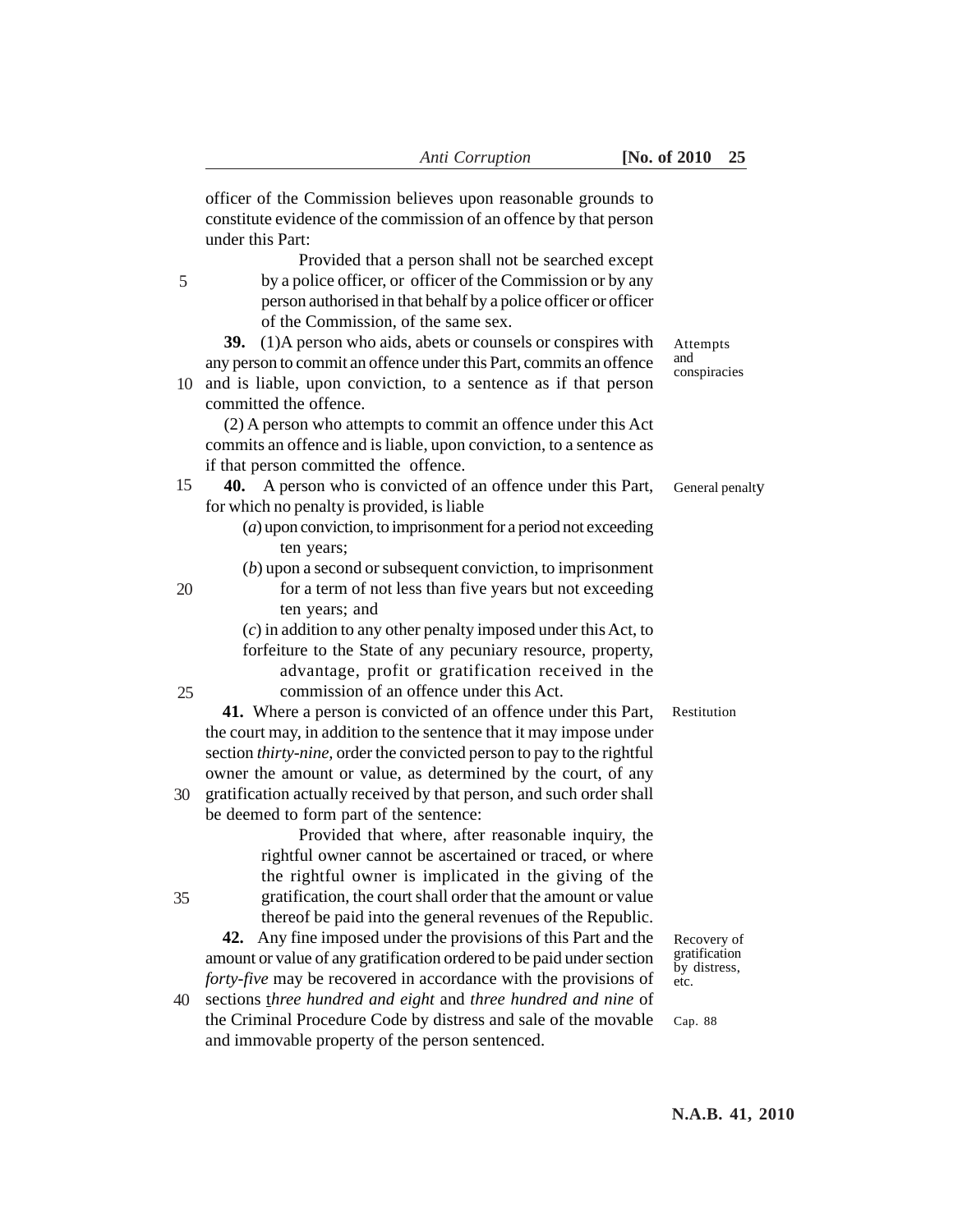Recovery of gratification corruptly received by agent

**43.** (1) Where a person gives gratification to, or for, or on account of, an agent in contravention of any provision of this Act, the principal may recover, as a civil debt, the amount or value of such gratification from the agent, and the acquittal of the agent or such person in respect of an offence under this Part shall not operate 5 as a bar to any proceedings for such recovery.

(2) Nothing in subsection (1) shall be deemed to prejudice or affect any right which any principal may have under any written law or rule to recover from the agent any money or property.

**44.** In any proceedings under this Act, a certificate by a 10 Government valuation officer or other specialist valuer with respect to the value of any gratification or of any movable or immovable property shall be sufficient proof of such value, unless the contrary is proved.

**45.** A person convicted of an offence under this Part shall, by 15 reason of such conviction, be disqualified for a period of ten years from the date of such conviction, from being elected or appointed to, or from holding or continuing to hold, any office or position in any public body.

**46.** Where an offence under this Act is committed by a body corporate or unincorporate body,every director or manager of the body corporate or unincorporate body shall be liable, upon conviction, as if the director or manager had personally committed the offence, unless the director or manager proves to the satisfaction of the court that the act constituting the offence was done without the knowledge, consent or connivance of the director or manager or that the director or manager took reasonable steps to prevent the commission of the offence. 20 25

## PART IV

#### INVESTIGATION OF CORRUPT PRACTICES

30

35

**47.** (1) A person who alleges that another person has engaged or is about to engage in a corrupt practice may lodge a complaint with the Commission in the prescribed manner and form.

(2) The Commission may investigate a matter under this Act on receipt of a complaint or on its own initiative.

(3) The Commission may refer any offence that comes to its notice in the course of an investigation under subsection (2) to any other appropriate investigation authority or agency.

**48.** (1) The Director-General shall, upon receipt of a complaint under section *forty-six,* examine each alleged corrupt practice and decide whether or not an investigation in relation to the allegation is warranted. 40

Certificate of Government valuation officer or other specialist valuer

Effect of conviction

Offences by body corporate or unincorporate body

Lodging of complaint

Consideration of complaint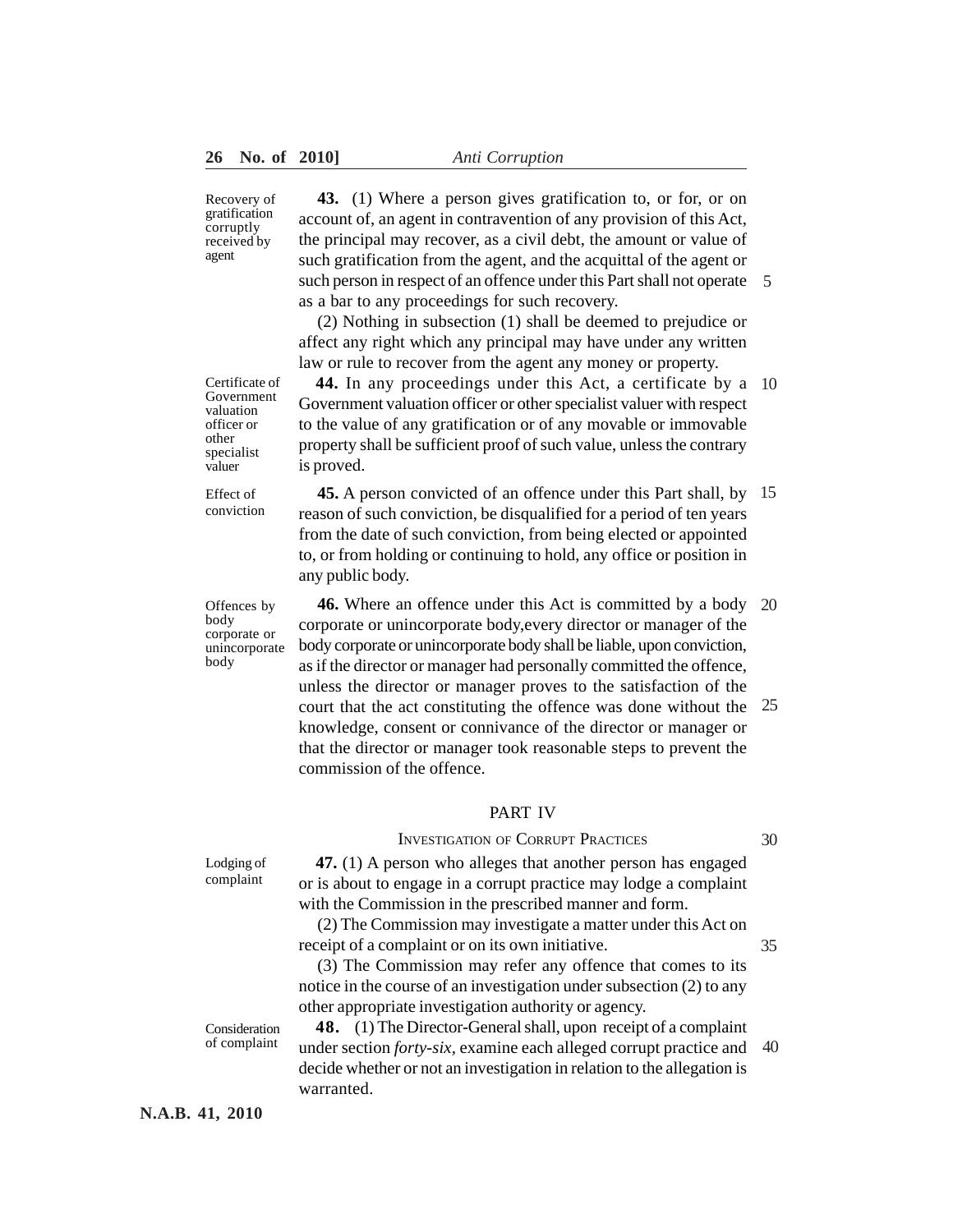- (*a*) the seriousness of the conduct or involvement to which the allegation relates;
- (*b*) whether or not the allegation is frivolous or vexatious;
	- (*c*) whether or not the conduct or involvement to which the allegation relates is or has been the subject of an investigation or other action by any other appropriate authority under any other written law; and
	- (*d*) whether or not, in all the circumstances, the carrying out of an investigation for the purpose of this Act in relation to the allegation will disclose the commission or likelihood of the commission of an offence under this Act.
- (3) The Director-General shall, where the Director-General 15 determines that an investigation into an allegation is warranted, decide whether the Commission shall carry out the investigation or whether the allegation should be referred to another appropriate authority for investigation or action.

(4) The Director-General may, for purposes of performing the 20 functions under this section—

- *(a*) make such preliminary inquiry as the Director-General considers necessary; and
- (*b*) consult any other appropriate authority.
- (5) The Director-General shall inform the complainant, in writing, 25 of the decision of the Commission in relation to the allegation.

**49.** (1) The Director-General may, by notice, in writing, require any person whose affairs are being investigated or any other person who the Director-General has reason to believe may have information or documents relevant to an investigation to—

30

35

5

10

- (*a*) attend before the Director-General as may be specified in the notice;
- (*b*) answer questions with respect toany matter or supply any information that may be relevant to the investigation; or
- (*c*) produce for inspection any documents which are specified in the notice.

(2) Subsection (1) shall apply without prejudice to a person's rights under any other law relating to privilege.

**50.** (1) An officer may, without a warrant, enter and search any premises, other than a private dwelling except if the private dwelling is used for business purposes, for the purpose of attaching and removing, if necessary, any record, return, report, document or article, if the owner, occupier of the premises or other person in control of the premises consents to the entry, search, seizure and 40

Search without warrant

Power to require attendance before Director-General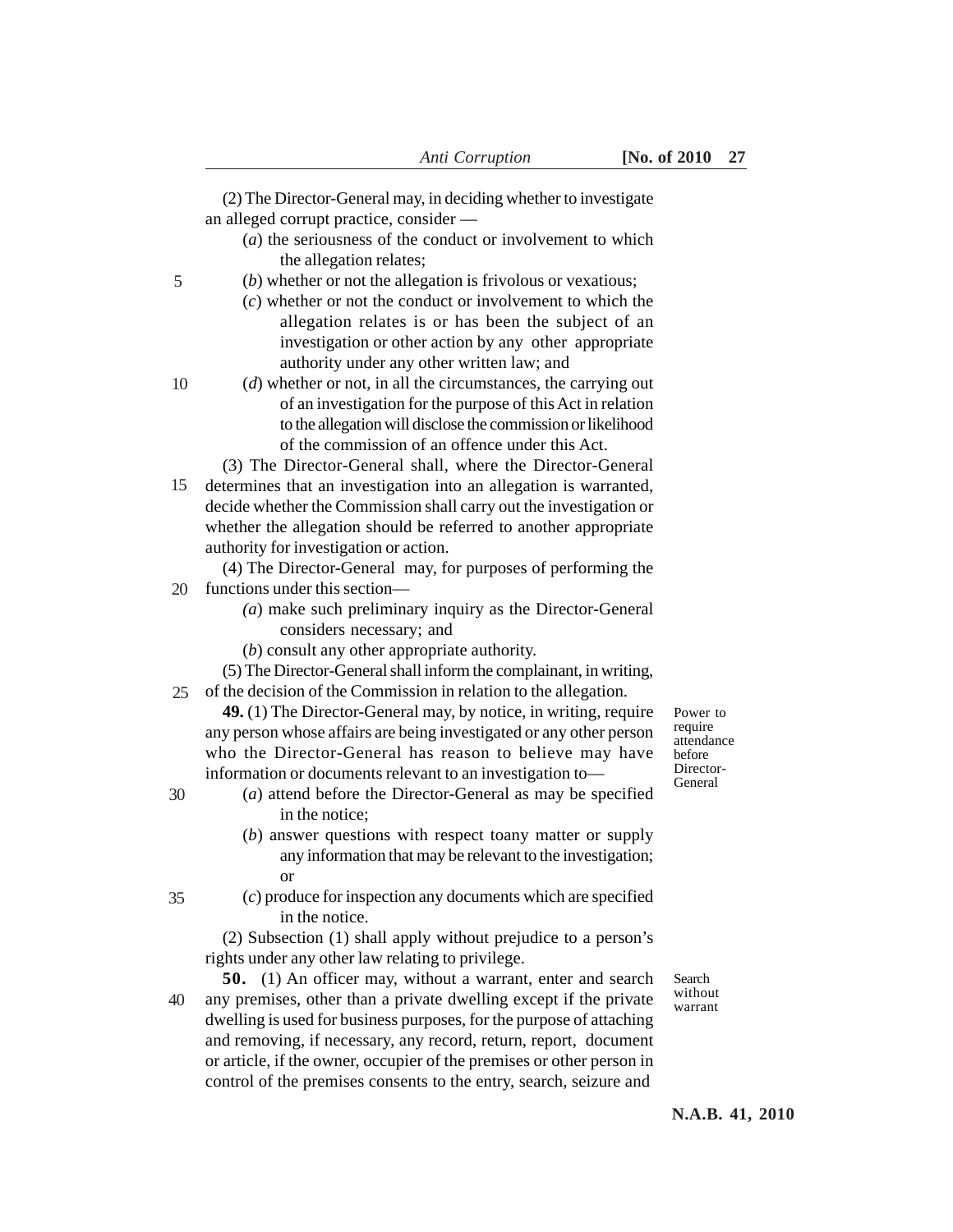removal of the record, return, book, document or article.

(2) An officer exercising any power under this section shall, before entering and searching any premises, ensure that the owner, occupier or person in control of the premises is present.

Search with warrant

**51.** (1) The Director-General, the Deputy Director-General or 5 an officer of the Commission, in the performance of their duties, may apply for a warrant to a judge or a magistrate.

(2) A judge or magistrate to whom an application for a warrant is made under subsection (1) may issue the warrant where—

(*a*) there are reasonable grounds to believe that —

- (i) a person has failed to produce the documents required for purposes of this Act;
- (ii) a person has failed to answer any questions asked for purposes of an investigation or that any answer given to
- any question is false or misleading in a material particular or is incomplete;
- (iii) it is not practicable to serve a notice on a person by reason of the fact that the person cannot be located or is absent from Zambia, or 20 that the service of a notice might prejudice an investigation; or
- (*b*) there are reasonable grounds to believe that any document or other thing relevant to an investigation or that may be evidence of an offence under this Act is placed, 25 deposited or concealed in the premises to which the warrant relates.

(3) A warrant issued under subsection (2)shall confer on the Director-General, the Deputy Director-General or an officer of the Commission power to —

- (*a*) access all the books, records, returns, reports and other documents relating to the work of any public or private body;
- (*b*) enter and search, at any time, the premises of any public or private body or any vessel, boat, aircraft or other 35 conveyance, where the Director-General, Deputy Director-General or officer has reasonable grounds to believe that any property or thing corruptly acquired has been placed, deposited or concealed therein;
- (*c*) search for and remove any document or other thing that may be relevant to an investigation or may be evidence of an offence; 40
- (*d*) where necessary, take copies of any document or extracts from documents that the person executing the warrant

**N.A.B. 41, 2010**

15

30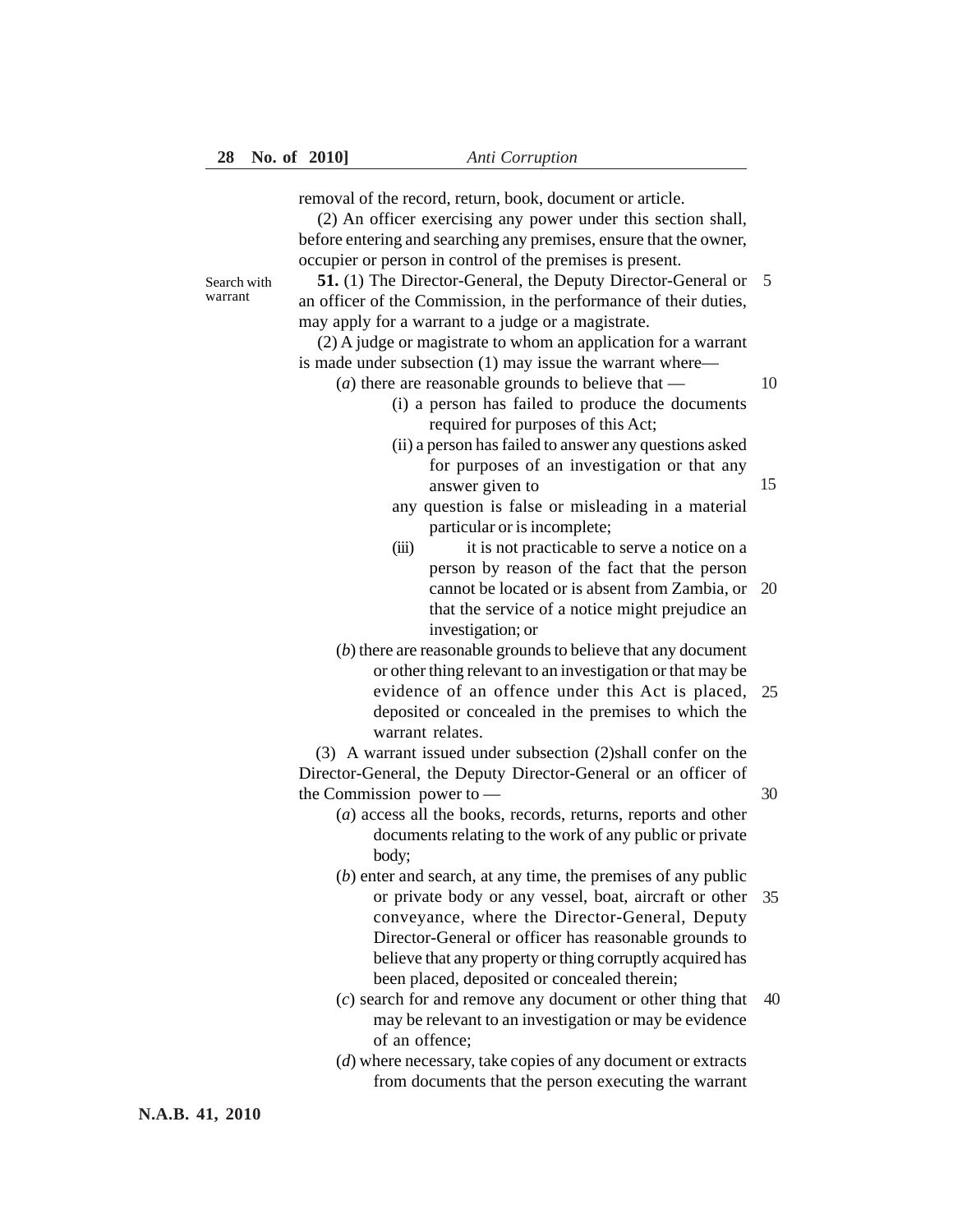believes on reasonable grounds may be relevant to an investigation; and

(*e*) where necessary, to require any person to reproduce, or to assist to reproduce, in usable form, any information recorded or stored in any documents.

(4)In the exercise of powers of entry and search conferred under paragraph (b) of subsection (3), the Director-General, the Deputy Director-General or other officer of the Commission, may use such reasonable force as is necessary and justifiable in the

circumstances, and may be accompanied or assisted by such other persons as they consider necessary to assist them to enter into, or upon, any premises, or upon any vessel, boat, aircraft or other conveyance, as the case may be. 10

(5) A person who accompanies or assists the Director-General, the Deputy Director-General or other officer of the Commission to enter into or upon any premises or upon any vessel, boat, aircraft or other conveyance, as the case may be, shall, during the period of such accompaniment or assistance, enjoy the same immunity as is conferred under section *seventeen* upon an officer of the 15

**Commission** 20

5

**52.** (1) The Director General or an officer may, with a court order, investigate any bank account, share account, purchase account, expense account or any other account or safe deposit box in any bank.

(2) An order made under subsection (1) shall be sufficient for the disclosure or production by any person of all or any information, account, document or article that may be required by an officer of the Commission so authorised. 25

**53.** (1) The Director General, the Deputy Director General or an officer of the Commission authorised in that behalf by the Director General may arrest a person, without warrant, if the officer has reasonable grounds to believe that such person has committed or is about to commit an offence under this Act. 30

(2) Where a person is arrested without warrant under subsection (1), such person may, at any time before appearing in court, while the person is in custody, be admitted to bail upon providing surety or sureties sufficient, in the opinion of the Director†General, Deputy Director†General or an officer authorised in that behalf by the Director†General, to secure that 35

person's appearance before court, or the person may be released upon that person's own recognizance on such conditions as the officer thinks fit. 40

(3) A bail bond issued under this section shall be dealt with in accordance with the provisions of the Criminal Procedure Code.

Inspection of banker's books

Power of arrest

Cap 88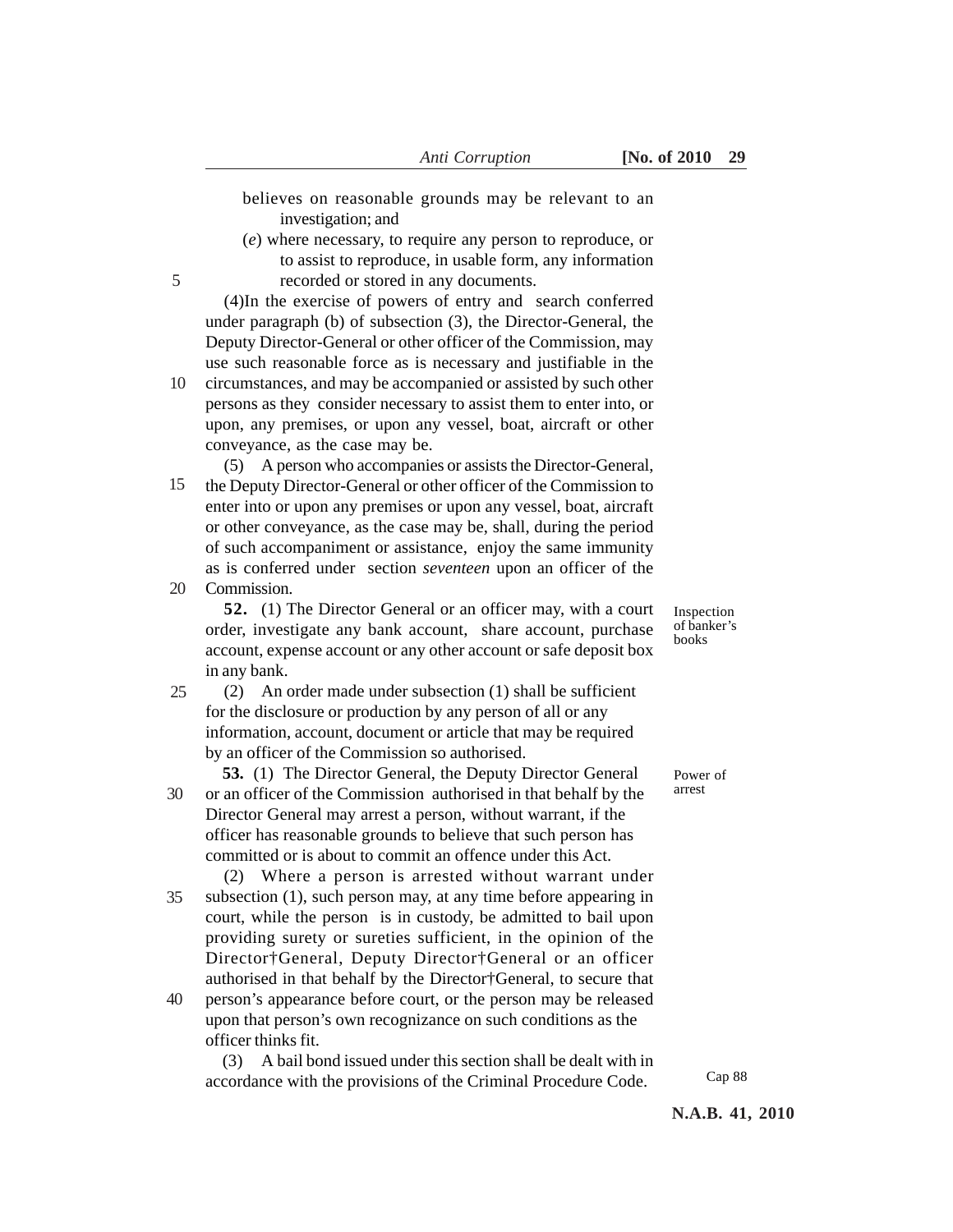Seizure of property

**54.** (1) Where in the course of an investigation into an offence under this Act, an officer has reasonable grounds to suspect that any movable or immovable property is derived or acquired from corrupt practices, is the subject matter of an offence or is evidence relating to an offence, the officer shall, with a warrant, seize the property.

(2) An officer who seizes any property pursuant to subsection (1) shall prepare and sign a list of all the movable or immovable property seized under that subsection and of the places in which the property is found.

(3) An officer shall serve a copy of the list referred to in subsection (2) on the owner of the property or on the person from whom the property was seized, not later than thirty days from the date of seizure.

(4) For the purpose of this section, "property" means real or 15 personal property of any description, and includes money and any interest in the real or personal property.

Custody and release of seized property

**55.** (1) An officer shall effect a seizure by removing the movable property from the custody or control of the person from whom it is seized and placing it under the custody of such other person or authority and at such place as the officer may determine. 20

(2) An officer shall, where it is not practicable or otherwise not desirable to effect the removal of any property under subsection (1), leave it at the premises in which it is seized under the custody of such person as the officer may determine.

25

(3) An officer shall, where property is seized under subsection (2), make a record in writing specifying in detail the circumstances of, and the reason for, the seizure of the property and subsequent leaving of the property at the premises.

Restriction on disposal of property

**56.** (1) The Director†General may, by written notice to a person who is the subject of an investigation in respect of an offence alleged or suspected to have been committed under this Act, oragainst whom a prosecution for an offence has been instituted, direct that such person shall not dispose of, or otherwise deal with, any property specified in such notice without the consent of the Director†General. 30 35

(2) A notice issued under subsection (1) may be served by delivering it personally to the person to whom it is addressed or may, where the Director†General is satisfied that that person cannot be found, or is not in the Republic, be served on or brought to the knowledge of that person in such other manner as the Director†General may direct. 40

(3) A notice issued under subsection (1) shall have effect from the time of service and shall continue in force for a period of nine 10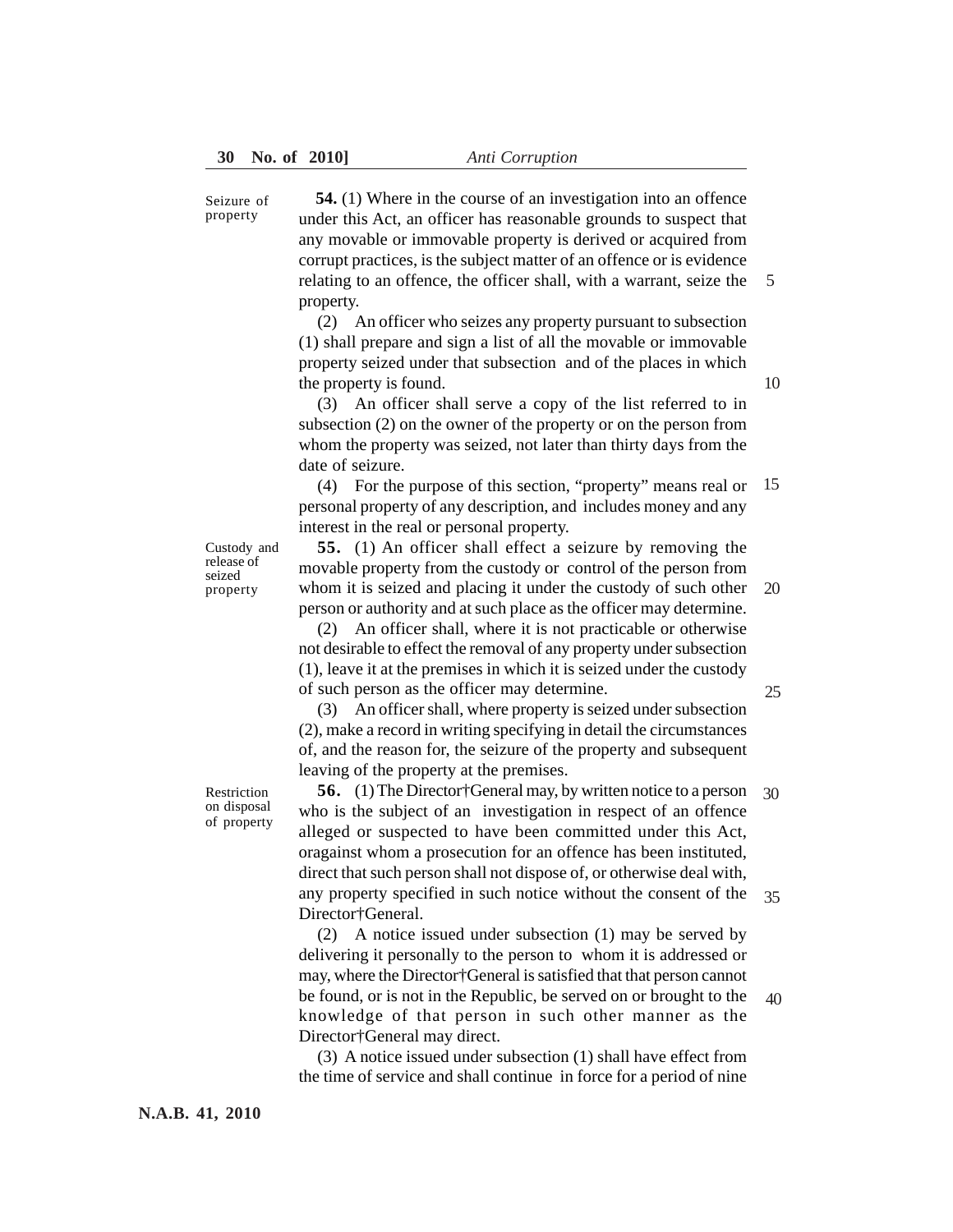months or until cancelled by the Director†General, whichever is earlier:

> Provided that the Director-General may issue a fresh notice upon the expiry of the previous one for such further final term of six months to facilitate the conclusion of an investigation.

(4) A person who, having been served with, or having knowledge of a notice issued under subsection (1), disposes of or otherwise deals with, any property specified in the notice other than in

accordance with the consent of the Director†General, commits an offence, and is liable, upon conviction, to imprisonment for a term not exceeding five years. 10

(5) A person aggrieved with the directive of the Director-General issued under subsection (1) may apply to the High Court for an order to reverse or vary the directive. 15

(6) An application made under subsection (5) shall give notice to the Director†General of the day appointed for the hearing of the application as a judge of the High Court may order.

(7) The High Court may, on the hearing of an application under subsection (5)† 20

- (*a*) confirm the directive;
- (*b*) reverse the directive and consent to the disposal of, or other dealing with, any property specified in the

notice, subject to such terms and conditions as it thinks fit; or (*c*) vary the directive as it thinks fit.

 **57.** (1) The Commission may, where it has reasonable grounds to believe that a third party is holding any property, including money in a bank account for, or on behalf of or to the order of a person who is under investigation, by notice in writing under the hand of

the Director-General, serve a notice on the third party directing that the third party shall not dispose of, or otherwise deal with, any property specified in the notice. 30

(2) A notice issued under subsection (1) shall be served on the third party to whom it is directed and on the person being investigated. 35

(3) The Commission may, in issuing a noticeunder this section impose such conditions as it may determine.

(4) A notice issued under subsection (1) shall have effect from the time of service upon the person to whom it is addressed and shall continue in force for a period of twelve months unless cancelled or varied by the Director†General:

> Provided that the Director-General may issue a fresh notice upon the expiry of the previous one for such further final term of six months to facilitate the conclusion of an investigation.

Restriction on disposal of property by third party

**N.A.B. 41, 2010**

5

40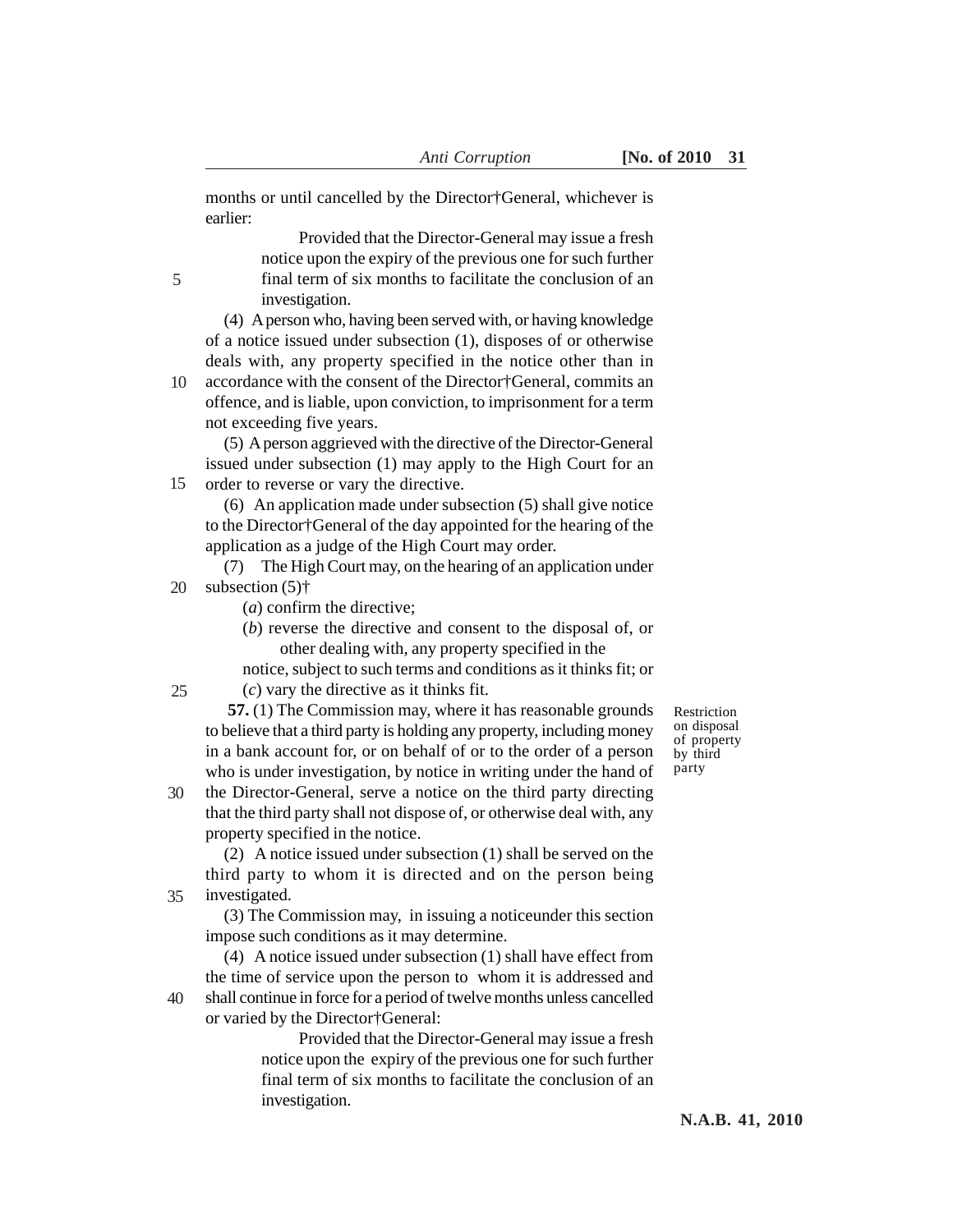(5) A third party on whom a notice is served under subsection (1) who disposes of, or deals with, the property specified in the notice without the consent of the Director-General commits an offence and is liable, upon conviction, to imprisonment for a period not exceeding five years.

(6) A third party on whom a notice is served under this section shall not dispose of, or otherwise deal with, the property specified in the notice except in accordance with the terms of the notice.

(7) Subsections (5), (6) and (7) of section *fifty-five* apply to this section.

General offences **58.** A person who—

- (*a*) knowingly makes, or causes to be made, to the Commission, false testimony or a false report in any material particular on any offence or matter under investigation;
- (*b*) destroys, alters, conceals or removes any books, 15 document, record or evidence that the person believes may be relevant to an investigation or proceeding under this Act;
- (*c*) destroys, alters, mutilates or falsifies any valuable security, account, computer system, disk, computer printout or 20 other electronic device or any entry in any book, document, account or electronic device;
- (*d*) knowingly misleads the Director-General, the Deputy Director- General or any other officer of the Commission by giving any false information or statement or making 25 a false allegation;
- (*e*) obstructs, insults, assaults, hinders or delays an officer of the Commission in the lawful exercise of the powers conferred on the officer under this Act;
- (*f*) refuses or fails, without reasonable cause, to give to the 30 Director-General or an officer of the ommission on request, any document or information required for purposes of this Act;
- (*g*) fails to comply with any lawful demand of the Director-General, Deputy Director-General or an officer of the 35 Commission under this Act;
- (*h*) fails to produce, conceals or attempts to conceal any property, document or book in relation to which there are reasonable grounds to believe is used to commit an offence or is a proceed of an offence under this Act; or 40
- (i) destroys anything to prevent the seizure of any property or document or securing of the property or documents; commits an offence and is liable, upon conviction, to imprisonment for a period not exceeding two years.

**N.A.B. 41, 2010**

5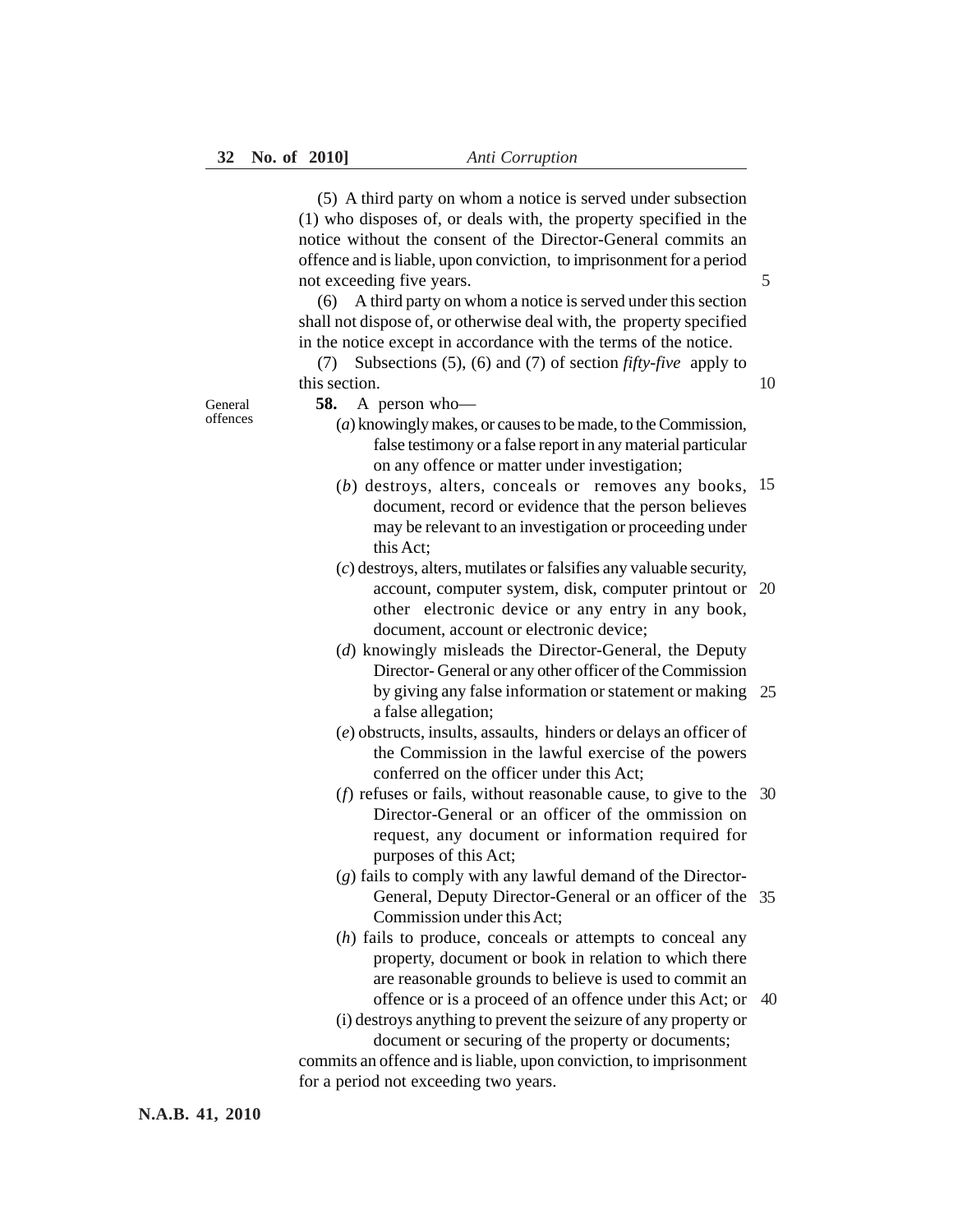## PART V

POWERS OF THE DIRECTOR OF PUBLIC PROSECUTIONS

**59.** (1) A prosecution for an offence under Part III shall not be instituted except by, or with, the consent of the Director of Public Prosecutions. 5

(2) Notwithstanding subsection (1), a person may be charged with an offence under Part III and may be arrested, or a warrant for that person's arrest may be issued and executed, and the person may be remanded by the court in custody or on bail notwithstanding

that the written consent of the Director of Public Prosecutions to the institution of a prosecution for the offence with which that person ischarged has not been obtained. 10

(3) Where a person is brought before a court before the written consent of the Director of Public Prosecutions to the institution of a prosecution against that person is obtained, the charge shall be explained to the accused person but the accused person shall not be called upon to plead. 15

**60.** (1) If any person, against whom investigations or proceedings for an offence under Part III are pending, is preparing or about to leave Zambia, whether temporarily or permanently, the Director of Public Prosecutions or any officer authorised in that behalf, may apply to any court for an order requiring such person to furnish bail in any sum, or, if already admitted to bail, in such greater sum and on such additional conditions, as the case may be, 20

with or without sureties, and in any such application the court may 25 make such order as it considers appropriate.

(2) An order made under this section, whether originally or on review, shall be reviewed within thirty days by the court which made the order.

30

#### PART VI

#### EVIDENCE, PRESUMPTIONS AND OTHER MATTERS

**61**. (1) Where, in any proceeding under this Act, it is proved that any gratification has been received by any person with the knowledge and acquiescence or consent of the accused person,

- and the court is satisfied, having regard to that person's relationship to the accused person or to any other circumstances that such person has received the gratification for or on behalf of the accused person, or otherwise on account of, or in connection with, the office or duties of the accused person, the gratification in the absence of 35
- a satisfactory explanation, shall be presumed to have been received by the accused person. 40

Consent of Director of Public Prosecutions

Bail where suspect or accused person about to leave Zambia

Presumption of corrupt intention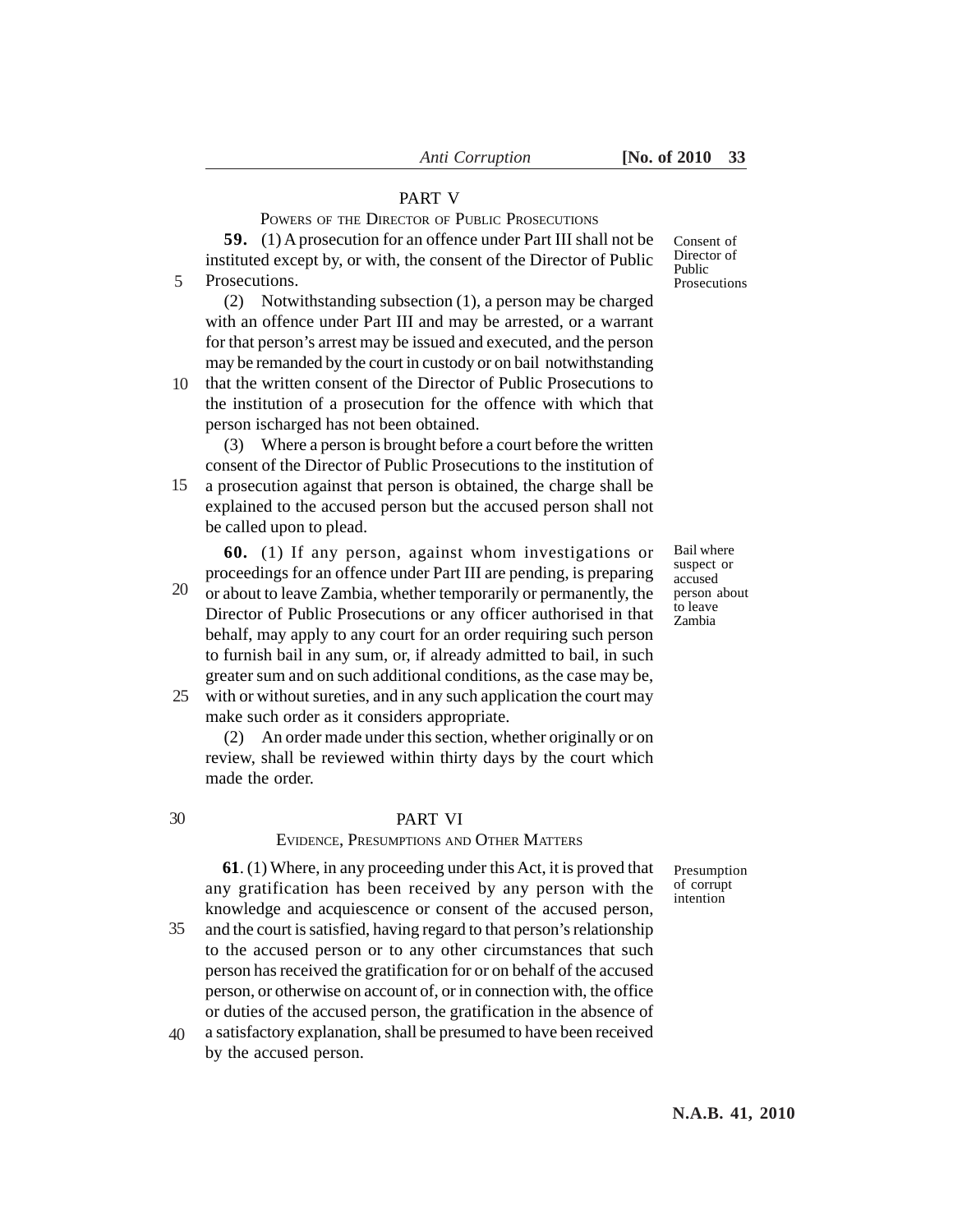(2) Where, in any proceedings for an offence under Part III , it is proved that any person solicited, accepted or obtained or agreed to accept or attempted to receive or obtain any payment in any of the circumstances set out in the relevant section under which that person is charged, then such payment shall, in the absence of a satisfactory explanation be presumed to have been solicited, accepted or obtained or agreed to be accepted, received or obtained corruptly.

(3) For the purposes of subsection (2), "payment" means any corrupt payment, whether in cash or in kind.

Grant of indemnity by Director of Public Prosecutions Act No. 20 of 2010

**62.** (1) Subject to the Plea Negotiations and Agreements Act, 2010, the Director of Public Prosecutions may, at any time, with a view to obtaining at a trial the evidence of any person directly or indirectly concerned with or privy to an offence under Part III, tender indemnity to such person on condition that the person makes a full and true disclosure of all facts or circumstances within that person's knowledge relating to the offence and to every other person involved in the commission thereof, whether as principal or in any other capacity, together with the delivery up of any document or thing constituting evidence or corroboration of the commission of the offence by the person to be charged or the accused person, as the case may be. 15 20

Cap. 88

(2) The court shall record in the manner prescribed by the Criminal Procedure Code the evidence on oath of every person accepting indemnity under subsection (1) and shall transmit the record of such evidence to the Director of Public Prosecutions. 25

(3) A person accepting indemnity under this section shall be examined as a witness at the trial.

(4) Where a person who has accepted indemnity under this section has, either by wilfully concealing anything material to the case, or by giving false evidence, not complied with the condition on which the indemnity was made, that person may be prosecuted for the offence in respect of which the indemnity was tendered or for any other offence of which the person appears to have been guilty in connection with the same matter. 30 35

(5) A person to whom indemnity has been made under subsection (1), who in the opinion of the court, has made a true and full disclosure of all things as to which that person is lawfully examined, shall be entitled to receive a certificate of indemnity under the hand of the Director of Public Prosecutions stating that the person has made a true and full disclosure of all things as to which the person was examined, and such certificate shall be a bar to all legal proceedings against that person in respect of all such things as aforesaid. 40

**N.A.B. 41, 2010**

10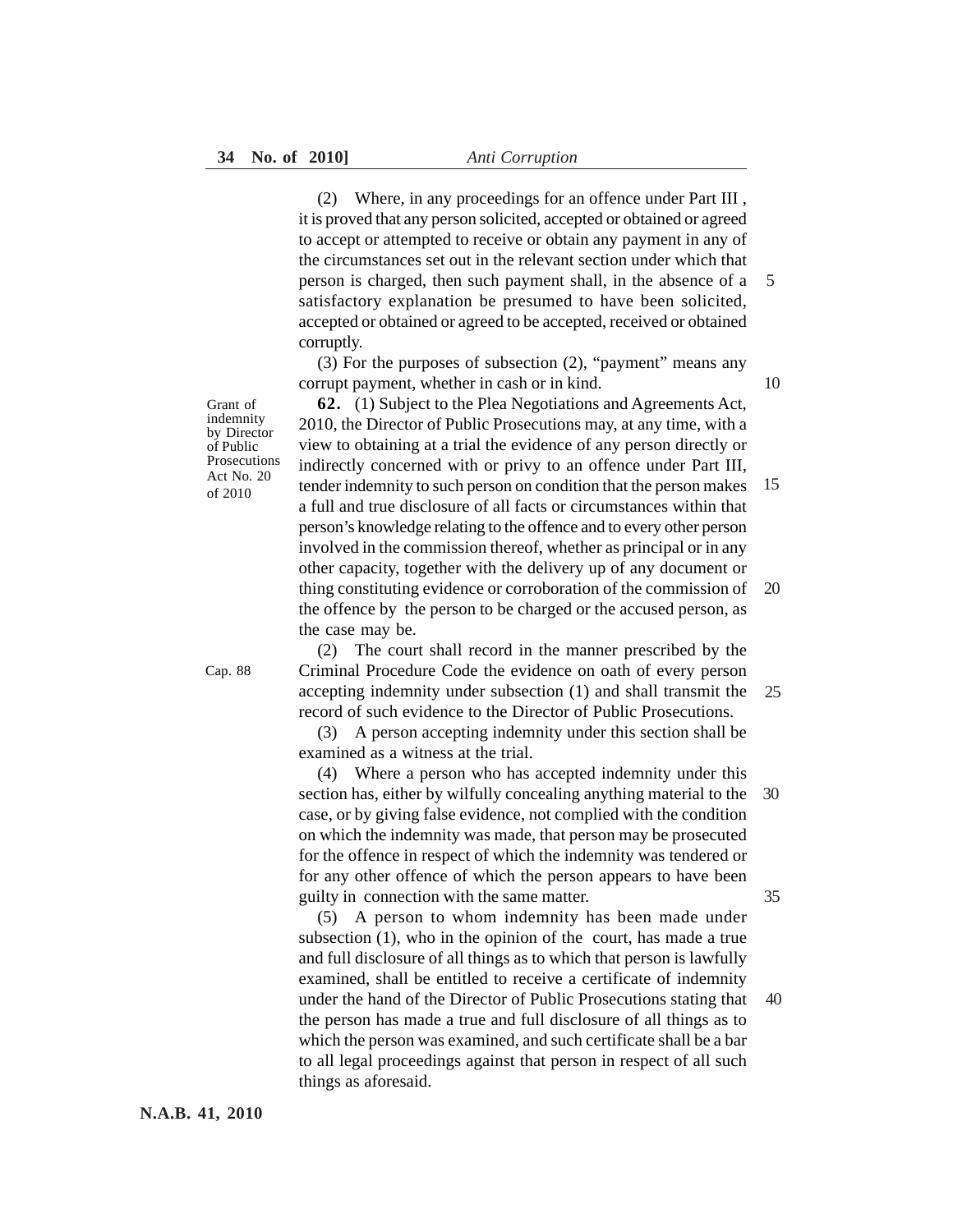**63.** The provisions of the Public Interest Disclosure (Protection of Whistleblowers) Act, 2010, shall apply in relation to the protection ofwhistleblowers and other related matters.

**64.** Where a public officer has corruptly solicited, accepted, obtained or agreed to accept or attempted to receive or obtain any gratification, it shall not be a defence in any trial in respect of an offence under Part III that — 5

- (*a*) the appointment, nomination or election of such person or any other person as a public officer was invalid or void; or
- (*b*) the public officer or any other public officer did not have the power, authority or opportunity of doing, or of forbearing from doing, the act, favour or disfavour to which the gratification related.
- **65.** Where any commission, body or tribunal established by or under the Constitution, or appointed under the Inquiries Act, in the course, or upon conclusion, of any proceedings before it, is of the opinion that the conduct of any person appears to constitute an offence under this Act and ought to be inquired into for the purposes 15
- of this Act, the commission, body or tribunal concerned shall, subject to any prohibition, restriction or restraint imposed upon it by, or under, the Constitution or any other written law, communicate its opinion to the Director-General, together with the particulars of the person concerned and such other facts of the case as the commission, body or tribunal may consider necessary. 20 25

**66.** For the purposes of any proceedings in respect of an offence under this Act, the court may, at any stage of the proceedings, direct that any specified fact may be proved at the trial:

Provided that the deponent may be summoned for cross examination. 30

**67.** (1)Where, at the conclusion of the trialof a person charged with an offence under Part III, the court is of the opinion that any person has wilfully, and with intent to harm or injure the accused person in any manner made a false, frivolous or groundless complaint

or allegation against the accused person, the court shall certify that opinion in writing and shall transmit it together with a certified copy of the record of the proceedings to the Director of Public Prosecutions. 35

(2) Any person who, in the opinion of the court certified under subsection (1) has made a false, frivolous or groundless complaint or allegation to the effect that any person has committed or attempted to commit, or aided, abetted or counselled the commission of, or conspired with any other person to commit, any offence 40

Protection of whistleblowers Act No. 4 of 2010 Absence of power, authority or opportunity,

no defence

Corrupt practices coming to notice of commission, body or tribunal Cap. 1 Cap. 41

Cap. 1

Affidavit evidence

False, frivolous or groundless complaints or allegations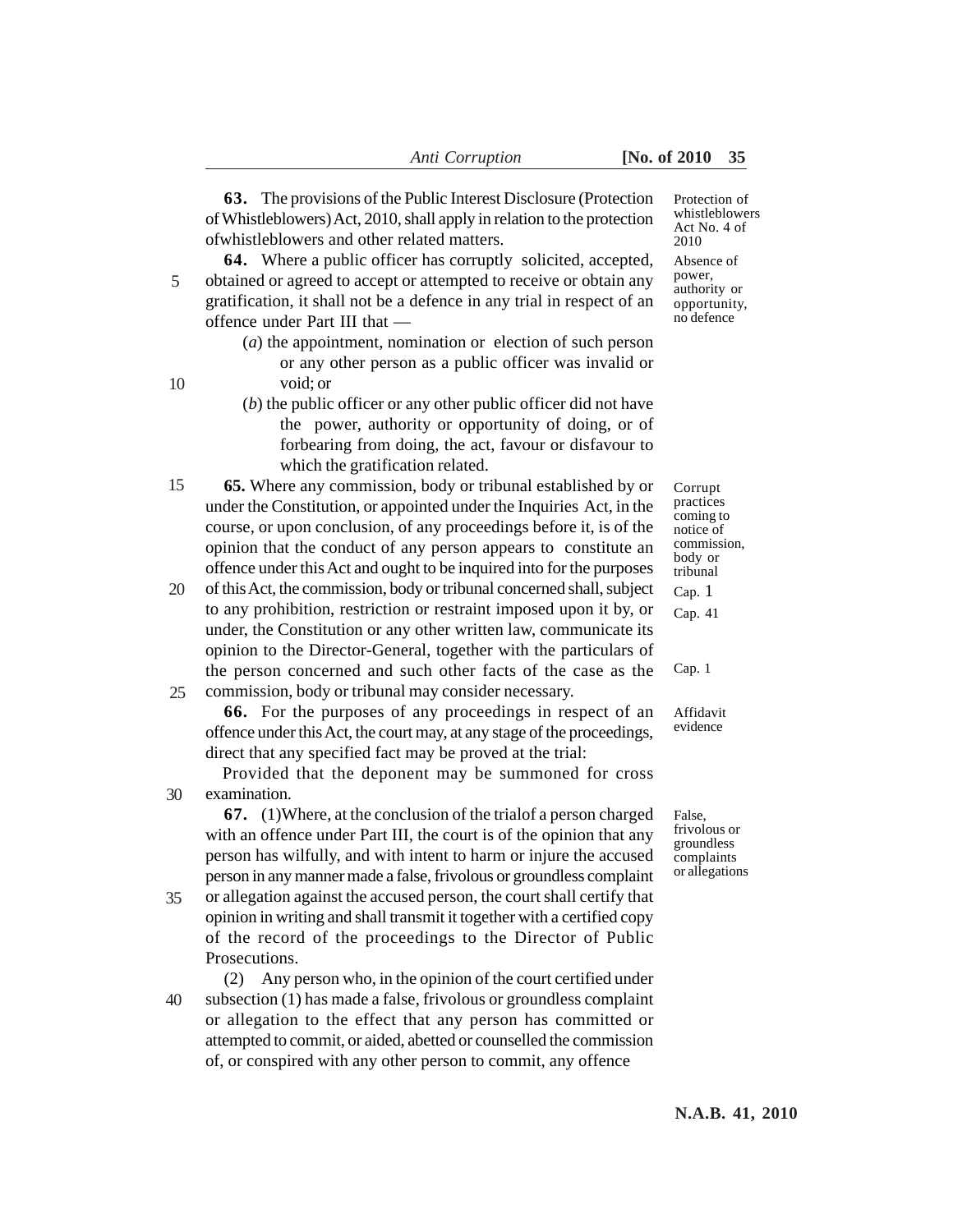under Part II, commits an offence and is liable, upon conviction, to imprisonment for a term not exceeding ten years or to a fine not exceeding ten thousand penalty units, or to both.

**68.** The provisions of the Forfeiture of Proceeds of Crime Act, 2010, shall apply in relation to the seizure and forfeiture of any proceeds or property corruptly acquired by any person and any other related matters. 5

**69.** A person who tampers with any property that is seized or forfeited under this Act commits an offence and is liable, upon conviction, to imprisonment for a period not exceeding three years. 10

**70.** (1) If, on the trial of a person whohas committed an offence under Part III, it is not proved that the accused person committed the offence charged but it is proved that the accused person committed some other offence under this Act, the accused person may, notwithstanding the absence of the written consent of the Director of Public Prosecutions in respect of such other offence, be convicted of such other offence, and be liable to be dealt with accordingly. 15

(2) If, on the trial of any person for any offence under Part III, there is any material variance between the particulars of the offence charged and the evidence adduced in support thereof, such variance shall not, of itself, entitle the accused person to an acquittal of the offence charged if, in the opinion of the court, there is *prima facie* evidence of the commission of that offence. 20

(3) Subject to subsection (2), notwithstanding the absence of the written consent of the Director of Public Prosecutions in respect of the particulars supported by the evidence adduced, the court may make the necessary amendment to the particulars and shall thereupon read and explain the same to the accused person and the accused person shall be called to plead to the amended particulars and the parties shall be allowed to recall and examine, on matters relevant to such amendment, any witness who may have been examined and to call any further witness. 25 30

(4) If an amendment is made under subsection (3) after the prosecution's case is closed, no further witness shall be called by the prosecution other than a witness on such matters only as it would, apart from the provisions of this subsection, be permissible to call and put in evidence in rebuttal. 35 40

Act No. 19 of 2010 Tampering with seized and forfeited

Forfeiture of proceeds or property corruptly acquired

Alternative conviction of accused person

property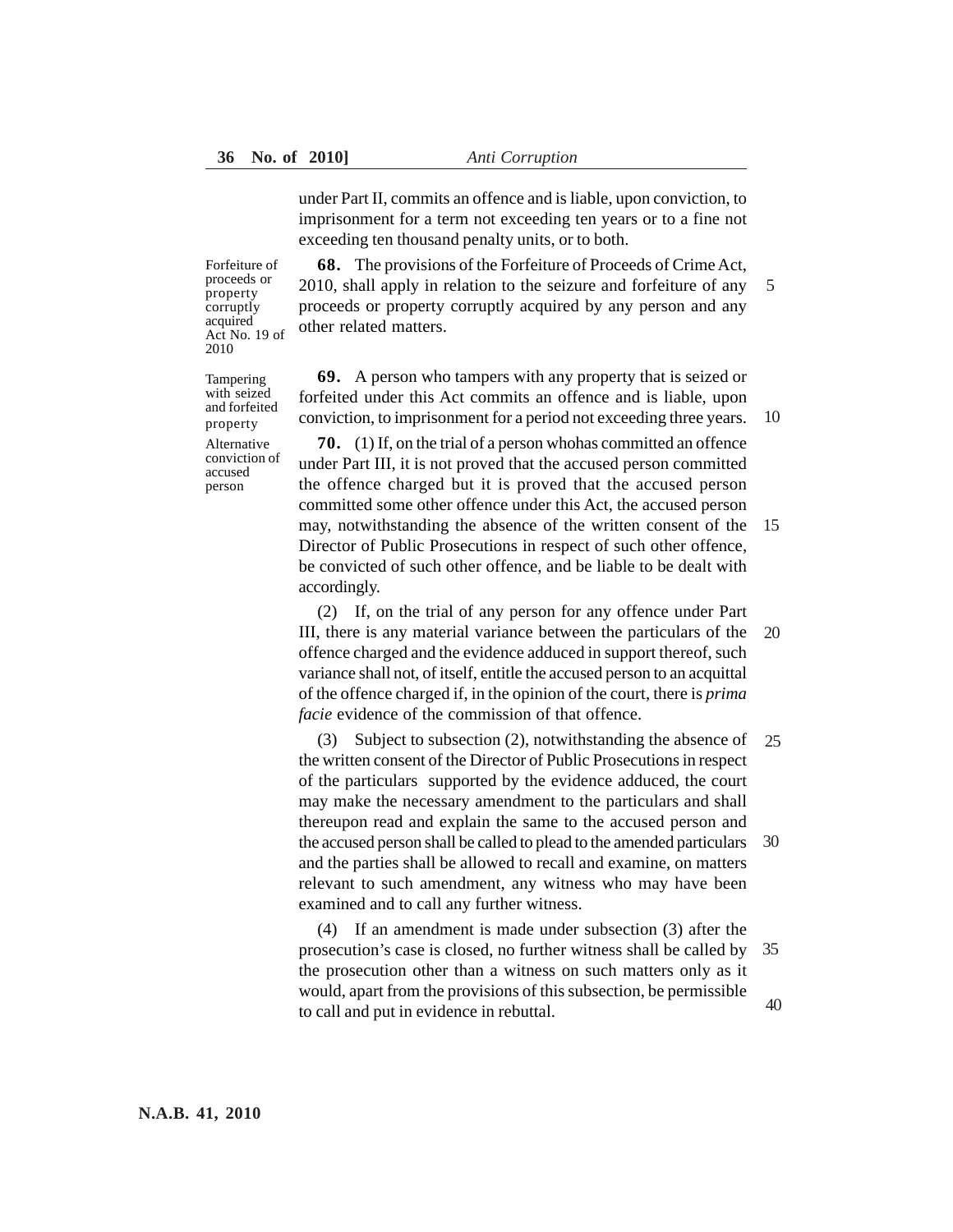# PART VII

# GENERAL PROVISIONS

| 5  | 71. Except where otherwise specifically provided for, all<br>applications under this Act shall be commenced by way of originating<br>summons.                                                                                                                                                                                               | Procedure<br>for<br>commencement<br>of<br>application |
|----|---------------------------------------------------------------------------------------------------------------------------------------------------------------------------------------------------------------------------------------------------------------------------------------------------------------------------------------------|-------------------------------------------------------|
|    | 72. (1) A public body shall keep a register of gifts which shall<br>be administered by the controlling officer or chief executive officer<br>of the public body, as the case may be.                                                                                                                                                        | Register of<br>gifts                                  |
| 10 | (2) The Commission may, by statutory instrument, make rules<br>relating to the management of the register of gifts.                                                                                                                                                                                                                         |                                                       |
|    | 73. The Mutual Legal Assistance in Criminal Matters Act<br>applies to offences under this Act, except where the provisions of<br>that Act are inconsistent with this Act.                                                                                                                                                                   | Mutual legal<br>assistance<br>Cap. 98                 |
| 15 | <b>74.</b> Subject to the Constitution, where there is any inconsistency<br>between the provisions of this Act and those of any other written<br>law relating to corrupt practices, the provisions of this Act shall<br>prevail to the extent of the inconsistency.                                                                         | Supremacy<br>of Act<br>Cap.1                          |
| 20 | 75. In any proceedings for an offence under this Act it shall be<br>a valid defence that the gratification offered or accepted is an<br>entertainment or a casual gift.                                                                                                                                                                     | Defence                                               |
|    | This Act shall have effect within as well as outside<br>76. $(1)$<br>Zambia and notwithstanding where any offence is committed by<br>any person, that person may be dealt with in respect of such offence<br>as if it has been committed within Zambia.                                                                                     | Offences<br>committed<br>outside<br>Zambia            |
| 25 | Any proceedings against any person under this section<br>(2)<br>which would be a bar to subsequent proceedings against such person<br>for the same offence, if such offence had been committed in<br>Zambia, shall be a bar to further proceedings against that person<br>under any written law for the time being in force relating to the |                                                       |
| 30 | extradition of persons, in respect of the same offence outside<br>Zambia.                                                                                                                                                                                                                                                                   |                                                       |
|    | 77. An offence under this Act shall bedeemed to be an<br>extraditable offence under the provisions of the Extradition Act.                                                                                                                                                                                                                  | Extraditable<br>offences<br>Cap. 94                   |
| 35 | <b>78.</b> The Commission may, by statutory instrument, make rules<br>for the-                                                                                                                                                                                                                                                              | Rules                                                 |
|    | $(a)$ appointment, including the power to confirm appointments<br>of persons, to any office in respect of which the<br>Commission is charged with the responsibility under this<br>Act;                                                                                                                                                     |                                                       |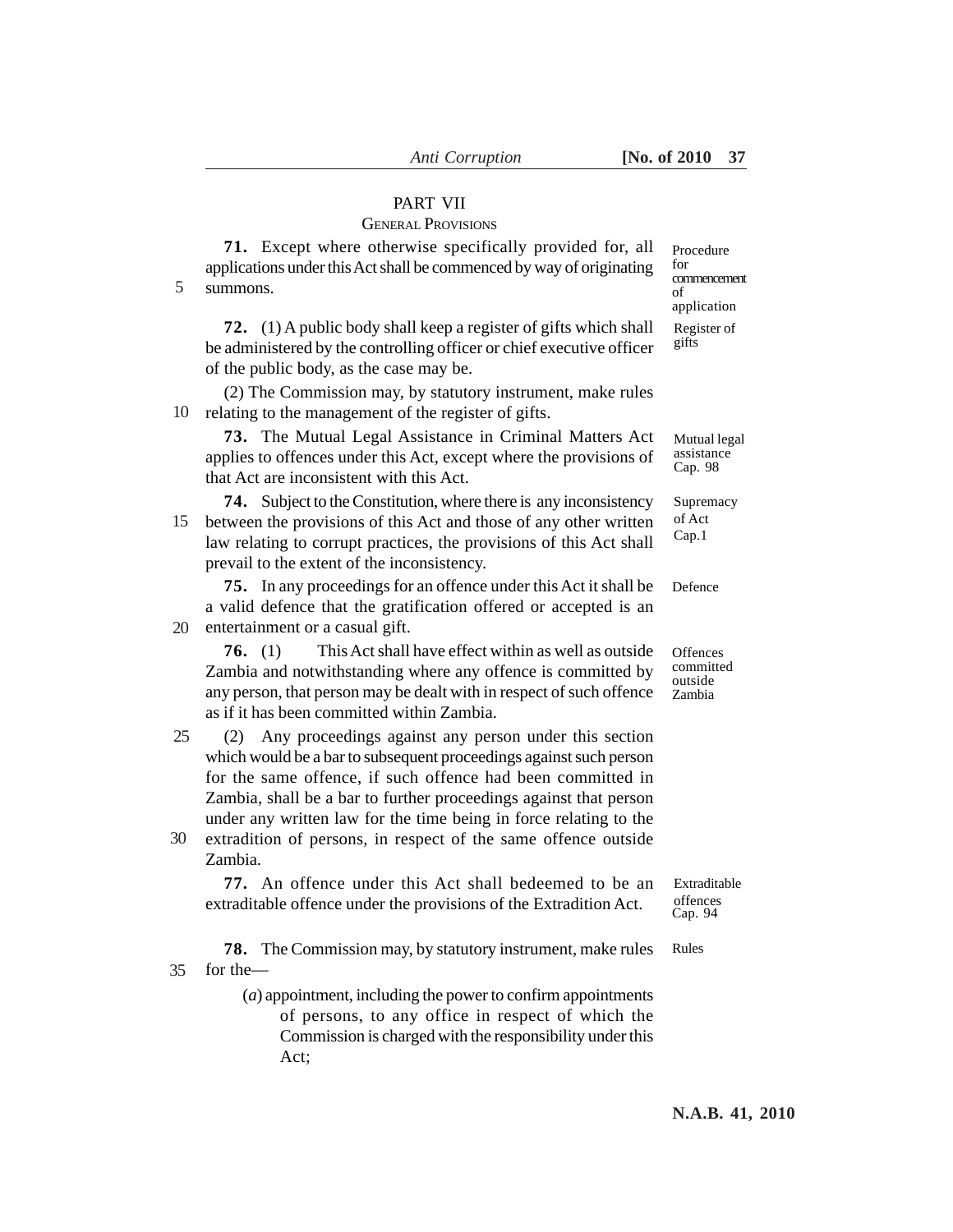|                      | $(b)$ disciplinary control of persons holding or acting in any<br>office;                                                                                    |    |
|----------------------|--------------------------------------------------------------------------------------------------------------------------------------------------------------|----|
|                      | $(c)$ termination of appointments and the removal of persons<br>from office; and                                                                             |    |
|                      | $(d)$ practice and procedure of the Commission in the exercise<br>of its functions under this Act.                                                           | 5  |
| Regulations          | 79. (1) The President may, in consultation with the<br>Commission, make regulations for the better carrying<br>out of the provisions of this Act.            |    |
|                      | Without prejudice to the generality of subsection (1), the<br>(2)<br>regulations made under that subsection may provide for -                                | 10 |
|                      | $(a)$ the prevention of corruption generally;                                                                                                                |    |
|                      | $(b)$ the disclosure by public officers of interest in contracts or<br>proposed contracts;                                                                   |    |
|                      | $(c)$ the control and maintenance of the register of gifts;                                                                                                  | 15 |
|                      | $(d)$ the creation and keeping of registers for the recording of<br>assets and information, the powers, functions and duties<br>of the controlling officers; |    |
|                      | (e) protection to informers, whistle-blowers and complainants;                                                                                               |    |
|                      | (f) the procedure for lodging and dealing with complaints;                                                                                                   | 20 |
|                      | (g) the procedure for declaring of interest and assets by<br>officers of the Commission;                                                                     |    |
|                      | $(h)$ the disposal of recovered gratification;                                                                                                               |    |
|                      | $(i)$ anti-corruption strategies in private and public bodies;                                                                                               |    |
|                      | $(j)$ the form of oaths to be declared under this Act;                                                                                                       | 25 |
|                      | (k) the establishment, composition, tenure, procedure and any<br>other matters in respect of committees; and                                                 |    |
|                      | (l) generally the carrying into effect of the purposes of this<br>Act.                                                                                       |    |
| Repeal of<br>Cap. 91 | <b>80.</b> (1) The Anti-Corruption Commission Act, 1996, is hereby<br>repealed.                                                                              | 30 |
|                      | Notwithstanding subsection (1), all the investigations,<br>(2)                                                                                               |    |
|                      | prosecutions and other legal proceedings, instituted or commenced                                                                                            |    |
| Cap. 91              | under the repealed Act, and pending immediately before the                                                                                                   | 35 |
|                      | commencement of this Act by or against the former Commission,<br>may be continued by or against the Commission.                                              |    |
|                      | Notwithstanding subsection (1), all the property, assets,<br>(3)                                                                                             |    |
|                      | rights, liabilities and obligations of the former Commission existing                                                                                        |    |
|                      | immediately before the commencement of this Act, shall vest and                                                                                              |    |
|                      | continue to vest in, and subsist against the Commission, together                                                                                            | 40 |
|                      | with the rights, liabilities and obligations arising out of any contract<br>or otherwise, as if this Act had not come into force.                            |    |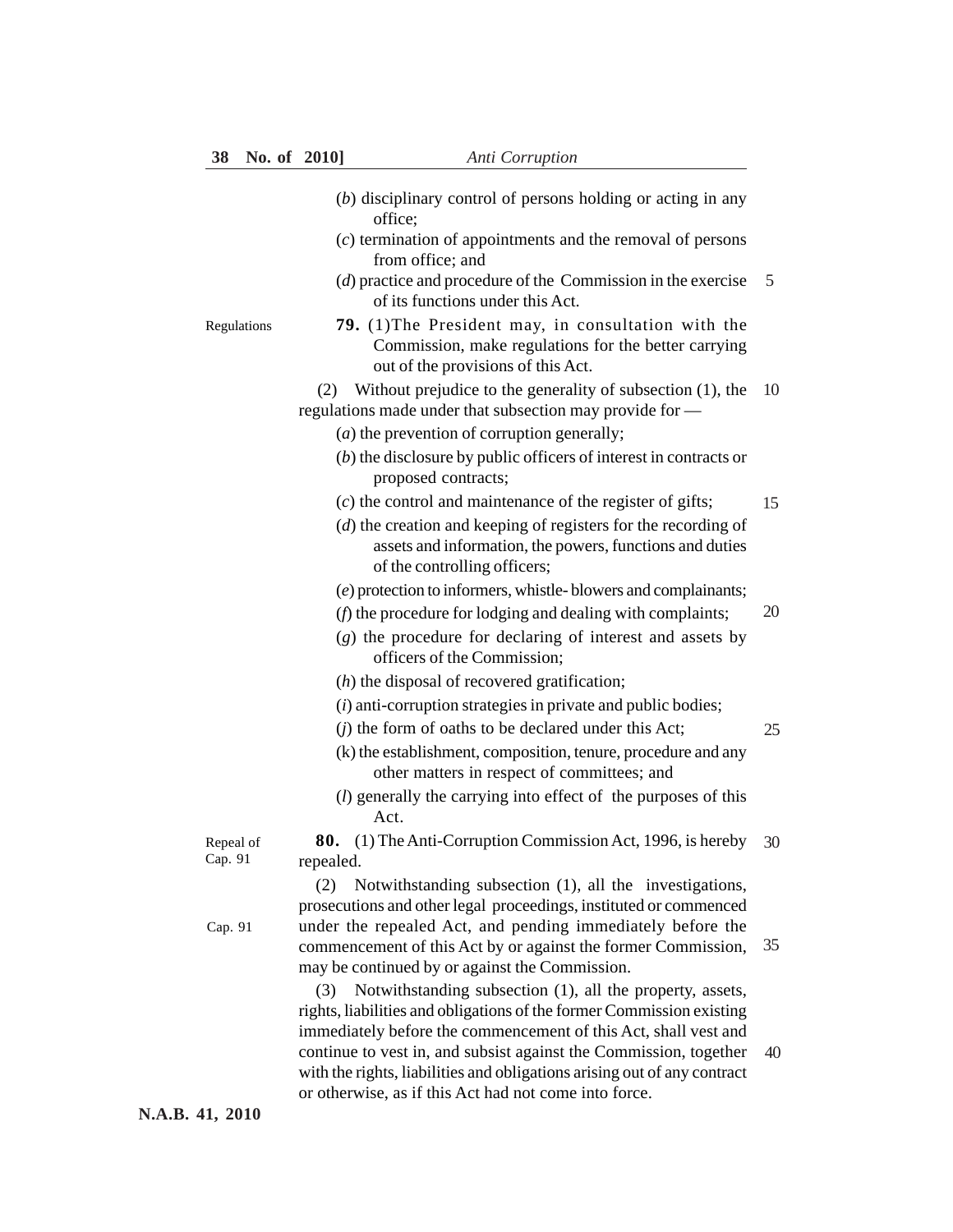(4) Subject to the other provisions of this Act, a person who, immediately before the commencementof this Act, held office as a Commissioner of the former Commission shall continue to hold such office as a Commissioner until the expiry of the term, after which the Commissioners shall be appointed in accordance with

5

the provisions of this Act. (5) Notwithstanding subsection (1), any rules, regulations, orders, notices, prescriptions and other instruments or directives issued under the Act hereby repealed and in existence immediately

before the commencement of this Act, shall continue in operation 10 until their expiration or until their express repeal or revocation.

**81.** A person who, before the commencement of this Act, was an officer or member of staff of the former Commission, shall continue to be an officer or member of staff of the Commission, as

Staff of former Commission

the case may be, as if appointed or employed under this Act. 15

#### **SCHEDULE**

#### (*Section* 4 (3))

#### ADMINISTRATION OF COMMISSION

#### PART I

| ۰.<br>×           |  |
|-------------------|--|
| I<br>٠<br>×<br>۰, |  |

35

## THE BOARD OF THE COMMISSION

**1.** (1) The seal of the Commission shall be such device as may be determined by the Board and shall be kept by the Secretary.

(2) The affixing of the seal shall be authenticated by the Chairperson or any other person authorised in that behalf by a 25 resolution of the Board.

(3) Any document purporting to be under the seal of the Commission or issued on behalf of the Commission shall be received in evidence and shall be deemed to be so executed or issued, as the case may be, without further proof, unless the contrary is proved.

**2.** (1) There is hereby constituted a Board of Commissioners which shall be the governing body of the Commission. 30

- (2) The Board shall consist of the following Commissioners:
	- (*a*) the Chairperson, who shall be a person who has held, or is qualified to hold, high judicial office;

(*b*) the Vice-Chairperson; and

(*c*) three other persons.

(3) The Commissioners shall be appointed by the President, subject to ratification by the National Assembly.

Seal of Commission

Board of Commission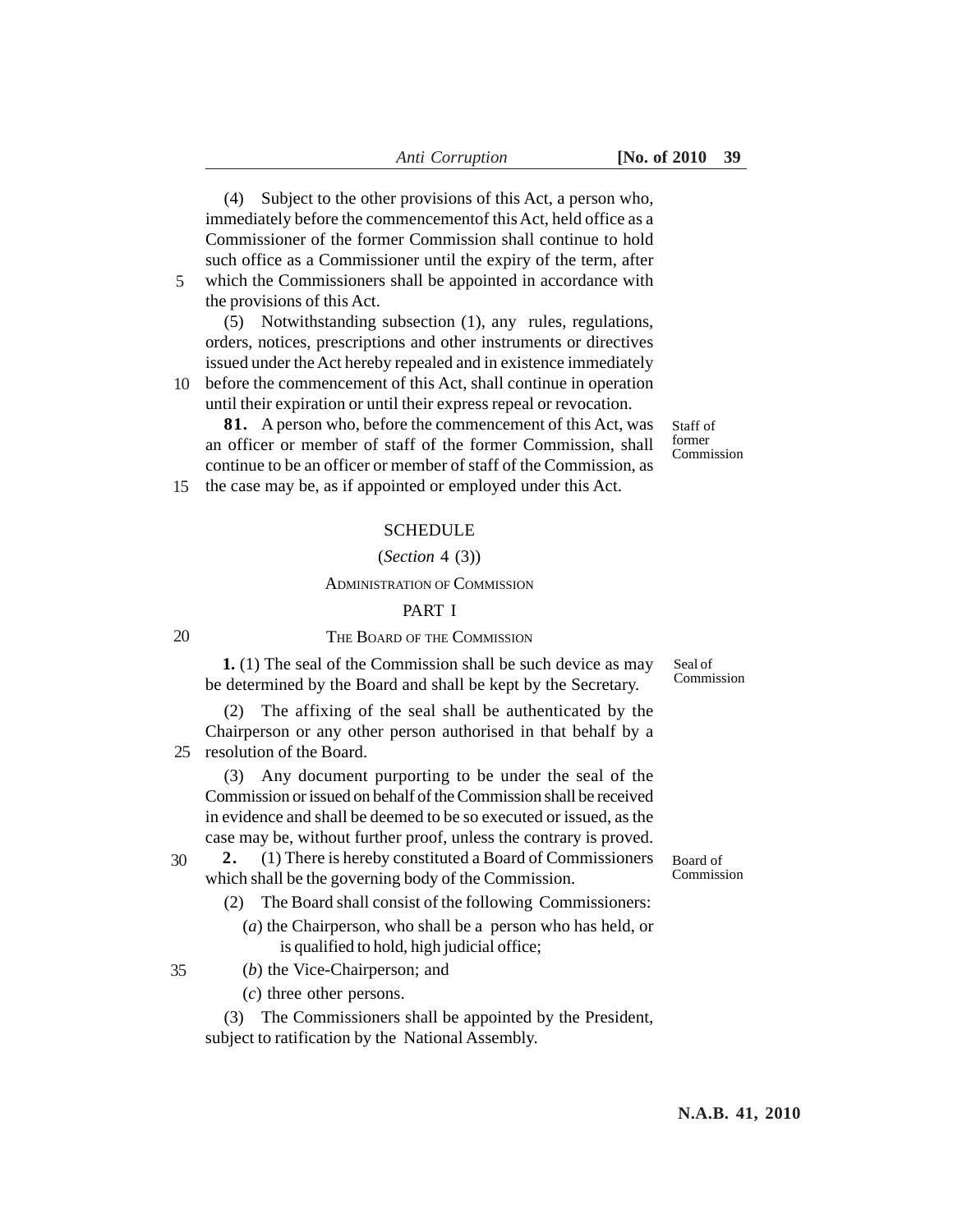(4) A person is eligible to be appointed as a Commissioner if that person —

(*a*) is a citizen of Zambia;

(*b*) is permanently resident in Zambia;

(*c*) is of high integrity; and

(*d*) has served with distinction at a senior level in a Government office or a registered profession or vocation.

(5) A person shall not be appointed as a Commissioner if that person —

10

5

(*a*) holds office in, or is an employee of, any political party; or

(*b*) has been convicted of an offence involving fraud or dishonesty, or any other offence under this Act or any other written law and sentenced therefor to a term of imprisonment of six months ormore without the option 15 of a fine.

Tenure of office of Commissioner

**3.** (1) A Commissioner shall, subject to the other provisions of this Schedule, hold office for a term of three years and may be appointed for a further period of three years:

Provided that a Commissioner shall only hold office for two 20 terms.

(2) A Commissioner may resign upon giving one month's notice in writing to the President.

(3) The office of a Commissioner shall become vacant —

- (*a*) if the Commissioner is absent, without reasonable excuse 25 from three consecutive meetings of the Commission of which the Commissioner has had notice;
- (*b*) if the Commissioner is adjudged bankrupt;
- (*c*) if the Commissioner is convicted of an offence under this Act or any other written law and sentenced therefor to 30 imprisonment for a term of six months or more, without the option of a fine;
- (*d*) if the Commissioner is declared to be of unsound mind; or
- (*e*) upon the Commissioner's death.

35

40

Declaration of assets

**4.** A Commissioner shall not take up office unless the Commissioner furnishes a declaration of assets and liabilities to the Chief Justice in the prescribed form.

**5.** (1) Subject to the other provisions of this Act, the Board may regulate its own procedures. Proceedings of Board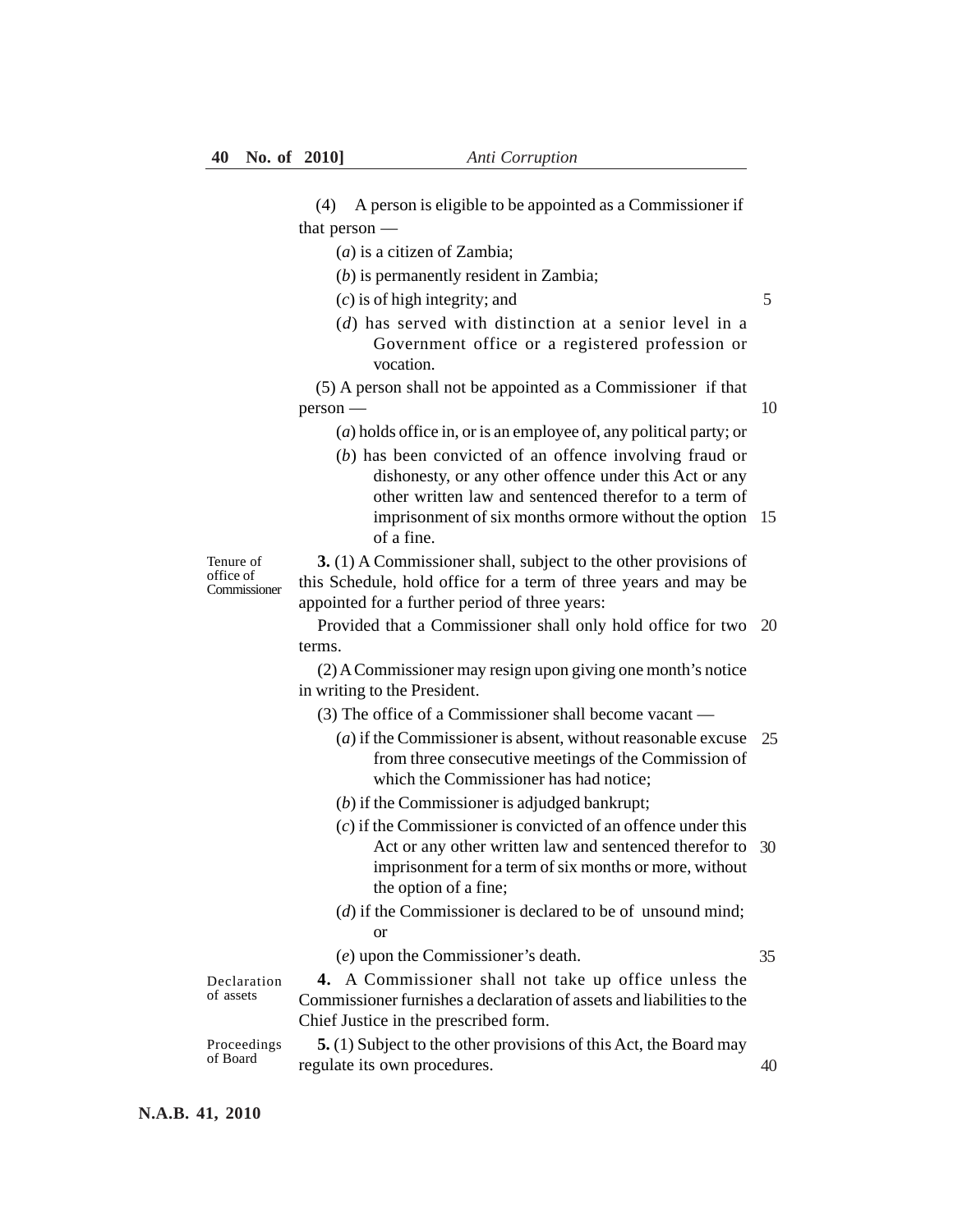(2) The Board shall meet for the transaction of business at least once in every three months at such places and times as the Board may determine.

(3) A meeting of the Board may be called by the Chairperson upon giving notice of not less than fourteen days, and shall be called by the Chairperson if not less than one third of the members so request in writing: 5

> Provided that if the urgency of any particular matter does not permit the giving of such notice, a special meeting

may be called upon a shorter notice given by three members of the Board.

(4) The Chairperson with two other

Commissioners shall constitute a quorum at any meeting of the Board.

- (5) There shall preside at any meeting of the Board 15
	- (*a*) the Chairperson;

10

20

- (*b*) in the absence of the Chairperson, the Vice-Chairperson; or
- (*c*) in the absence of both the Chairperson and the Vice-
	- Chairperson, such other Commissioner as the Commissioners present may elect for the purpose of that meeting.
- (6) A decision of the Board on any question shall be by a majority of the Commissioners present and voting at the meeting
- 25 and in the event of an equality of votes, the person presiding at the meeting shall have a casting vote, in addition to that person's deliberative vote.

(7) The Board may invite any person, whose presence is in its opinion desirable, to attend and to participate in the deliberations of a meeting of the Board, but such person shall have no vote. 30

(8) The validity of any proceedings, acts or decisions of the Board shall not be affected by any vacancy in the membership of the Board or by any defect in the appointment of any Commissioner or by reason that any person not entitled to do so, took part in the proceedings.

35

**6.** (1) The Board may, for the purpose of performing its functions under this Act, establish such committees as it considers necessary and delegate to any of those committees such of its functions as it considers fit.

(2) Subject to subparagraph (1), the Board may appoint as members of a committee persons who are, or are not, Commissioners, except that at least one member of a committee shall be a Commissioner. 40

Committees of Board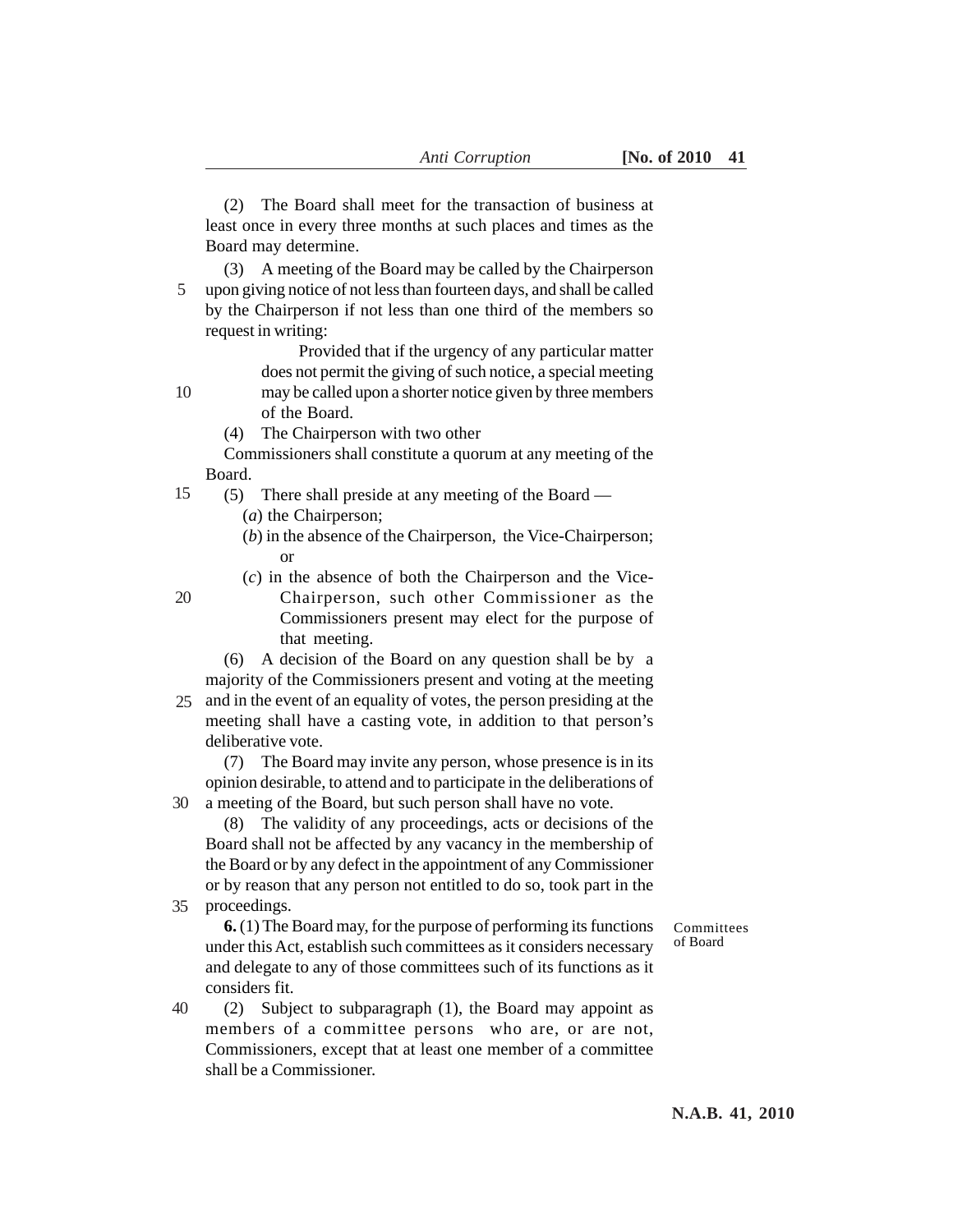(3) A person serving as a member of a committee shall hold office for such period as the Board may determine.

(4) Subject to any specific or general direction of the Board, a committee may regulate its own procedure.

Remuneration and allowances of

**7.** There shall be paid to a Commissioner or a member of a 5 committee such remuneration and allowances as the Board may determine with the approval of the President. Commissioners

Disclosure of interest

**8.** (1) If any person is present at a meeting of the Board or any committee at which any matter is the subject of consideration, and in which matter that person or that person's spouse, relative,friend or associate is directly or indirectly interested in a private capacity, that person shall, as soon as is practicable after the commencement of the meeting, declare such interest and shall not, unless the Board or the committee otherwise directs, take part in any consideration or discussion of, or vote on, any question relating to that matter. 10 15

(2) A disclosure of interest made under subparagraph (1) shall be recorded in the minutes of the meeting at which it is made.

**9.** (1) A person shall not, without the consent in writing given by, or on behalf of, the Commission, publish or disclose to any unauthorised person, otherwise than in the course of duties of that person, the contents of any document, communication or information whatsoever, which relates to or which has come to the knowledge of that person in the course of that person's duties under this Act. 20

(2) A person who contravenes subparagraph (1) commits an offence and is liable, upon conviction, to a fine not exceeding two hundred thousand penalty units or to imprisonment for a period not exceeding two years, or to both. 25

(3) A person who, having any information which to the knowledge of that person has been published or disclosed in contravention of sub-paragraph (1), unlawfully publishes or communicates the information to any other person, commits an offence and is liable, upon conviction, to a fine not exceeding two hundred thousand penalty units or to imprisonment for a period not exceeding two years, or to both. 30

Immunity

**10.** An action or other proceeding shall not lie or be instituted against a Commissioner or a member of a committee of the Commission for, or in respect of, any act or thing done or omitted to be done in good faith in the exercise of or performance, or purported exercise or performance of any of the powers, functions or duties conferred under this Act. 35 40

Prohibition of publication of, or disclosure of, information to unauthorised persons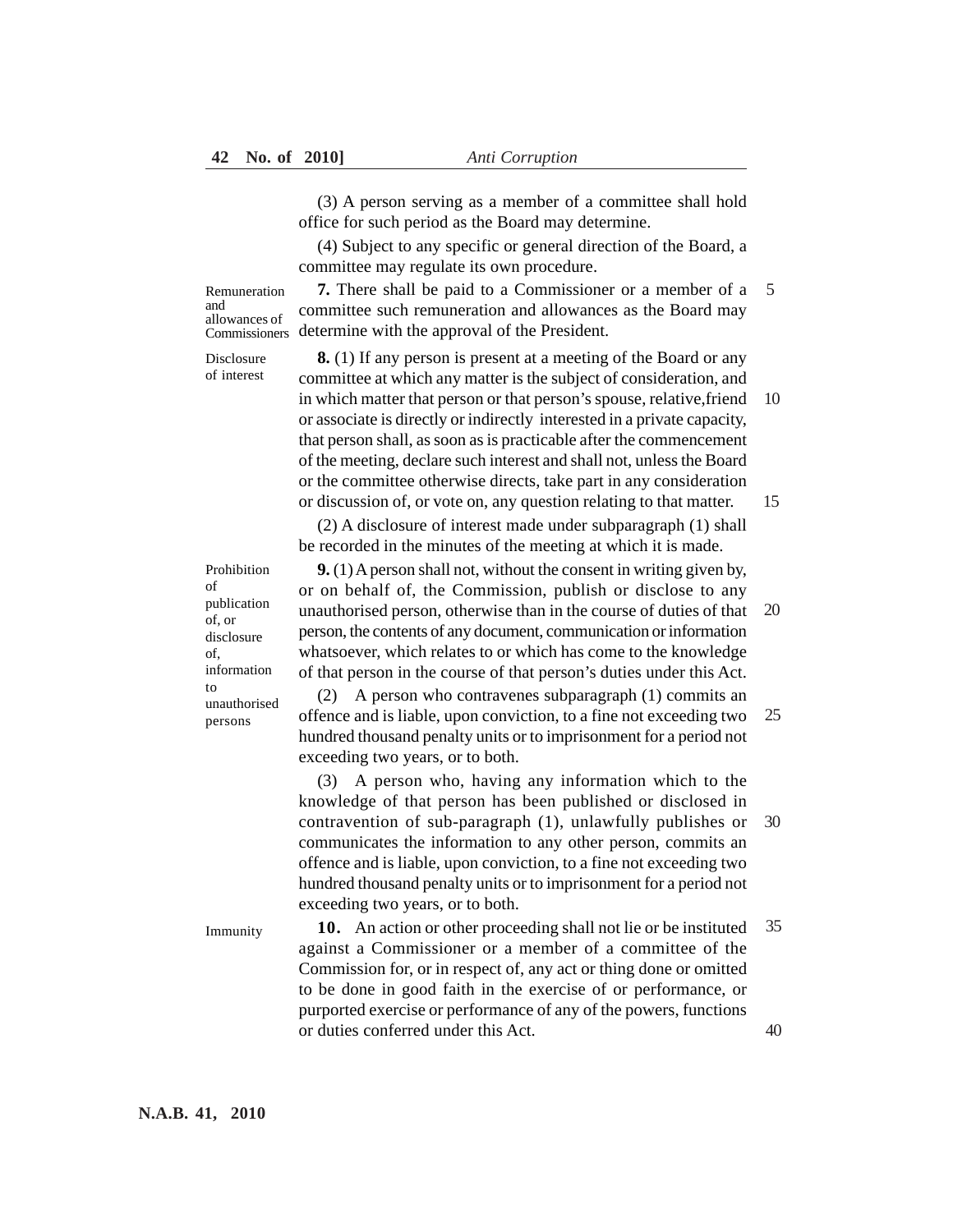# PART II

# FINANCIAL PROVISIONS

|    | 11. (1) The funds of the Commission shall consist of such monies                                                                                                                                                  | Funds of<br>Commission |
|----|-------------------------------------------------------------------------------------------------------------------------------------------------------------------------------------------------------------------|------------------------|
| 5  | as $may -$<br>$(a)$ be appropriated to the Commission by Parliament for the<br>purposes of the Commission;                                                                                                        |                        |
|    | $(b)$ be paid to the Commission by way of grants or donations;<br>and                                                                                                                                             |                        |
|    | $(c)$ otherwise vest in or accrue to the Commission.                                                                                                                                                              |                        |
| 10 | (2) The Commission may, subject to the approval of the<br>President-                                                                                                                                              |                        |
|    | (a) accept monies by way of grants or donations from any<br>source within or outside Zambia; and                                                                                                                  |                        |
| 15 | $(b)$ raise by way of loans or otherwise, such monies as it may<br>require for the discharge of its functions.                                                                                                    |                        |
|    | (3) There shall be paid from the funds of the Commission—                                                                                                                                                         |                        |
|    | $(a)$ the salaries, allowances, pensions and loans of the<br>members of staff of the Commission;                                                                                                                  |                        |
| 20 | (b) such reasonable travelling and other allowances for the<br>Commissioners and the members of any committee<br>when engaged on the business of the Commission, at<br>such rates as the Board may determine; and |                        |
|    | $(c)$ any other expenses incurred by the Commission in the<br>performance of its functions under this Act.                                                                                                        |                        |
| 25 | (4) The Board may invest in such manner as it considers<br>appropriate such funds of the Commission which it does not<br>immediately require for the performance of its functions.                                |                        |
|    | 12. The financial year of the Commission shall be a period of<br>twelve months ending on 31 <sup>st</sup> December in each year.                                                                                  | Financial<br>year      |
| 30 | 13. (1) The Commission shall cause to be kept proper books<br>of account and other records relating to its accounts.                                                                                              | Accounts               |
|    | The accounts of the Commission shall be audited annually<br>(2)                                                                                                                                                   |                        |
|    | by the Auditor-General or an auditor appointed by the Auditor-                                                                                                                                                    |                        |
|    | General.                                                                                                                                                                                                          |                        |
| 35 | The Auditor-General's fees shall bepaid by the Commission.<br>(3)                                                                                                                                                 |                        |
|    | 14.<br>(1) As soon as practicable, but not later than ninety days<br>after the end of the financial year, the Commission shall submit to                                                                          | Annual<br>report       |
|    | the President a report concerning its activities during the financial                                                                                                                                             |                        |
|    | year.                                                                                                                                                                                                             |                        |
| 40 | The report referred to in subparagraph (1) shall include<br>(2)                                                                                                                                                   |                        |